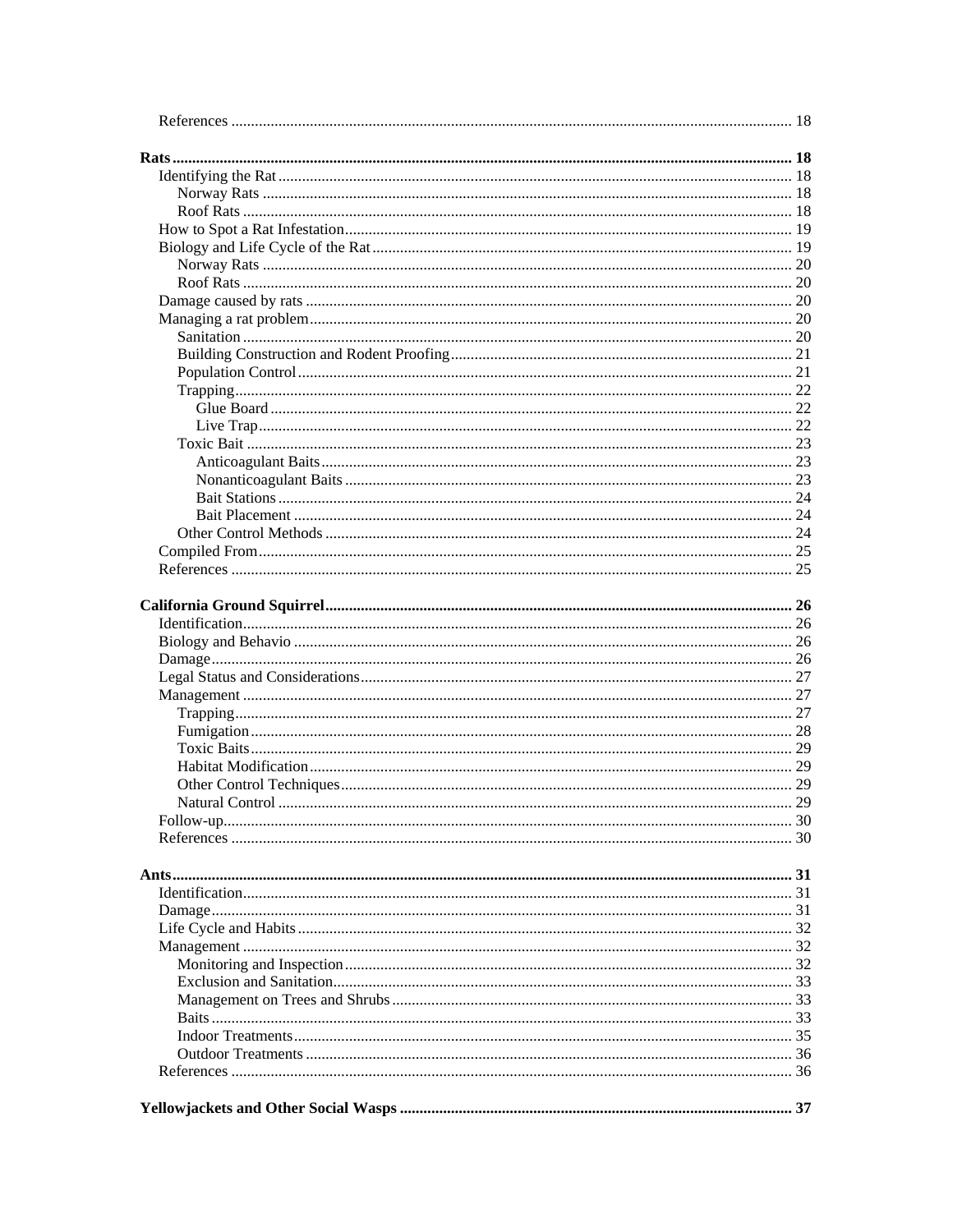#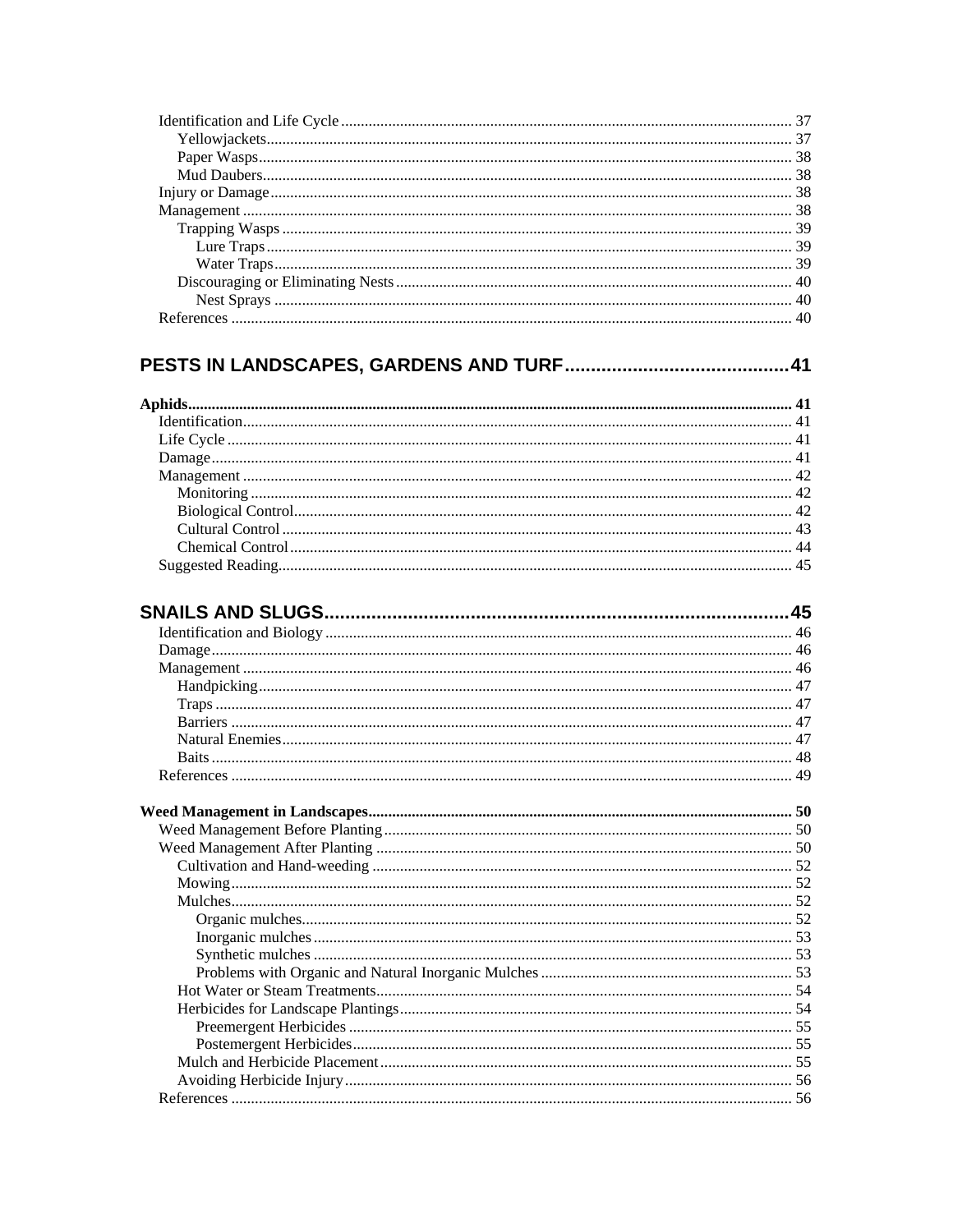## <span id="page-3-0"></span>**Introduction**

What is Integrated Pest Management?

Integrated Pest Management is a pest management strategy that focuses on long-term prevention or suppression of pest problems with minimum impact on human health, the environment and nontarget organisms. Preferred pest management techniques include encouraging naturally occurring biological control; using alternate plant species or varieties that resist pests; selecting pesticides with a lower toxicity to humans or nontarget organisms; adopting cultivating, pruning, fertilizing or irrigation practices that reduce pest problems and changing the habitat to make it incompatible with pest development. Pesticides are used as a last resort when careful monitoring indicates that they are needed according to preestablished guidelines. When treatments are necessary, the least toxic and most target specific pesticides are chosen. Implementing an integrated pest management program requires a thorough understanding of pests, their life histories, environmental requirements and natural enemies, as well as establishment of a regular and systemic program for surveying pests, their damage and other evidence of their presence.

## Why use Integrated Pest Management?

As a result of growing concerns about health and environmental problems associated with pesticides, universities are facing increasing demands from their employees, their students and general public to explain and justify their use of these materials. Universities must be able to respond with careful, thoughtful answers. Managing insects, plant pathogens, weeds, rodents and other organisms that become pests is a complex science; applying pesticides safety and effectively in public areas requires substantial expertise and skill. Responses to the public's questions must communicate an understanding of the complexity and a genuine concern for health and environmental problems.

Adoption of written policy and procedures for making pest management decisions provides an agency with an effective way to respond to the questioning public and at the same time improves the Universities internal decision making process, resulting in more efficient, more effective and safer resolution of pest problems.

Benefits of Integrated Pest Management

- Promotes sound structures and healthy plants, which better withstand damage from pests.
- Reduces the need for pesticides by using several pest management methods.
- Reduces excessive or unnecessary pesticide applications, which can negatively affect human health and the environment.
- Promotes clean water. If water leaving your home contains pesticides, these can pollute streams, groundwater, or coastal regions.
- Typically provides long-term control of pests, as opposed to more conventional short-term treatments.
- Usually costs less to use IPM control methods.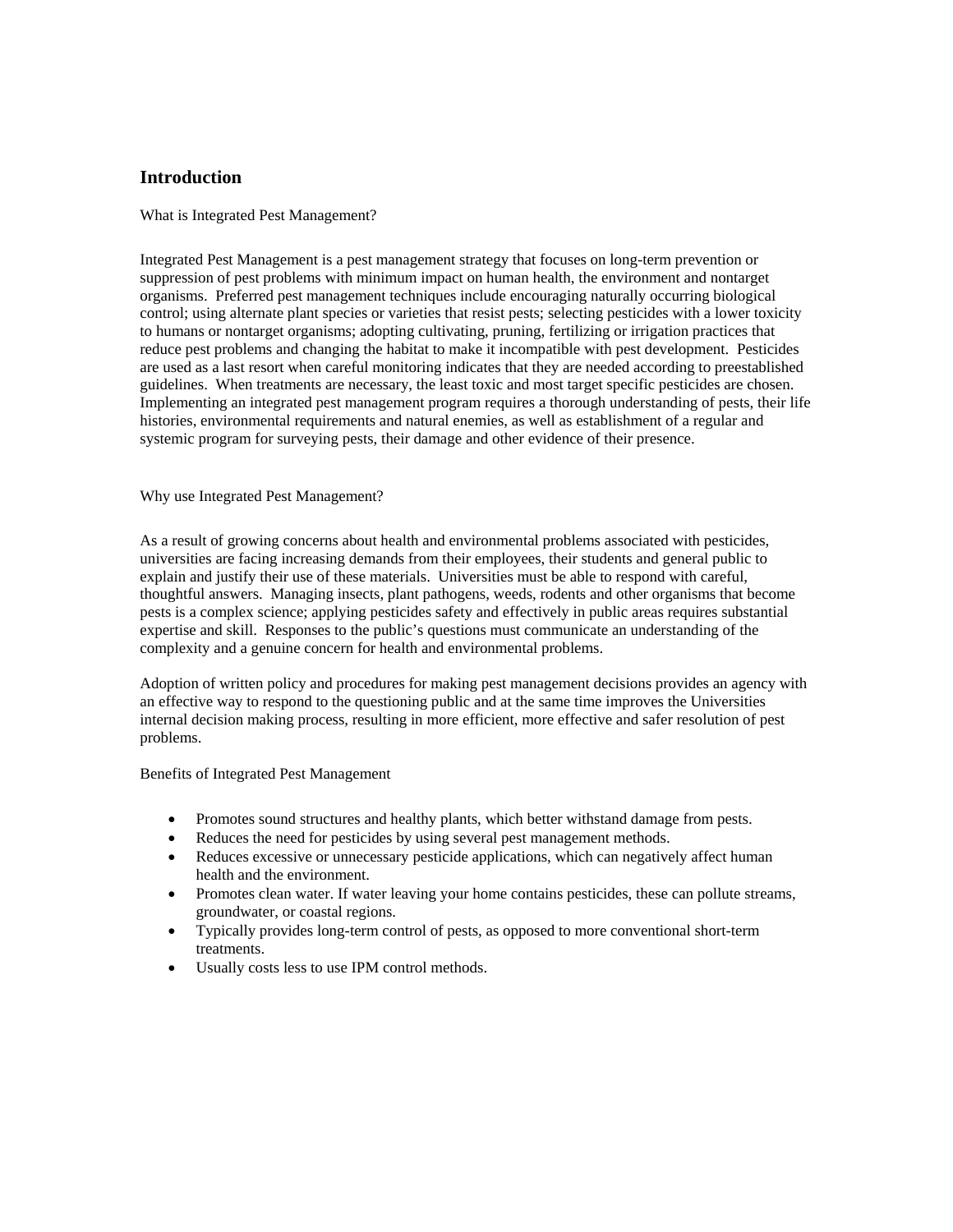# <span id="page-4-0"></span>**Pests of Homes, Structures, People, and Pets**

## **Cockroaches**

There are five species of cockroaches in California that can become pests:

German cockroach, brownbanded cockroach, oriental cockroach, smokybrown cockroach, and American cockroach. Of these, the one that has the greatest potential of becoming persistent and troublesome is the German cockroach, which prefers indoor locations. Oriental and American cockroaches occasionally pose problems in moist, humid areas.

#### **Problems Associated with Cockroaches**

Cockroaches may become pests in homes, restaurants, hospitals, warehouses, offices, and virtually any structure that has food preparation or storage areas. They contaminate food and eating utensils, destroy fabric and paper products, and impart stains and unpleasant odors to surfaces they contact.

Cockroaches (especially the American cockroach, which comes into contact with human excrement in sewers or with pet droppings) may transmit bacteria that cause food poisoning (*Salmonella* spp. and *Shigella* spp.).

German cockroaches are believed to be capable of transmitting disease causing organisms such as *Staphylo- coccus spp., Streptococcus spp., hepatitis virus, and coliform bacteria.* They also have been implicated in the spread of typhoid and dysentery. Some people, especially those with asthma, are sensitive to the allergens produced by these cockroaches. However, a major concern with cockroaches is that people are repulsed when they find cockroaches in their homes and kitchens.

## **Identification**

Cockroaches are medium-sized to large insects in the order Dictyoptera (formerly Orthoptera). They are broad, flattened insects with long antennae and a prominent pronotum. Some people confuse them with beetles, but adult cockroaches have membranous wings and lack the thick, hardened forewings or elytra of beetles. They are nocturnal and run rapidly when disturbed. Immature cockroaches (nymphs) look like adults, but are smaller and do not have wings.

Of the five common pest species, German and brownbanded cockroaches inhabit buildings, whereas the oriental, smokybrown, and American cockroaches usually live outdoors, only occasionally invading buildings. It is important to correctly identify the species involved in a cockroach infestation so that the most effective control method(s) for the species involved is chosen (Figure 1).

## **German Cockroach**

The German cockroach, Blattella germanica, is the most common indoor species, especially in multiplefamily dwellings. They prefer food preparation areas, kitchens, and bathrooms because they favor warm (70° to 75°F), humid areas that are close to food and water. Severe infestations may spread to other parts of buildings. This species reproduces the fastest of the common pest cockroaches: a single female and her offspring can produce over 30,000 individuals in a year, but many succumb to cannibalism and other population pressures. Egg laying occurs more frequently during warm weather. The female carries around a light tan egg case (about  $1/4$  inch long) until 1 to 2 days before it hatches, when she drops it. Sometimes the egg case hatches while it is still being carried by the female. Each egg case contains about 30 young, and a female may produce a new egg case every few weeks.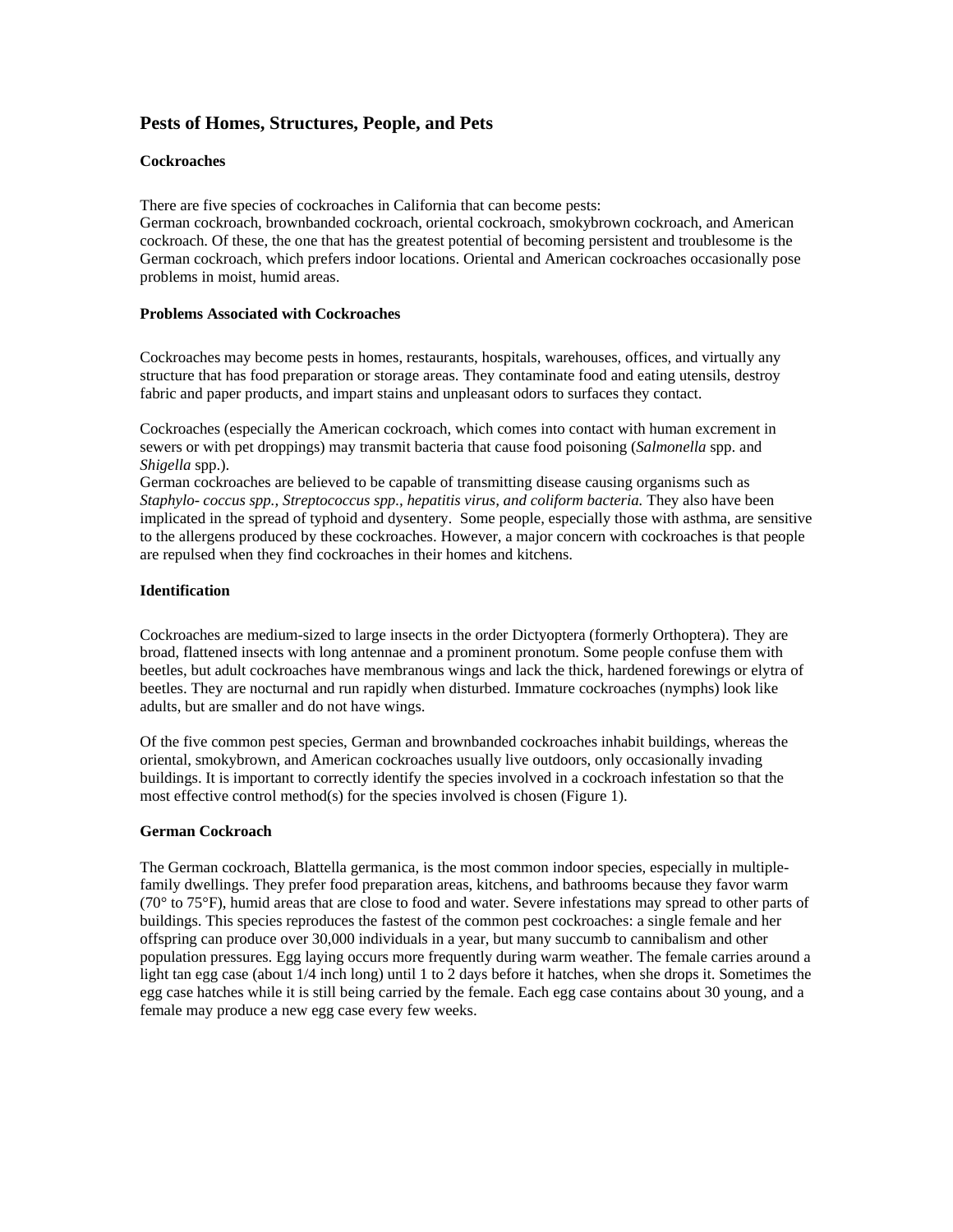## <span id="page-5-0"></span>**Figure 1: Identifying features of the different species of pest cockroaches**

#### **GERMAN**

**Adult**: 0.5 inch; light brown, two dark stripes on pronotum **Preferred location**: kitchens, bathrooms, food preparation and storage areas



## **BROWNBANDED**

**Adult**: 0.5 inch; males are golden tan; females are darker brown; both have light-colored bands on abdomen, wings, and sides of pronotum **Preferred location**: warm areas indoors adult male adult female nymph





adult

#### **ORIENTAL**

**Adult**: 1.25 inch; almost black; male, wings are shorter than body; female, wings are rudimentary **Preferred location**: damp, dark places--woodpiles, garages, basements, and in drains adult male adult female





## **SMOKYBROWN**

**Adult**: 0.5 inch; dark brown to mahogany; almost black pronotum **Nymph**: banded pattern on antennae **Preferred location**: trees, shrubs, vegetation

#### **AMERICAN**

**Adult**: 2 inches; reddish brown; large body, edges of pronotum are light colored

**Preferred location**: sewers, steam tunnels, animal-rearing facilities adult



Illustration from U.S. Depts. of Food and Agric. and Health and Human Services. 1991. Insect and Mite Pests in Food, Vol. II. Washington, D.C.: U.S. Government Printing Office, Ag. Handbook No. 655.

#### **Brownbanded Cockroach**

The brownbanded cockroach, Supella longipalpa, is not as common as the German cockroach in California and accounts for only about 1% of all indoor infestations. This species seeks out areas that are very warm most of the time, preferring temperatures of about  $80^{\circ}$ F, about  $5^{\circ}$  to  $10^{\circ}$ F warmer than what German cockroaches prefer. Favorite locations include near the warm electrical components of appliances such as radios, televisions, and refrigerators. Brownbanded cockroaches prefer starchy food (e.g., glue on stamps and envelopes), are often found in offices and other places where paper is stored, and are more common in apartments or homes that are not air conditioned. They also infest animal-rearing facilities, kitchens, and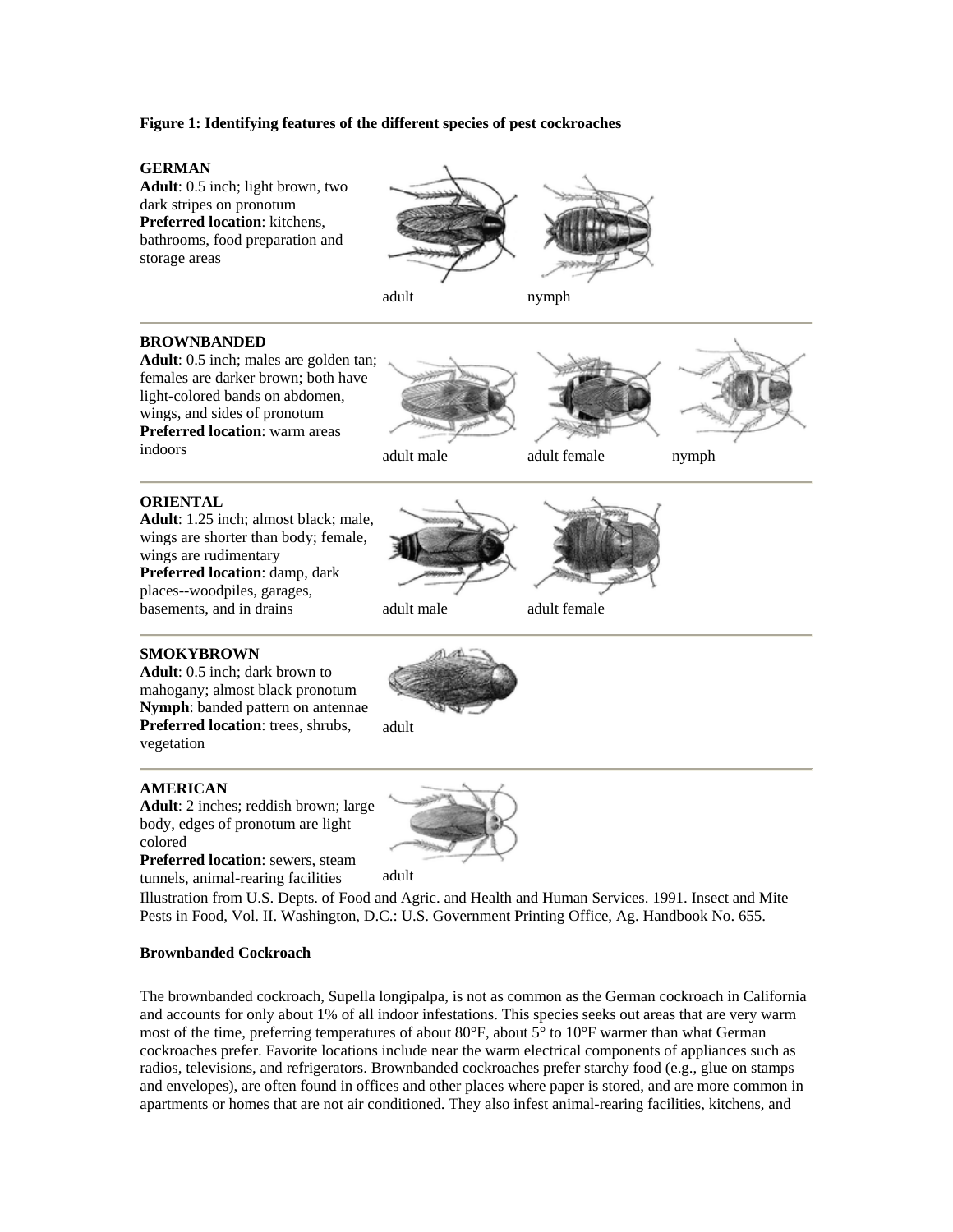<span id="page-6-0"></span>hospitals. Adult males sometimes fly when disturbed, but females do not fly. Females glue light brown egg cases, which are about 1/4 inch long, to ceilings, beneath furniture, or in closets or other dark places where eggs incubate for several weeks before hatching. Each female and her offspring are capable of producing over 600 cockroaches in one year.

#### **Oriental Cockroach**

The oriental cockroach, Blatta orientalis, is sometimes referred to as a waterbug or waterbeetle. It lives in dark, damp places like indoor and outdoor drains, water control boxes, woodpiles, basements, garages, trash cans, and damp areas under houses. It is most likely to occur in single-family dwellings that are surrounded by vegetation. It is also common in ivy, ground cover, and outside locations where people feed pets. They prefer cooler temperatures than the other species do, and populations of this species often build to large numbers in masonry enclosures such as water meter boxes. At night, oriental cockroaches may migrate into buildings in search of food. They usually remain on the ground floor of buildings and move more slowly than the other species. Oriental cockroaches do not fly and are unable to climb smooth vertical surfaces; consequently they are commonly found trapped in porcelain sinks or tubs. Females deposit dark red-brown egg cases, which are about 3/8 inch long, in debris or food located in sheltered places. Each female and her offspring can produce nearly 200 cockroaches in one year. Development from a newly emerged nymph to adult can take from 1 to 2 years or more.

#### **Smokybrown Cockroach**

The smokybrown cockroach, Periplaneta fuliginosa, is usually found in decorative plantings and planter boxes, woodpiles, garages, and water meter boxes; it may occasionally inhabit municipal sewers. They sometimes invade homes, taking refuge in areas such as the attic. Nymphs are dark brown and have white segments at the end of their antennae and across their backs. Smokybrown cockroaches prefer the upper parts of buildings; they also may live under shingles or siding and sometimes get into trees, shrubs, and other vegetation during summer months. Females carry the dark brown to black egg case, which measures about 3/8 inch long, for about 1 day before dropping it; eggs can hatch in as soon as 24 days after being laid or as long as 70 days after laying, depending on temperature. About 40 to 45 nymphs hatch from a single egg case.

#### **American Cockroach**

The American cockroach, Periplaneta americana, prefers warm and humid environments, usually with temperatures in excess of 82°F. Under the right conditions, they readily live outdoors and are common pests in zoos and animal-rearing facilities. They are also common in sewers, steam tunnels, and masonry storm drains. Occasionally they forage from sewers and other areas into the ground floor of buildings. Adult females carry the egg cases around for about 6 days and then cement them to a protected surface where they incubate for about 2 months or longer. The egg cases, which are about  $3/8$  inch long, are brown when laid but turn black in 1 to 2 days. Each egg capsule contains about 12 young; a female and her offspring can produce over 800 cockroaches in one year.

#### **Life Cycle**

An adult female cockroach produces an egg capsule, called an ootheca, which it carries around protruding from the tip of the abdomen. The German cockroach carries the ootheca for most of the 30-day incubation period and then drops it about the time the eggs hatch; the other four species carry it for only about a day before depositing it in a suitable location where it incubates for weeks or months. Young or immature cockroaches undergo gradual metamorphosis, which means they resemble adults and have similar feeding habits, but they do not have fully developed wings and are not reproductively active. Immediately after molting, cockroaches are white, but their outer covering darkens as it hardens, usually within hours.

Cockroaches are nocturnal. They hide in dark, warm areas, especially narrow spaces where surfaces touch them on both sides. Adult German cockroaches can hide in a crack 1/16 inch or 1.6 mm wide. Immature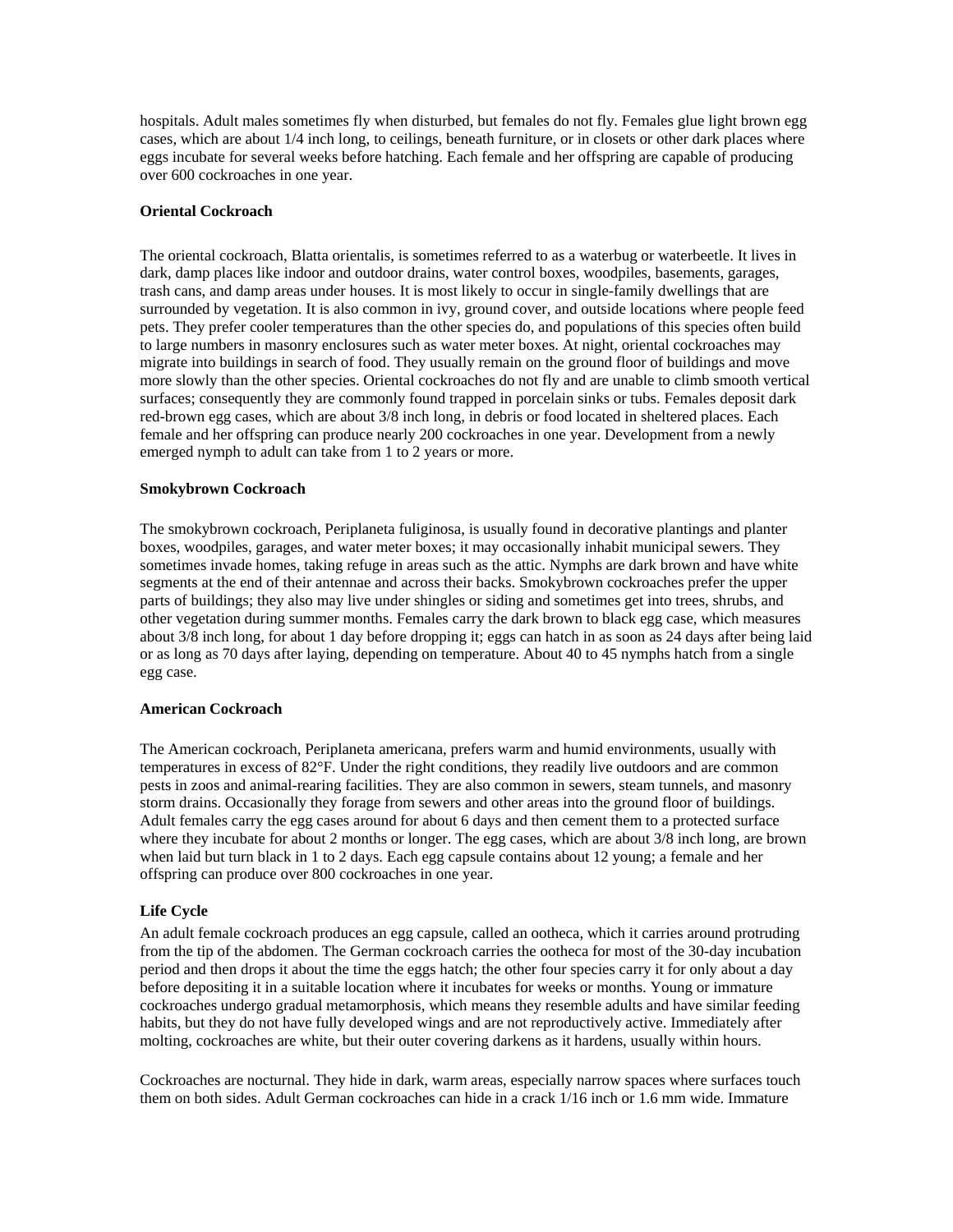<span id="page-7-0"></span>cockroaches tend to stay in even smaller cracks where they are well protected. Cockroaches tend to aggregate in corners and generally travel along the edges of walls or other surfaces.

## **Management**

Managing cockroaches is not easy. You must first determine where the roaches are located. The more harborages you locate and treat, the more successful your control program will be. Remember that cockroaches are tropical and like warm hiding places with access to water. Some locations will be difficult to get to. If cockroaches have access to food, baits will have limited effect. Sprays alone will not eliminate cockroaches. An approach that integrates several strategies is required.

If you know the species of cockroach, you will be better able to determine where the source of infestation is and where to place traps, baits, or insecticides. Note locations of suspected infestation and concentrate control measures in these areas. The keys to controlling cockroaches are sanitation and exclusion: cockroaches will continue to reinvade as long as a habitat is suitable to them (i.e., food, water, and shelter are available), so the conditions that attracted and favored the infestation must be changed. In addition to sanitation and exclusion, baits and sticky traps can be effective against most species of cockroaches. As a last resort, sprays or dusts that are registered for use on cockroaches may temporarily suppress populations, but they do not provide long-term solutions. Commercially available devices that emit sound to repel cockroaches are not effective.

## **Monitoring Cockroaches**

Traps offer the best way to monitor cockroach populations. By placing traps in several locations and inspecting them regularly, you can identify the areas of most severe infestation and know where to concentrate control efforts. Traps also can be very helpful in evaluating the effectiveness of control strategies.

Traps can be purchased or made. Most commercially available cockroach traps are open-ended and contain an attractant substance along with a sticky material that lines the inside. An alternative is to make a cockroach trap from a quart-sized can. The inside top of the can is coated with a petroleum jelly to prevent the roaches from escaping, and a slice of white bread is placed in the can as bait.

To be effective, traps must be placed where cockroaches are likely to encounter them when foraging. The best places are along the edges of floors and walls and close to sites where cockroaches are numerous; these sites can be determined by accumulations of fecal matter (e.g., dark spots or smears), cast skins, egg cases, and live or dead cockroaches. In the kitchen put traps against walls behind the stove and the refrigerator and in cabinets. Check the traps daily for several days until it is apparent where the greatest number of roaches are caught; usually this is within the first 24 hours of placing a trap--after that cockroaches may become wary of the trap. Trapped cockroaches may be destroyed with hot, soapy water.

You can also monitor a cockroach population at night using a flashlight to inspect cracks, underneath counters, around water heaters, and in other dark locations. Look for live and dead cockroaches, cast skins, egg capsules, and droppings, all of which aid in identification and are evidence of an infestation.

#### **Sticky Traps with Pheromones**

Continuous trapping, especially of slow-developing species such as the oriental cockroach, may be helpful. Trapping by itself has not been shown to be effective in controlling German or brownbanded cockroaches because these species have such a high reproductive rate. A recent development in the use of sticky traps, however, has been the addition of an aggregation pheromone attractant. With this development, sticky traps have become more useful as a control tool for German cockroaches. An additional benefit of pheromone sticky traps is that the bodies of trapped roaches are removed with the traps. Dead roaches contain proteins that can cause asthma symptoms when they are inhaled by susceptible individuals, so the removal of dead cockroaches may be beneficial in certain situations. Intensive trapping may provide a reduction in German cockroach populations but the number of traps and their placement are critical: follow the manufacturer's recommendations.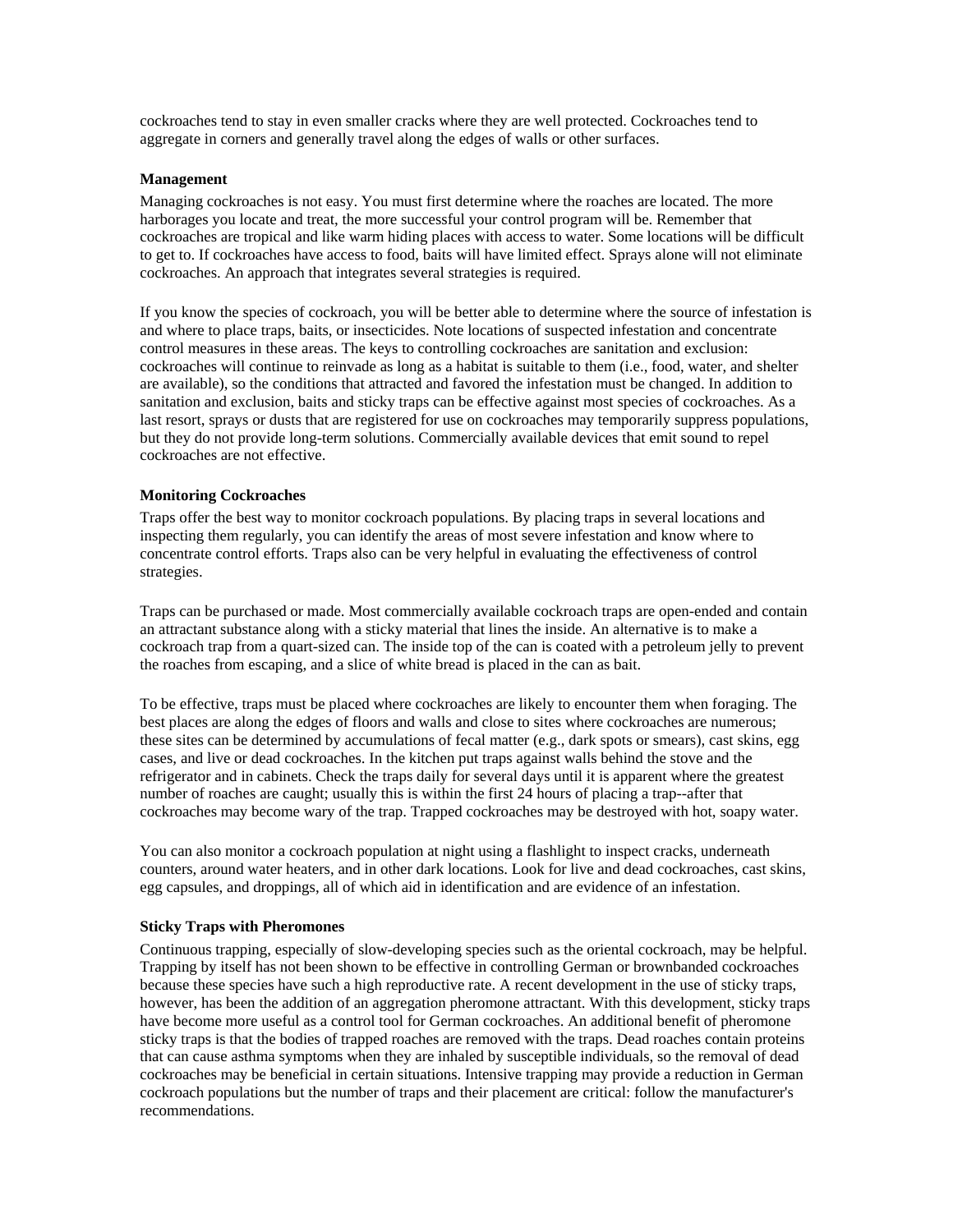## <span id="page-8-0"></span>**Sanitation**

Cockroaches thrive where food and water are available to them. Even tiny amounts of crumbs or liquids caught between cracks provide a food source. Important sanitation measures include the following:

- Store food in insect-proof containers such as glass jars or sealable plastic containers.
- Keep garbage and trash in containers with tight-fitting lids. Remove trash, newspapers, magazines, piles of paper bags, rags, boxes, and other items that provide hiding places and harborage.
- Eliminate plumbing leaks and correct other sources of free moisture. Increase ventilation where condensation is a problem.
- Vacuum cracks and crevices to remove food and debris. Be sure surfaces where food or beverages have been spilled are cleaned up immediately. Vacuuming also removes cockroaches, shed skins, and egg capsules. Removing cockroaches reduces their numbers and slows development. Vacuumed cockroaches and debris should be destroyed. Because bits of cuticle and droppings may be allergenic, it is recommended that the vacuum cleaner have HEPA (high efficiency particulate absorber) or triple filters.
- Trim shrubbery around buildings to increase light and air circulation, especially near vents, and eliminate ivy or other dense ground covers near the house, as these may harbor cockroaches.
- Remove trash and stored items such as stacks of lumber or firewood that provide hiding places for cockroaches from around the outside of buildings.

## **Exclusion and Removal of Hiding Places**

During the day cockroaches hide around water heaters, in cupboard cracks, stoves, crawl spaces, outdoor vegetation, and many other locations. They invade kitchens and other areas at night. Limiting hiding areas or avenues of access to living areas is an essential part of an effective management strategy. False-bottom cupboards, hollow walls, and similar areas are common cockroach refuges. Prevent access to the inside of buildings through cracks, conduits, under doors, or through other structural flaws. If it is not practical to remedy these problem areas, treat them with boric acid powder.

Take the following measures if roaches are migrating into a building from outdoors or other areas of the building:

- Seal cracks and other openings to the outside.
- Look for other methods of entry, such as from items being brought into the building, especially appliances, furniture, and items that were recently in storage.
- Look for oothecae glued to undersides of furniture, in refrigerator and other appliance motors, boxes, and other items. Remove and destroy any that are located.
- Locate and seal cracks inside the treatment area where cockroaches can hide.

#### **Chemical Control**

Insecticides are most effective in controlling cockroaches when combined with sanitation and exclusion practices that limit the cockroach's ability to establish or reinvade; chemical control alone will not solve the problem. If insecticides are used, they must always be used with extreme care. Indoor chemical control is warranted only if the cockroach population is established but not for an incidental intruder or two.

## **Dusts**

One effective dust for control of cockroaches is boric acid powder, which is a contact poison. It is the least repellent of all the insecticides for cockroach control, and if it remains dry and undisturbed, it provides control for a very long time. Because it has a positive electrostatic charge, the dust clings to the body of a cockroach as it walks through a treated area and the cockroach ingests small amounts when it grooms itself. Because boric acid powder is fairly slow acting, it may take 7 days or more to have a significant effect on a cockroach population. Because of its toxicity to plants, boric acid is not recommended for outdoor use.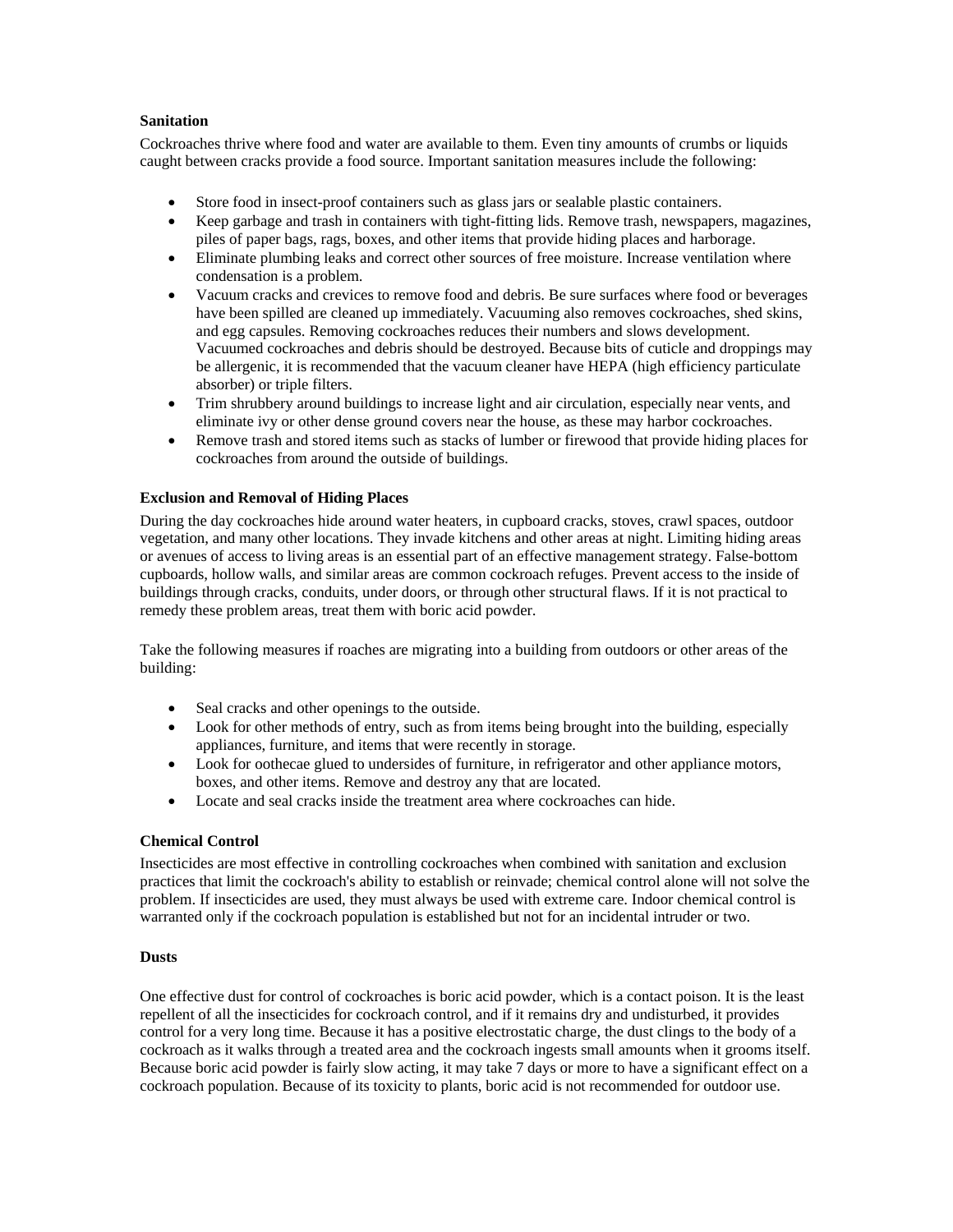<span id="page-9-0"></span>Blow dust into cracks and crevices or lightly spread it in areas where visible residues are not a problem and where people will not contact it. Remove kick panels on refrigerators and stoves and apply a light film of dust throughout the entire area underneath these appliances. A thin film of dust is more effective than a thick layer. Holes that are the same size as the tip of a puff-type applicator can be drilled into the TOP of kick panels beneath cabinets and powder may be applied through the holes to these areas as well as under the sink, in the dead space between the sink and wall, and around utility pipes. Also treat along the back edges and in corners of shelves in cabinets, cupboards, pantries, and closets.

Boric acid powder does not decompose and is effective for as long as it is left in place, if it remains dry. Formulated as an insecticide, boric acid dusts usually contain about 1% of an additive that prevents the powder from caking and improves dusting properties. If it gets wet and then dries and cakes, it loses its electrostatic charge and will not be picked up readily by the cockroach. If this occurs, reapply powder to these areas.

#### **Baits**

Baits are formulated as pastes, gels, granules, and dusts. The most popular use of baits in homes is within bait stations, which are small plastic or cardboard units that contain an attractive food base along with an insecticide. Bait gels are placed in small dabs in cracks and crevices where cockroaches will find it. The advantage of bait stations is that insecticides can be confined to a small area rather than being dispersed and they are relatively child resistant. Baits in plastic containers also remain effective for many months whereas the bait gels dehydrate in about 3 days when left in the open air. But while they are fresh, bait gels are very effective when placed in locations where they will be found by cockroaches. To remain effective, however, the gels need to be reapplied frequently.

Most insecticides used in baits are slow acting; cockroaches quickly learn to avoid fast-acting ones. Consequently an effective bait program does not give immediate results, but may take 7 days or longer. Baits can be quite effective for long-term control of cockroaches unless the cockroaches have other food sources available to them.

Baits do not control all cockroaches equally. Female cockroaches with egg cases do very little feeding and avoid open spaces; consequently they are less likely to be immediately affected by a bait.

Commercial baits available (see Table 1) contain abamectin, boric acid, fipronil, hydramethylnon, or sulfluramid mixed with a food base. Sulfluramid is not as effective as the other materials because it is somewhat volatile and there has been some development of resistance to it.

As with sticky traps, baits do not attract cockroaches so place them near hiding spaces or where roaches are likely to encounter them when foraging. When placed next to a sticky trap that contains an attractant pheromone, bait consumption by the roaches is reported to increase. Bait stations can also be placed next to fecal specks and droppings of cockroaches, which contain a natural aggregation pheromone. Look for these fecal specks and droppings under kitchen counters, behind kitchen drawers, and in the back of cabinets.

#### **Insect Growth Regulators**

The insect growth regulator (IGR) hydroprene prevents immature cockroaches from becoming sexually mature. It also has the added advantage of stimulating cockroaches to feed. When placed next to bait it can increase bait consumption. Under normal circumstances an adult female cockroach carrying an egg case doesn't feed much, but exposure to an IGR will induce her to feed.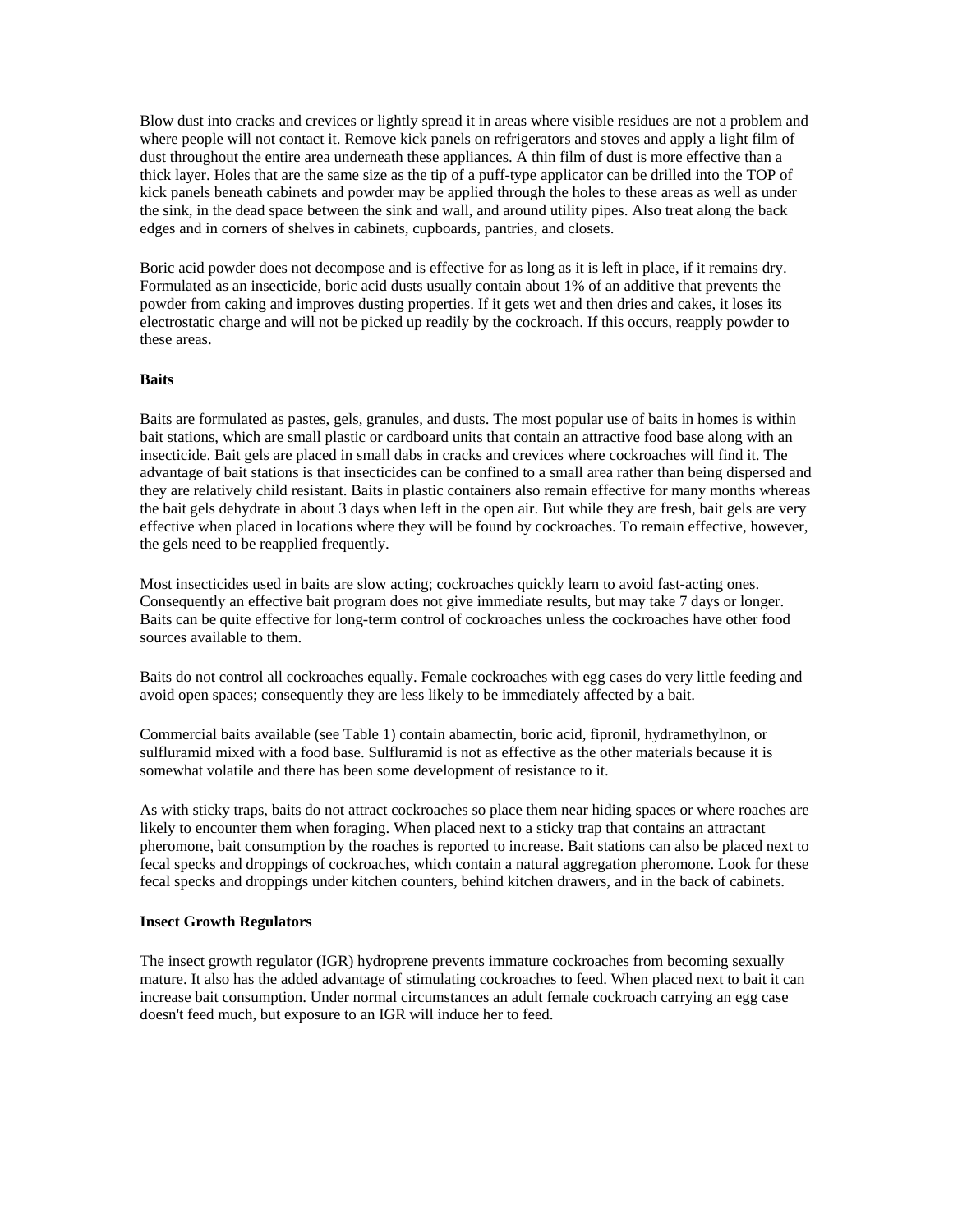<span id="page-10-0"></span>

| <b>TABLE 1. Baits Currently Available for Use in Homes.</b> |                                      |                    |                                              |
|-------------------------------------------------------------|--------------------------------------|--------------------|----------------------------------------------|
| <b>Active ingredient</b>                                    | <b>Brand name</b>                    | <b>Formulation</b> | Where to get product                         |
| abamectin                                                   | Avert                                | gel, powder        | pest control company                         |
| abamectin<br>plus hydroprene                                | Raid Max Plus<br><b>Egg Stoppers</b> | bait station       | retail stores                                |
| boric acid                                                  | <b>Stapleton's Magentic</b>          | paste              | <b>Blue Diamond</b><br>Phone: (800) 237-5705 |
|                                                             | Niban<br>and others                  | granules           | pest control company                         |
| fipronil                                                    | Maxforce                             | bait station       | pest control supply store                    |
|                                                             | Maxforce                             | gel                | pest control supply store                    |
| hydramethylnon                                              | Combat                               | bait station       | retail stores                                |
|                                                             | Combat                               | granules           | retail stores                                |
|                                                             | Maxforce                             | gel                | pest control supply store                    |
|                                                             | Siege                                | gel                | pest control company                         |

| <b>TABLE 1. Baits Currently Available for Use in Homes.</b> |  |
|-------------------------------------------------------------|--|
|                                                             |  |

#### **Sprays and Aerosols**

Applying low-residual insecticides to get a quick knockdown of cockroaches in an infested area can provide immediate relief from a cockroach infestation but generally does not give long-term control. Common home use insecticides include combinations of pyrethrin and piperonyl butoxide or pyrethroids such as cyfluthrin, cypermethrin, and permethrin. The safest application method for home users is the crack-and-crevice spray used in combination with sanitation and exclusion. Avoid the use of insecticide aerosol sprays, bombs, or foggers, as these will just disperse the cockroaches and may actually increase problems.

The faster the knockdown activity of an insecticide, the quicker cockroaches learn to avoid it. Cockroaches are repelled by deposits of residual insecticides such as synergized pyrethrins and emulsifiable concentrate formulations of pyrethroids such as cyfluthrin, cypermethrin, and permethrin. Wettable powder formulations are generally less repellent and more effective on a wide range of surfaces; however, they may be unsightly.

It should be noted that many cockroach populations, especially the German cockroach, have developed resistance (or tolerance) to many insecticides used for their control. Resistance has been documented with allethrin, chlorpyrifos, cyfluthrin, cypermethin, fenvalerate, and others. Do not expect instant results from an insecticide spray application, but if the cockroaches seem to be unaffected the following day, a different material or strategy may be required.

Under extreme circumstances when professional pest control services are warranted to alleviate a persistent cockroach infestation, everything should be removed from kitchen drawers, cabinets, cupboards, and closets and stacked in out-of-the-way places and covered to prevent their contamination with the spray. This also allows for thorough coverage of surfaces. Do not replace these items until the spray is dry. Treated surfaces should not be washed or the effectiveness of the treatment will be reduced.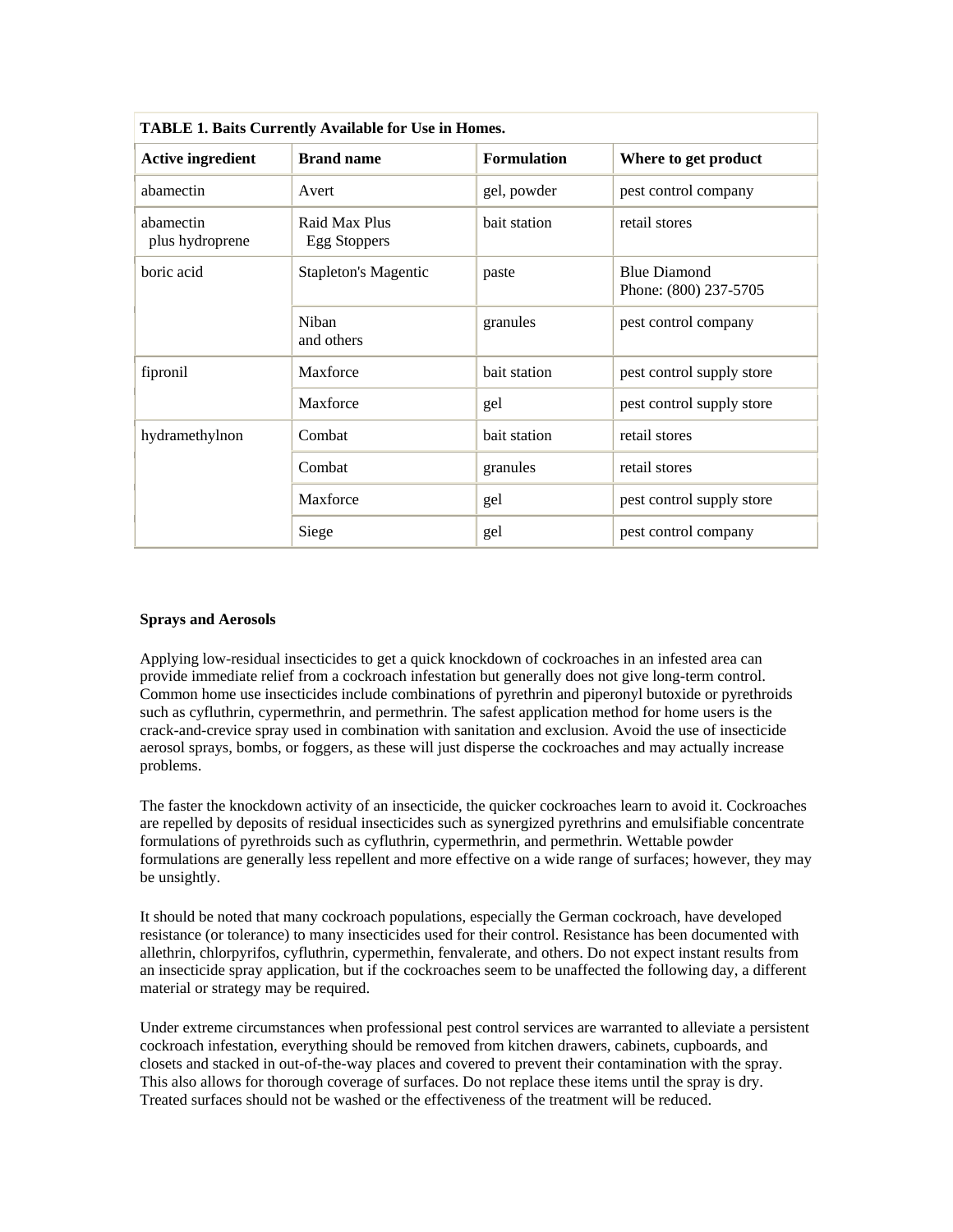<span id="page-11-0"></span>Always combine the use of insecticides with sanitation and exclusion, apply dusts or use bait stations, alternate the types of active ingredients and formulations that are used, or use insecticides, such as boric acid, that do not repel cockroaches or for which cockroaches have not developed resistance.

If you wish to avoid sprays and aerosols completely, a thorough vacuuming with a HEPA or triple filter vacuum cleaner followed by the use of boric acid dust in cracks and crevices and a baiting program can effectively control severe infestations.

#### **Follow-Up**

After a cockroach control program has been started, evaluate the effectiveness of the methods that are being used. Use traps or visual inspections to help determine if further treatment is necessary.

If populations persist, reevaluate the situation. Look for other sources of infestations, make sure that all possible entryways are blocked, be certain that food and water sources are eliminated as much as possible, and continue sealing and eliminating hiding places.

When cockroach populations are under control, continue monitoring with traps on a regular basis to make sure reinfestation is not taking place. Maintain sanitation and exclusion techniques to avoid encouraging a new infestation. If severe reinfestations continue to recur, consider having the infested areas modified or remodeled to reduce the amount of suitable habitat for cockroaches.

#### **References**

Ebeling, W. 1974. *Boric Acid Powder for Cockroach Control.* Oakland: Univ. Calif. Div. Agric. Nat. Res. One-Sheet Answers #206.

Quarles, W. 1998. Pheromones and non-toxic cockroach control. *IPM Practitioner,* Vol. XX (5/6):1-7.

Rust, M. K., J. M. Owens, and D. A. Reierson, eds. 1995. *Understanding and Controlling the German Cockroach.* New York: Oxford University Press.

Slater, A. J. 1978. *Controlling Household Cockroaches.* Oakland: Univ. Calif. Div. Agric. Nat. Res. Leaflet 21035.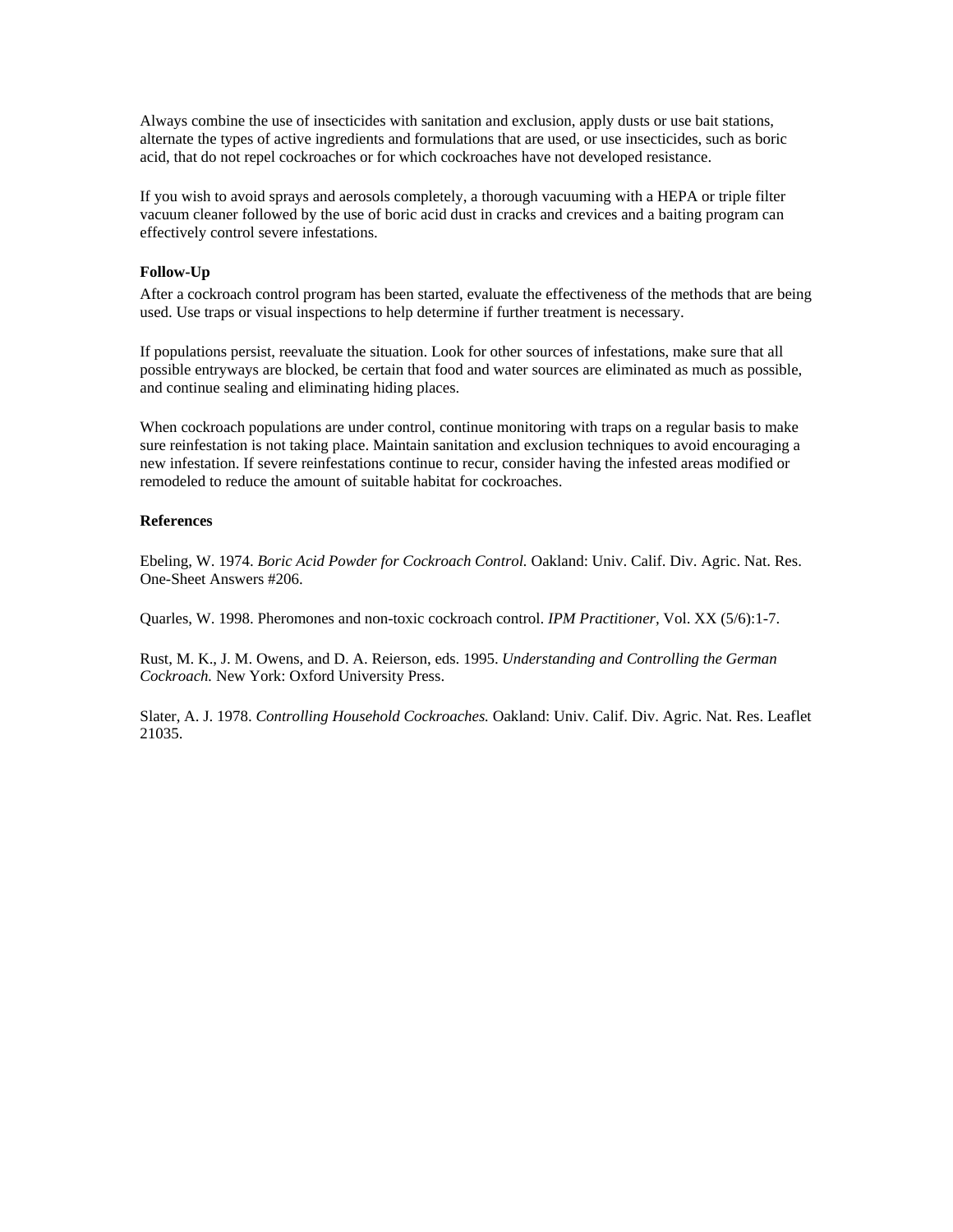#### <span id="page-12-0"></span>**Flies**

Of the thousands of species of flies, only a few are common pests in and around the home. Some of the more common nuisance flies are the house fly *(Musca domestica),* the face fly *(Musca autumnalis),* the stable fly *(Stomoxys calcitrans),* the little house fly *(Fannia canicularis),* and several species of garbage fly (especially in the genus *Phaenicia).* These pests breed in animal wastes and decaying organic material from which they can pick up bacteria and viruses that may cause human diseases. In addition, adult stable flies (sometimes called "biting flies") feed on mammalian blood and can give a painful bite.

All flies undergo complete metamorphosis with egg, larva, pupa, and adult stages in their development. The female fly deposits her eggs in animal waste or moist organic material where the larvae, or "maggots," complete their development, feeding on bacteria associated with their developmental site. When the maggots have completed their development and are ready to undergo the next step in their metamorphosis, they convert their last larval skin into a puparium, a hardened shell within which the pupa develops. Within the puparium, the pupa transforms into an adult fly, which pops off the end of the puparium and emerges. Body fluids pump into the fly's veins, causing the wings to unfold and expand and allowing them to dry and harden so that the adult can fly. The rate of fly development is dependent upon temperature, and under optimal summertime conditions flies may develop from egg to adult in as little as 7 days. Once the female fly has mated, she can lay several batches of eggs, typically containing over 100 eggs each.

While humans commonly find adult flies to be the most bothersome, the larval stage should be the prime target for control efforts. Elimination of larval habitat is the preferred method of pest fly suppression. By removing material in which the larvae develop, the life cycle of the fly can be broken, preventing subsequent production of adult flies. While chemical pesticides may be effective for suppressing adult fly populations in some situations, they are not a substitute for proper sanitation and aggressive elimination of nuisance fly developmental sites. Because flies can quickly develop resistance to insecticides, use them only as a last resort to obtain immediate control of adult flies.

#### **House Fly**

#### **Identification and Life Cycle**

The house fly *(Musca domestica)* is a cosmopolitan companion of humans and domestic animals. House flies are generally found in greatest numbers during the hotter summer months. House flies are less than 3/8 inch in length and have four dark stripes down the back of their thorax. House flies have sponging mouthparts and eat solid food by first liquefying it with their saliva.

Under favorable conditions house flies can reproduce prodigiously because of their rapid developmental time and the large number of eggs produced by each female—several batches of about 100 to 150 eggs. Eggs are laid in warm, moist, organic materials such as manure, garbage, lawn clippings, decaying vegetables and fruits, or soils contaminated with any of these materials. Larvae of the house fly are cream colored, have a blunt posterior end and taper to a point at the head. Young larvae respond negatively to light and will burrow into the organic material in which they are developing. Older larvae respond positively to light and will emerge from their organic habitat to seek drier and cooler areas to transform into pupae. Under optimal summertime conditions, house flies can complete their development from egg to adult in as little as 7 days.

#### **Damage**

Because they have sponging mouthparts, house flies cannot bite; however, they may play an important role in disease transmission to humans and animals. House flies serve as carriers of disease agents due to their predilection for feeding on animal wastes, garbage, and human foods. House flies are known to carry bacteria and viruses that cause conditions such as diarrhea, cholera, food poisoning, yaws, dysentery, and eye infections.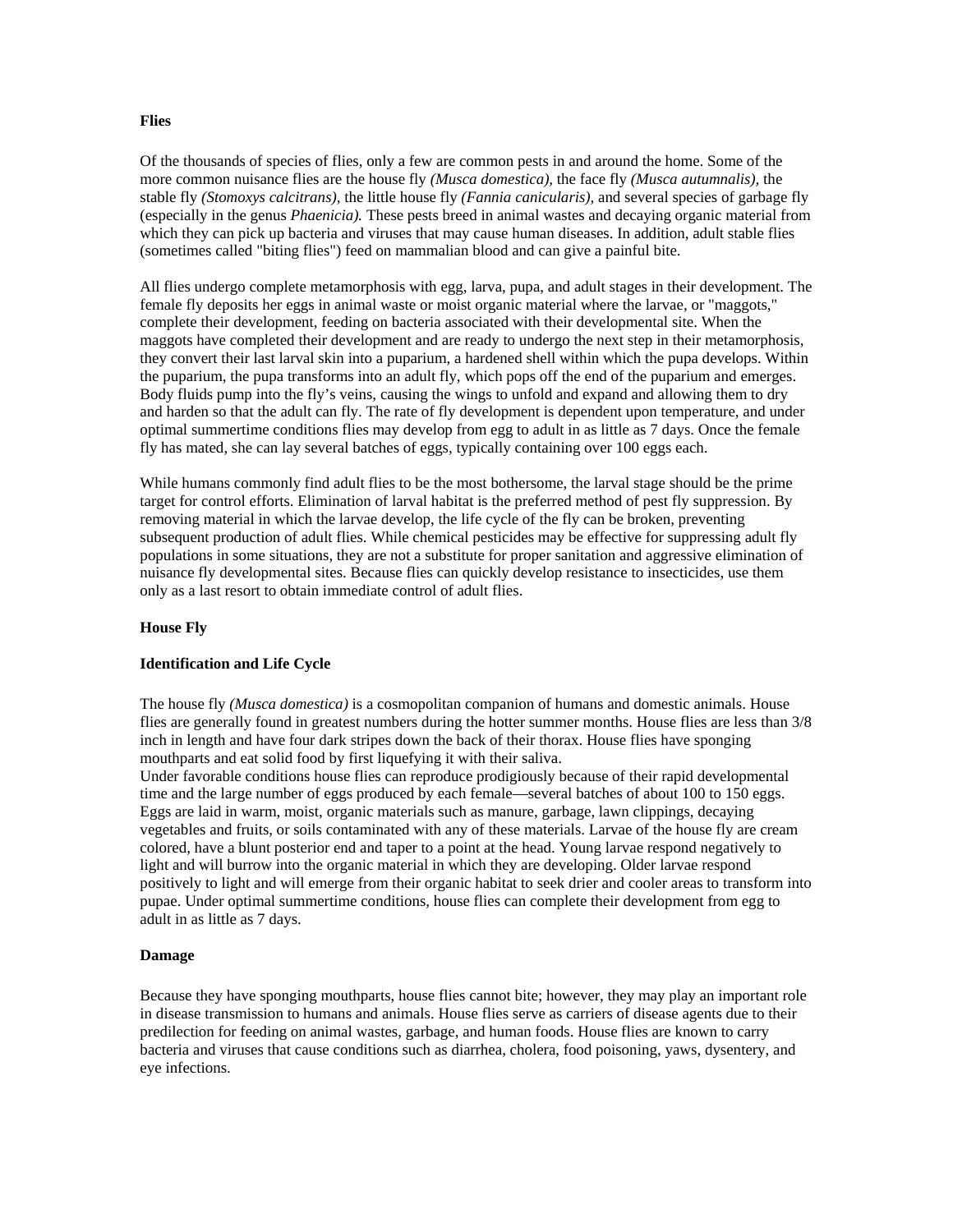#### <span id="page-13-0"></span>**Management of House Flies**

Flies found inside a building have entered from the outside in almost all cases. Therefore, barriers preventing access to the building are the first line of defense. Cracks around windows and doors where flies may enter should be sealed. Well-fitted screens will also limit their access to buildings. Outdoors, regular removal (at least once a week) and disposal of organic waste, including dog feces and rotting fruit, reduces the attractiveness of the area to adult flies and limits their breeding sites. Garbage should not be allowed to accumulate and should be placed in plastic bags and held in containers with tight-fitting lids. Garbage should also be placed as far from a building entrance as is practicable. In general, poor exclusion and lack of sanitation are the major contributors to fly problems.

Sticky fly papers or ribbons are effective at eliminating a few flies in relatively confined areas, but are not effective enough to manage heavy infestations or to provide control in an outdoor setting. Inverted cone traps containing fly food attractants can be readily purchased commercially and are effective when they are not competing with nearby garbage or animal wastes. The fly food attractants used in these inverted cone traps will be quite foul smelling, so the traps should be placed at some distance from occupied structures.

Fly traps using ultraviolet light may be effective when used indoors where they are not competing with daytime sunlight. For control of just a few flies, the time-tested fly swatter is appropriate. Don't use fly swatters near food preparation areas because they may result in contaminating food with insect body parts.

Selective use of insecticides against house flies is one component of a total fly management program, but should only be used after all possible nonchemical strategies have been employed. In most home situations, pesticides are not needed or recommended. Sanitation methods along with screens to keep flies out of the home should be sufficient. If sanitation efforts are not possible, a nonresidual pyrethrin aerosol may be used. Outside, a professional pest control company can be hired to apply residual insecticides to surfaces such as walls and overhangs that are being used by the flies as resting areas. Fly baits used in trash areas may be effective in reducing the number of adult flies if proper sanitation practices are followed. However, when flies have access to garbage, baits will not control them.

#### **Little House Fly**

#### **Identification and Life Cycle**

Little house flies *(Fannia canicularis)* is generally most numerous during the cooler spring and fall months. As temperatures rise in summer, populations of *Fannia* diminish.

Adults are approximately two-thirds the size of the house fly and lack the house fly's distinctive thoracic stripes. *Fannia* at rest hold their wings over the back more than the house fly does, creating a narrower Vshape to the wing outline. Flying clusters of male *Fannia* typically form in areas with still air such as breezeways and porch areas of residential homes, maintaining a position 5 or 6 feet above the ground. Strong air currents tend to disperse these male aggregations.

Larval *Fannia* are adapted to tolerate a wide moisture range at their developmental sites, making them a particularly difficult nuisance fly to control. Egg laying and larval development frequently occur in animal wastes (especially chicken manure), but various moist organic materials can serve as suitable substrates. Poultry manure in inland areas of southern California can have abundant coastal fly, *F. femoralis.* This fly looks much like *F. canicularis,* especially in the immature stages, but is not a pest affecting humans. Unlike house fly larvae, Larvae of *Fannia* are brown in color, more flat than round, and have numerous fleshy spines. The developmental time from egg to adult is somewhat longer for little house fly than for the house fly at all temperatures.

#### **Damage**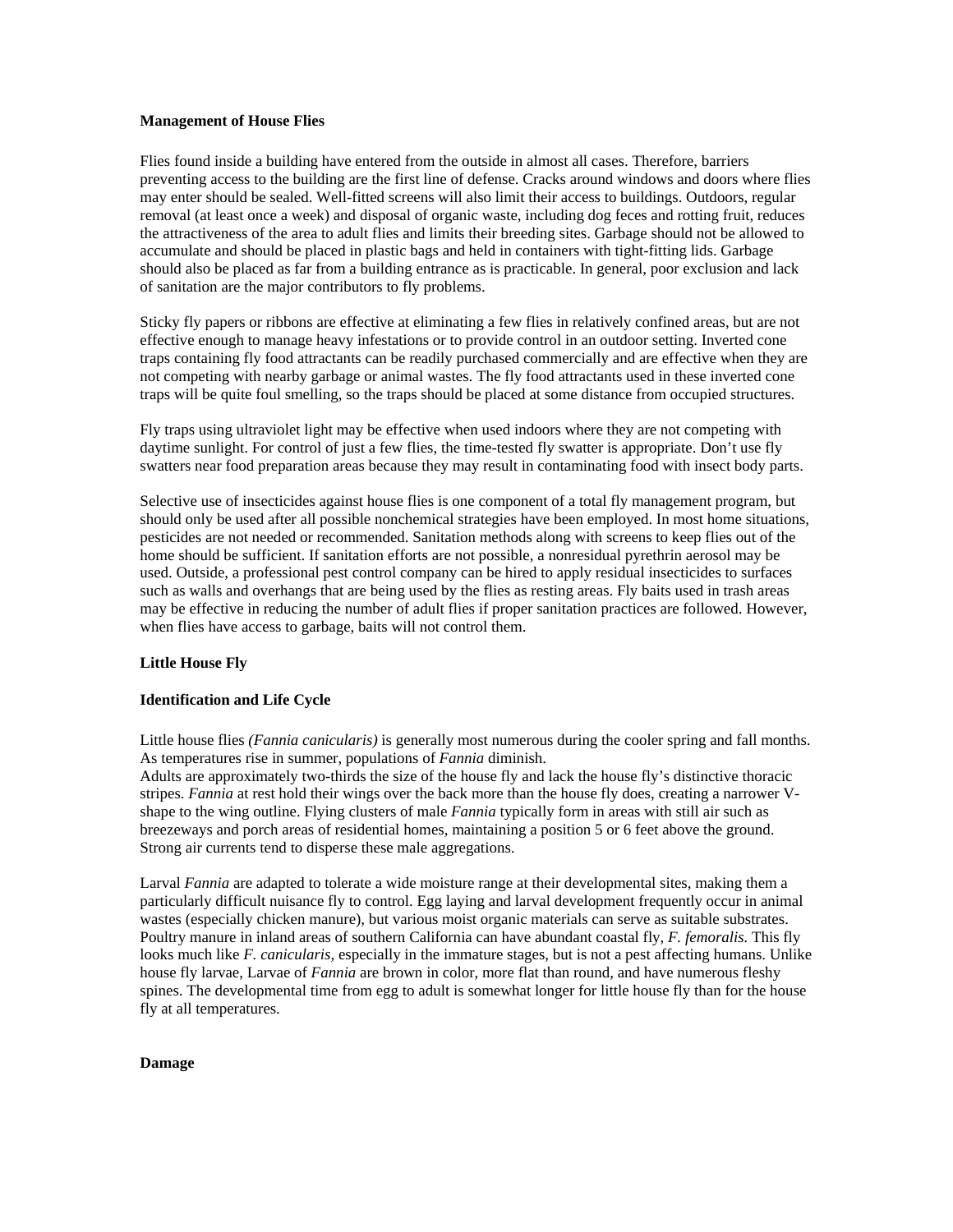<span id="page-14-0"></span>Little house flies are more reluctant to enter homes than are house flies; instead, they tend to congregate in outdoor areas such as patios, entryways, and garages. As temperatures decline, they seek cover in buildings or protective vegetation. They seldom land on human foods and are not considered a significant carrier of human disease agents. However, their habit of hovering at face height makes them annoying, though they move readily out of the way when approached.

#### **Management of Little House Flies**

As with all nuisance flies, eliminating breeding sites is the preferred method of controlling *Fannia.* Accumulations of manure (especially poultry) or other decaying organic matter are ideal developmental sites. These developmental sites must be removed or spread thin to fully dry. *Fannia* are not attracted to the same fly baits or traps that collect house flies. Some relief can be obtained by placing fans in areas where male *Fannia* tend to swarm, as the increased air movement will make the site less attractive to them.

#### **Face Fly**

#### **Identification and Life Cycle**

Face flies *(Musca autumnalis)* are a problem particularly in rural areas of northern and coastal California where livestock are present. The hotter, drier weather in southern California and the southern San Joaquin Valley is not conducive to their development. Face flies require fresh cattle or horse manure for development. The face fly looks virtually identical to the house fly but is somewhat larger and darker in color and male face flies have a distinctive orange-yellow-colored abdomen. Like the house fly, it also has sponging mouthparts and cannot bite. However, face fly behavior is distinctive because they are specifically attracted to the eyes, nose, and mouth of cattle and horses.

## **Damage**

Face flies feed on the secretions of cattle and horses in the summer months. Their habit of feeding around the eyes makes them capable of transmitting pinkeye to livestock, and they are a much more successful pinkeye vector than the closely related house fly. In fall, swarms of face flies may enter buildings or similar structures to hibernate through the winter months. On warm days, these hibernating flies can become active resulting in nuisance to homeowners. When active, face flies are attracted to light, so they are frequently found flying inside homes near windows.

#### **Management of Face Flies**

To control adult face flies within the home, locate the area where the flies are hibernating and then treat them directly. Begin searching for resting sites on the southern and western sides of the building because in fall and winter these walls receive the most sun and therefore are usually the warmest parts of the building. The flies are attracted to these warm areas when searching for protective wintertime harborage. Face flies seeking shelter will often enter cracks and crevices that lead to structural voids in a building, such as crawl spaces, attics, or false ceilings. These structural voids may need to be inspected if the presence of adult face flies persists throughout the winter.

Flies can be vacuumed off the surfaces on which they are hibernating; in areas inaccessible to vacuuming, a residual insecticide such as a pyrethroid can be applied. For application of residual insecticides, contact a reputable pest control company. To prevent future infestations, cracks on the outside of the building structure that may serve as entry points for flies should be sealed.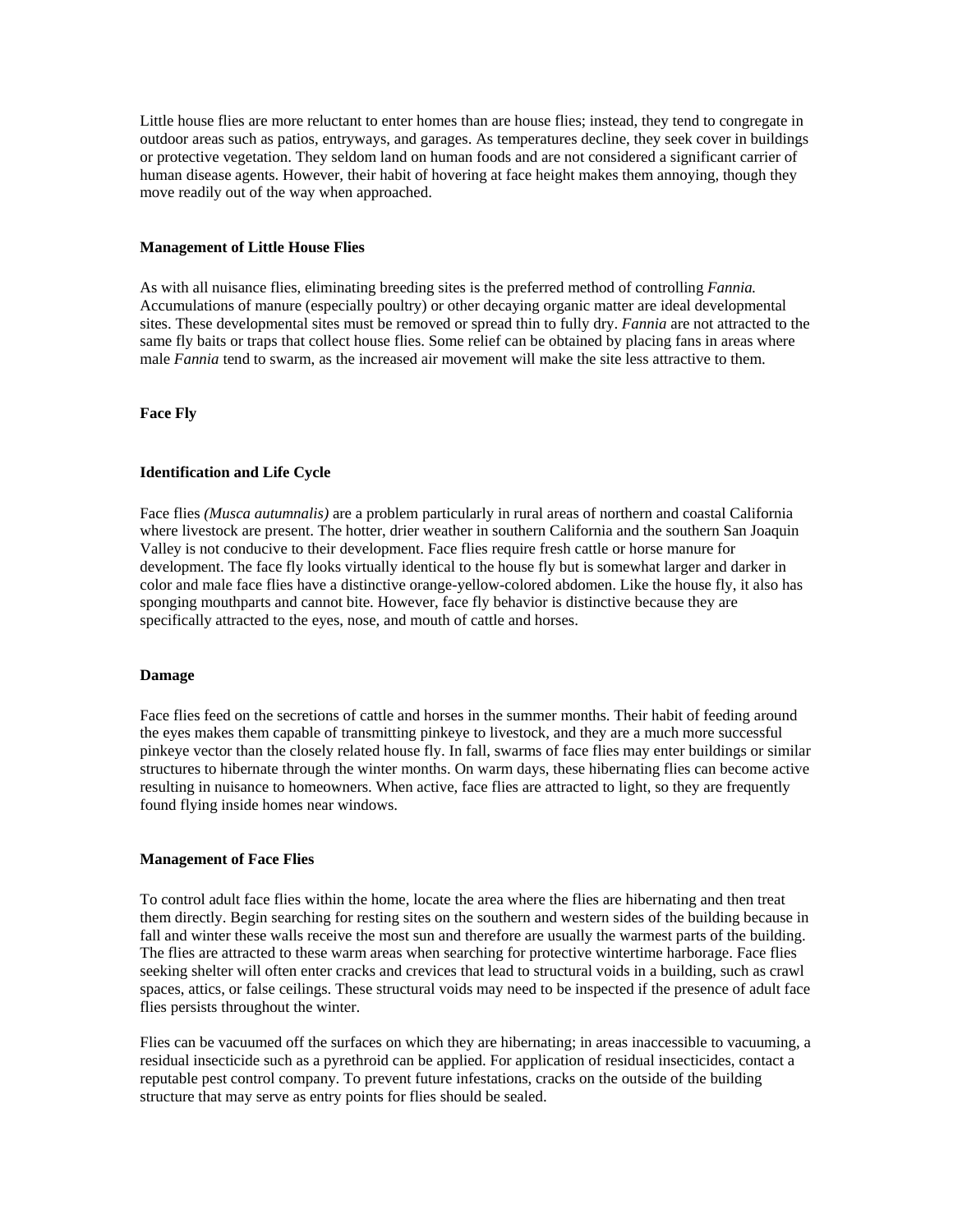<span id="page-15-0"></span>For most fly species, the best control is achieved by removing larval developmental sites. Because face flies develop in fresh, undisturbed cattle manure (intact manure pats), removal of larval developmental sites (i.e., removal of intact manure pats) may be very difficult and probably impractical in most circumstances. However, by increasing the density of cattle (generally accomplished by restricting their pasture area), the manure pats will be disturbed, allowing few flies to develop. Also, removal of cattle from nearby fields or pastures may help to reduce the problem.

## **Stable Fly**

## **Identification and Life Cycle**

The stable fly *(Stomoxys calcitrans),* sometimes called the "biting fly," is a common fly that attacks people living in neighborhoods where livestock animals (e.g., horses, cattle, and sheep) are present or that are close to livestock facilities.

Stable flies typically appear in midspring, become severe in early summer, and decrease in numbers throughout the remaining summer months. These flies are similar in appearance to house flies, except that stable flies have a bayonetlike mouthpart (proboscis) protruding from the front of the head and they lack the four dark stripes on the thorax indicative of house flies.

Under optimal temperatures, the stable fly can develop from egg to adult in 12 days. Piles of moist, decaying plant material (e.g., grass clippings, hay, and silage) should be considered potential sources of stable flies, especially when this material is mixed with animal manure and urine. Backyard compost and piles of grass clippings are ideal breeding sites for stable fly larvae and may serve as the production source for an entire neighborhood.

#### **Damage**

Both sexes of stable flies feed about once per day on the blood of animals (and sometimes people) and are known to give a painful bite. Although they are blood feeders and capable of transmitting some viruses, stable flies are not known to be significant carriers of disease agents in the U.S. Stable flies prefer to feed on the legs and lower body of large animals such as cattle and horses. On dogs, stable flies typically feed around the periphery of the ears. Undisturbed, the stable fly can fully engorge with blood in less than 5 minutes. Fully fed stable flies will move to a suitable resting site (e.g., a wall or fence) while the blood meal is digested.

#### **Management of Stable Flies**

The most effective and economical method for reducing stable fly numbers is to eliminate their developmental sites. To prevent larval development, moist grass clippings should be removed or incorporated into compost piles. Compost piles must be properly maintained to prevent them from becoming breeding areas for stable flies. Proper maintenance includes periodically turning the pile, which promotes rapid decomposition of heat-producing organic matter.

To protect dogs and horses that are bothered by stable flies, insect repellents containing permethrin or pyrethrins are effective, but neither provides long-term control; repeated applications every other day are necessary. Because the stable fly season is relatively short, this chemical repellent approach may be the most economical method to control stable flies on companion animals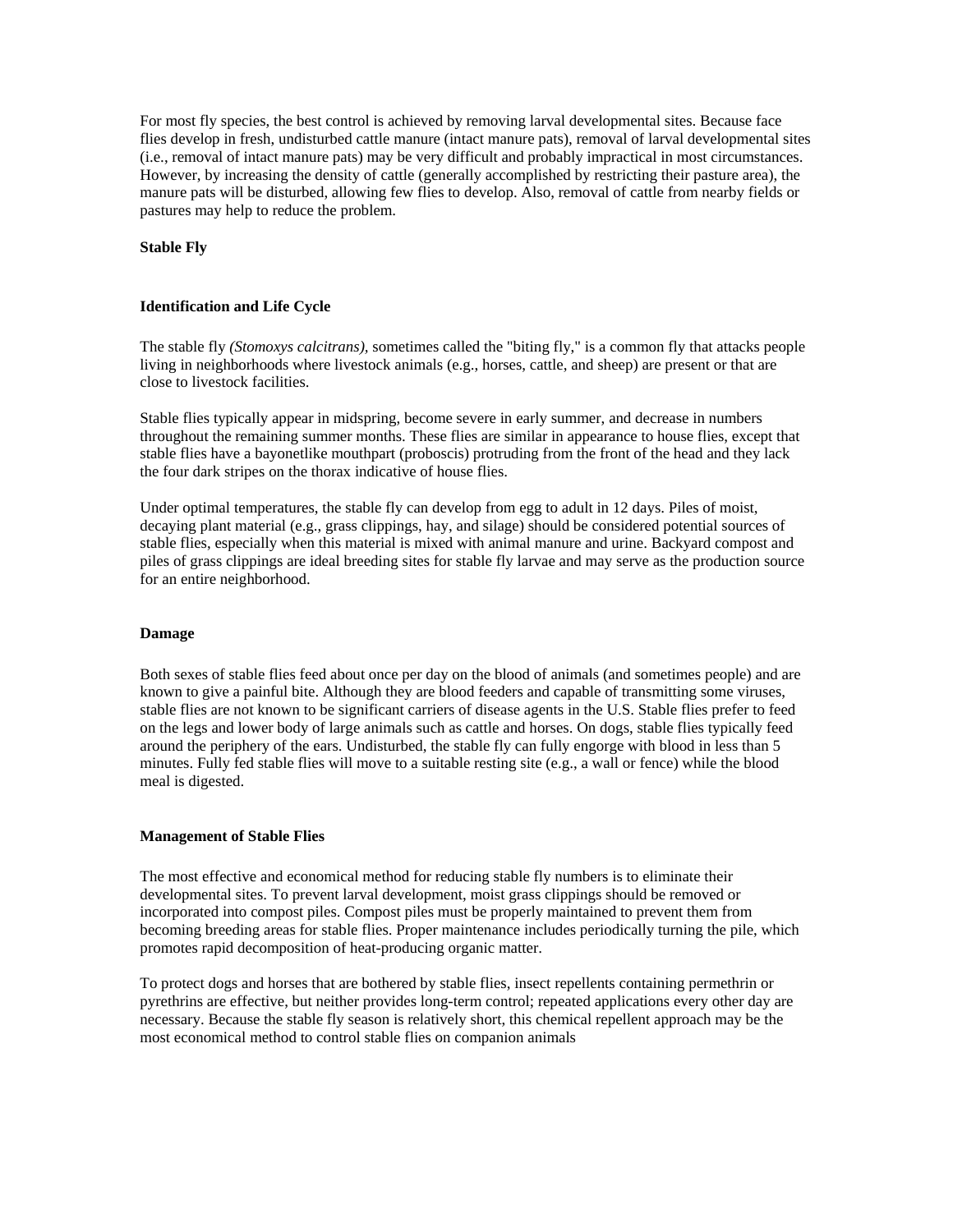## <span id="page-16-0"></span>**Garbage Flies**

## **Identification and Life Cycle**

Garbage flies are a group of fly species with similar life histories and behaviors. Adult flies in this group can be readily differentiated from other flies discussed in this publication by their coloration, which is a shiny, metallic green or blue often mixed with some copper color.

Under ideal temperatures, garbage flies can develop from egg to adult in as little as 7 days. Eggs are usually laid in decaying meats (carrion), garbage, or dog feces. Similar to other nuisance flies, garbage fly larvae leave their developmental site to seek out drier and more protected areas for pupation. This behavior is responsible for the mass emergence of maggots from trash cans that have been sitting with garbage for too long. Garbage fly larvae and house fly larvae look and behave similarly, making identification difficult for the untrained.

#### **Damage**

Like house flies, garbage flies have sponging mouthparts and do not bite or feed on blood. They are, however, strongly attracted to human foods and garbage and can make cooking outdoors difficult due to the nuisance they pose. As with house flies, they may be involved in the transmission of disease agents picked up from garbage or animal feces and subsequently carried to human foods.

## **Management of Garbage Flies**

As with the other nuisance fly species, eradication of larval developmental sites is the most efficient means of control. Household garbage and pet feces should be placed in plastic garbage bags and sealed with ties. Garbage bags should be removed from the home at least weekly and placed in a covered garbage can for pickup by a refuse collection service. Garbage cans should be set out for pickup at least once each week even if they are not full because garbage that sits for more than one week allows for the development of adult garbage flies. Finally, garbage cans should be regularly washed out with soap and water to remove any garbage residues that might attract garbage flies or allow for their development.

Vertically hanging, sticky fly ribbons used to reduce adult house fly numbers will not work to control adult garbage flies; unlike house flies, garbage flies do not rest on vertical surfaces. Adult garbage flies can be controlled using inverted cone traps, as for house flies, but traps should be placed at some distance from the home or structure due to their foul odor.

Selective use of insecticides may be considered when sanitation measures fail. Fly baits used for control of house flies are not likely to provide good control of garbage flies because the attractants present in fly baits were designed to attract house flies rather than garbage flies, and therefore may not be very attractive to them. However, when placed on the ground or in containers where garbage has accumulated, some control may be obtained.

#### **Summary**

Almost all nuisance fly species are best controlled by eliminating larval developmental sites and reducing adult attractants in the vicinity of buildings or other areas of concern. Attractive material (such as garbage cans) should always be placed at some distance from a building entrance, and barriers such as screens, doors, and air curtains should be used to prevent flies from entering buildings.

Chemicals are only rarely required in residential situations. Their use generally leads only to short-term control because they target adult flies and leave the larval fly stages intact and capable of producing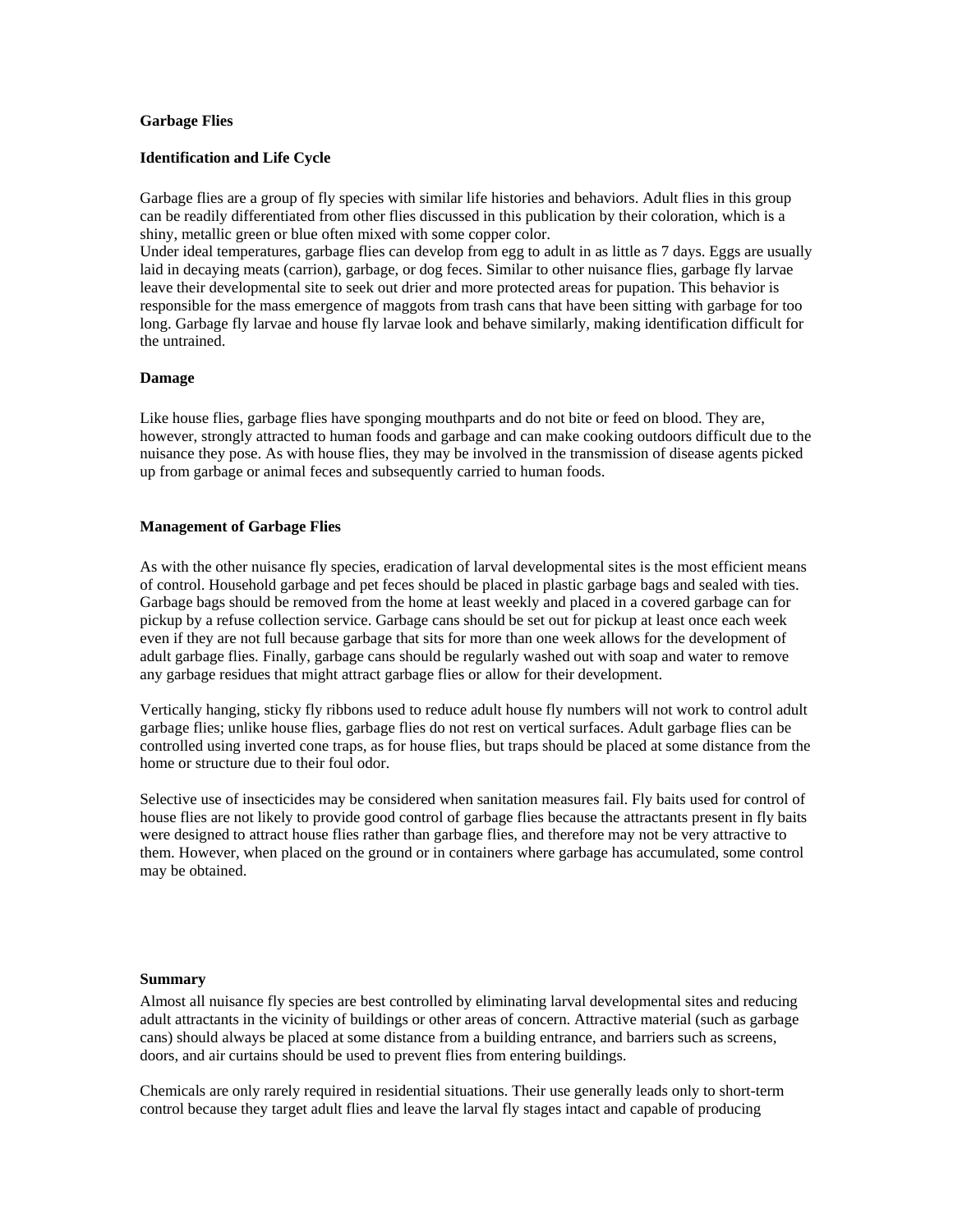## <span id="page-17-0"></span>**References**

Ebeling, W. 1975. *Urban Entomology.* Oakland: Univ. Calif. Div. Agric. Sci. Loomis, E. C., J. R. Anderson, and A. S. Deal. 1980. *Common Flies Associated with Livestock and Poultry.* Oakland: Univ. Calif. Agric. Nat. Res. Leaflet 21142. Moon, R. 2002. *Muscid Flies (Muscidae).* In G. R. Mullen and L. A. Durden, eds. *Medical and Veterinary Entomology.* San Diego: Academic Press. pp. 279-301.

## **Rats**

Rats are some of the most troublesome and damaging rodents in the United States. They consume and contaminate food, damage structures and property, and transmit parasites and diseases to other animals and humans. Rats live and thrive under a wide variety of climates and conditions; they are often found in and around homes and other buildings, farms, gardens, and open fields.

## **Identifying the Rat**

People do not often see rats, but signs of their presence are easy to detect (see sidebar). In California the most troublesome rats are two introduced species: the roof rat and the Norway rat. It is important to know which species of rat is present in order to place traps or baits in the most effective locations.

#### **Norway Rats**

Norway rats (Rattus norvegicus), sometimes called brown or sewer rats, are stocky burrowing rodents that are larger than roof rats. Their burrows are found along building foundations, beneath rubbish or woodpiles, and in moist areas in and around gardens and fields. Nests may be lined with shredded paper, cloth, or other fibrous material. When Norway rats invade buildings, they usually remain in the basement or ground floor. The Norway rat occurs throughout the 48 contiguous United States. Generally it is founds at lower elevations but may occur wherever people live.

#### **Roof Rats**

 Roof rats (Rattus rattus), sometimes called black rats, are slightly smaller than Norway rats. Unlike Norway rats, their tails are longer than their heads and bodies combined. Roof rats are very agile climbers and usually live and nest above ground in shrubs, trees, and dense vegetation such as ivy. In buildings, they are most often found in enclosed or elevated spaces in attics, walls, false ceilings, and cabinets. The roof rat has a more limited geographical range than the Norway rat, preferring ocean-influenced, warmer climates. In areas where the roof rat occurs, the Norway rat may also be present. If you are unsure of the species, look for rats at night with a strong flashlight or trap a few. There are several key physical differences between the two species of rats; Table 1 summarizes identifying characteristics.

| Table 1. Identifying Characteristics of Adult Rats. |                                                  |                                                      |  |
|-----------------------------------------------------|--------------------------------------------------|------------------------------------------------------|--|
| Characteristic                                      | Roof rat                                         | Norway rat                                           |  |
| general appearance                                  | sleek, agile                                     | large, robust                                        |  |
| color of belly                                      | gray to white                                    | mostly grayish                                       |  |
| body weight                                         | 5 to 10 ounces                                   | 7 to 18 ounces                                       |  |
| tail                                                | extends at least to snout; black,<br>fine scales | shorter than body; dark above; pale<br>below; scales |  |
| head                                                | muzzle pointed                                   | muzzle blunt                                         |  |
| ears                                                | long enough to reach eyes if<br>folded over      | do not reach eyes                                    |  |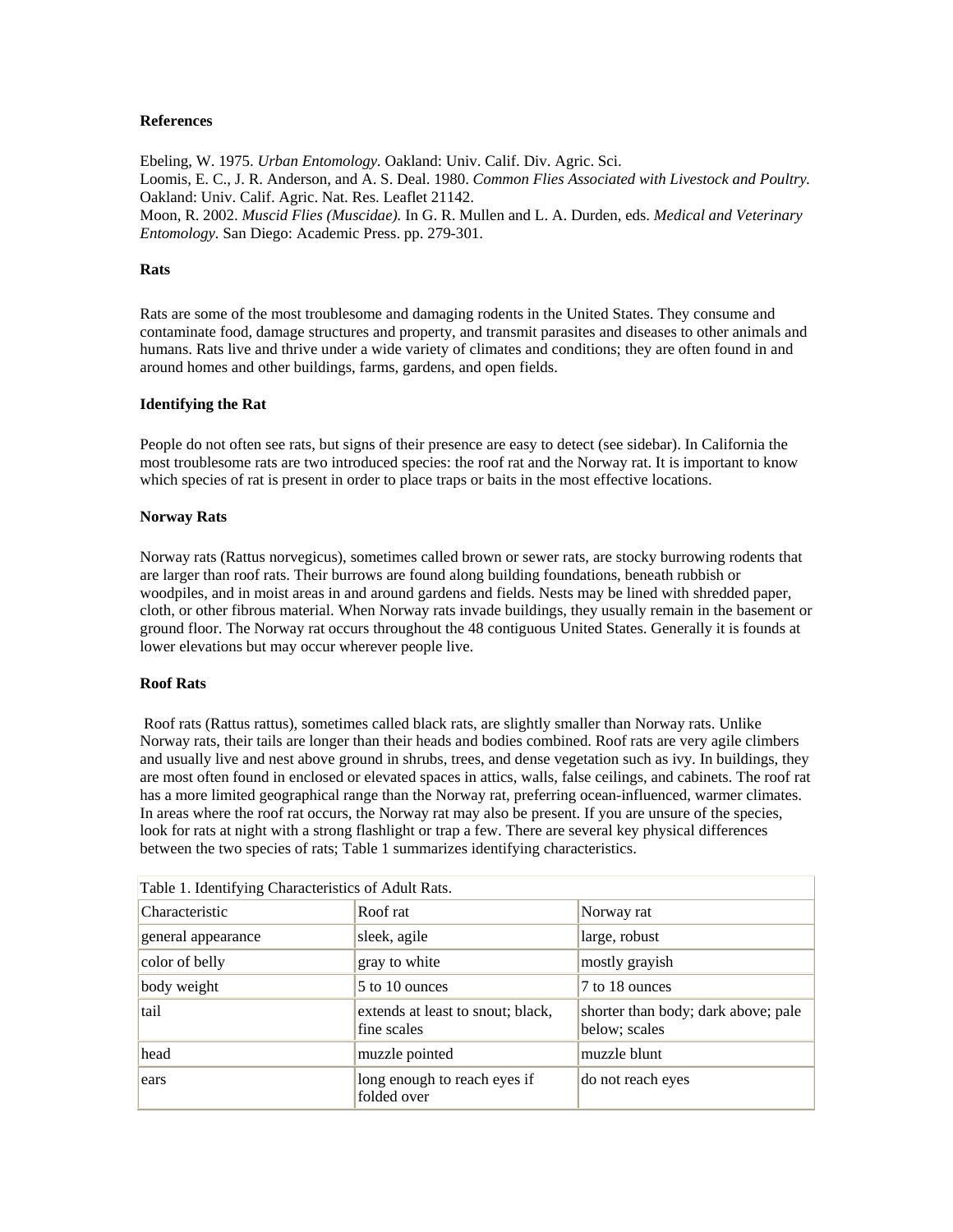<span id="page-18-0"></span>While rats are much larger than the common house mouse or meadow vole, a young rat is occasionally confused with a mouse. In general, very young rats have large feet and large heads in proportion to their bodies, whereas those of adult mice are much smaller in proportion to their body size. While both rats and mice gnaw on wood, rats leave much larger tooth marks than those of a mouse. For additional information on mice, see Pest Notes: House Mouse and Pest Notes: Voles (Meadow Mice) listed in References.

## **How to Spot a Rat Infestation**

Because rats are active throughout the year, periodically check for signs of their presence. Once rats have invaded your garden or landscaping, unless your house is truly rodent proof, it is only a matter of time before you find evidence of them indoors. Experience has shown it is less time consuming to control rodents before their numbers get too high, and fewer traps and less bait will be required if control is started early.

Inspect your yard and home thoroughly. If the answer to any of the following questions is yes, you may have a rat problem.

Do you find rat droppings around dog or cat dishes or pet food storage containers?

Do you hear noises coming from the attic just after dusk?

Have you found remnants of rat nests when dismantling your firewood stack?

Does your dog or cat bring home dead rat carcasses?

Is there evidence rodents are feeding on fruit/nuts that are in or falling from the trees in your yard? Do you see burrows among plants or damaged vegetables when working in the garden?

Do you see rats traveling along utility lines or on the tops of fences at dusk or soon after?

Have you found rat nests behind boxes or in drawers in the garage?

Are there smudge marks caused by the rats rubbing their fur against beams, rafters, pipes, and walls?

Do you see burrows beneath your compost pile or beneath the garbage can? Are there rat or mouse droppings in your recycle bins?

Have you ever had to remove a drowned rat from your swimming pool or hot tub?

Do you see evidence of something digging under your garden tool shed or doghouse?

## **Biology and Life Cycle of the Rat**

Rats, like house mice, are mostly active at night. They have poor eyesight, but they make up for this with their keen senses of hearing, smell, taste, and touch. Rats constantly explore and learn about their environment, memorizing the locations of pathways, obstacles, food and water, shelter, and other elements in their domain. They quickly detect and tend to avoid new objects placed into a familiar environment. Thus, objects such as traps and baits often are avoided for several days or more following their initial placement. While both species exhibit this avoidance of new objects, it is usually more pronounced in roof rats than in Norway rats.

Both Norway and roof rats may gain entry to structures by gnawing, climbing, jumping, or swimming through sewers and entering through the toilet or broken drains. While Norway rats are more powerful swimmers, roof rats are more agile and are better climbers.

Norway and roof rats do not get along. The Norway rat is larger and the more dominant species; it will kill a roof rat in a fight. When the two species occupy the same building, Norway rats will dominate the basement and ground floors, with roof rats occupying the attic or second and third floors. Contrary to some conceptions, the two species cannot interbreed. Both species may share some of the same food resources but do not feed side-by-side. Rats may grab food and carry it off to feed elsewhere.

Rats of either species, especially young rats, can squeeze beneath a door with only a 1/2-inch gap. If the door is made of wood, the rat may gnaw to enlarge the gap, but this may not be necessary.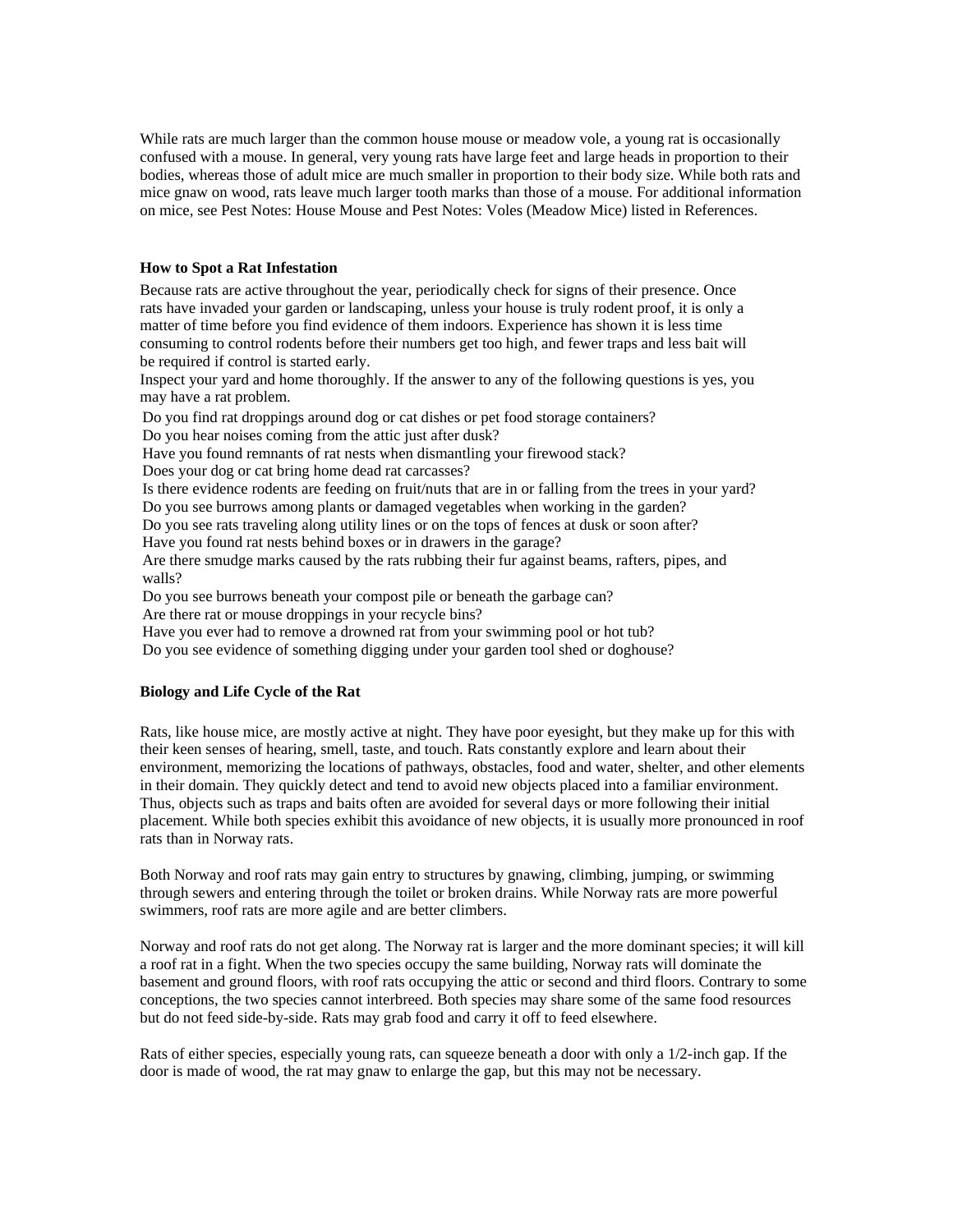#### <span id="page-19-0"></span>**Norway Rats**

Norway rats eat a wide variety of foods but mostly prefer cereal grains, meats, fish, nuts, and some fruits. When searching for food and water, Norway rats usually travel an area of about 100 to 150 feet in diameter; seldom do they travel any further than 300 feet from their burrows or nests. The average female Norway rat has four to six litters per year and may successfully wean 20 or more offspring annually.

## **Roof Rats**

Like Norway rats, roof rats eat a wide variety of foods, but their food preferences are primarily fruits, nuts, berries, slugs, and snails. Roof rats are especially fond of avocados and citrus and often eat fruit that is still on the tree. When feeding on a mature orange, they make a small hole through which they completely remove the contents of the fruit, leaving only the hollowed out rind hanging on the tree. The rind of a lemon is often eaten, leaving the flesh of the sour fruit still hanging. Their favorite habitats are attics, trees, and overgrown shrubbery or vines. Residential or industrial areas with mature landscaping provide good habitat, as does riparian vegetation of riverbanks and streams. Roof rats prefer to nest in locations off the ground and rarely dig burrows for living quarters if off-the-ground sites exist.

Roof rats routinely travel up to 300 feet for food. They may live in the landscaping of one residence and feed at another. They can often be seen at night running along overhead utility lines or fence tops. They have an excellent sense of balance and use their long tails for balance while traveling along overhead utility lines. They move faster than Norway rats and are very agile climbers, which enables them to quickly escape predators. They may live in trees or in attics and climb down to a food source. The average number of litters a female roof rat has per year depends on many factors, but generally is three to five with from five to eight young in each litter.

#### **Damage caused by rats**

Rats consume and contaminate foodstuffs and animal feed. They also damage containers and packaging materials in which foods and feed are stored. Both species of rats cause problems by gnawing on electrical wires and wooden structures (doors, ledges, in corners, and in wall material) and tearing up insulation in walls and ceilings for nesting.

Norway rats may undermine building foundations and slabs with their burrowing activities. They may also gnaw on all types of materials, including soft metals such as copper and lead as well as plastic and wood. If roof rats are living in the attic of a residence, they can cause considerable damage with their gnawing and nest-building activities. They also damage garden crops and ornamental plantings.

Among the diseases rats may transmit to humans or livestock are murine typhus, leptospirosis, trichinosis, salmonellosis (food poisoning), and ratbite fever. Plague is a disease that can be carried by both roof and Norway rats, but in California it is more commonly associated with ground squirrels, chipmunks, and native wood rats.

#### **Managing a rat problem**

Three elements are necessary for a successful rat management program: sanitation measures, building construction and rodent proofing, and, if necessary, population control.

## **Sanitation**

Sanitation is fundamental to rat control and must be continuous. If sanitation measures are not properly maintained, the benefits of other measures will be lost, and rats will quickly return. Good housekeeping in and around buildings will reduce available shelter and food sources for Norway and, to some extent, roof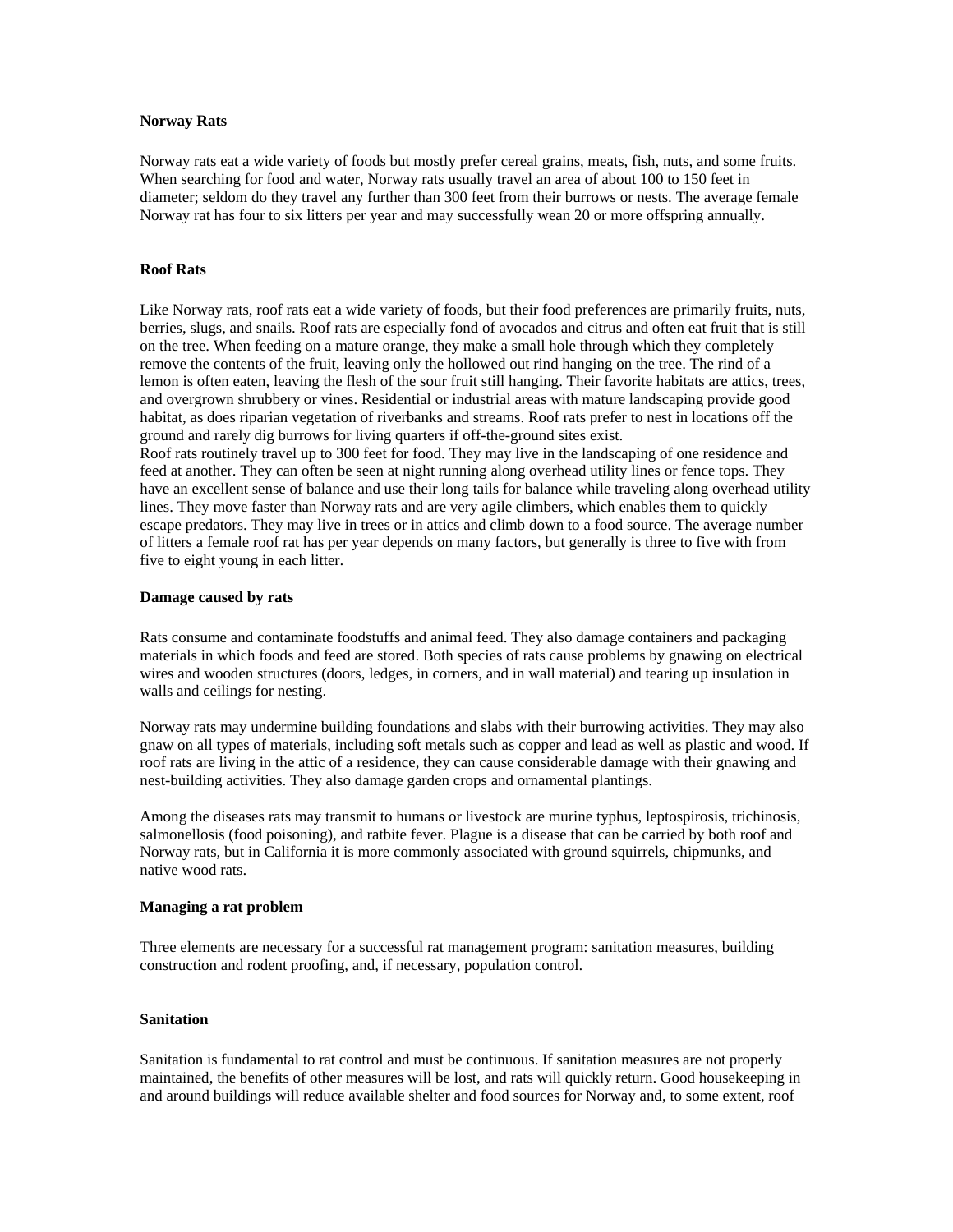<span id="page-20-0"></span>rats. Neat, off-the-ground storage of pipes, lumber, firewood, crates, boxes, gardening equipment, and other household goods will help reduce the suitability of the area for rats and will also make their detection easier. Garbage, trash, and garden debris should be collected frequently, and all garbage receptacles should have tight-fitting covers. Where dogs are kept and fed outdoors, rats may become a problem if there is a ready supply of dog food. Feed your pet only the amount of food it will eat at a feeding, and store pet food in rodent-proof containers.

For roof rats in particular, thinning dense vegetation will make the habitat less desirable. Climbing hedges such as Algerian or English ivy, star jasmine, and honeysuckle on fences or buildings are very conducive to roof rat infestations and should be thinned or removed if possible, as should overhanging tree limbs within 3 feet of the roof. Separate the canopy of densely growing plants such as pyracantha and juniper from each other and from buildings by a distance of 2 feet or more to make it more difficult for rats to move between them.

#### **Building Construction and Rodent Proofing**

The most successful and long lasting form of rat control in buildings is to "build them out." Seal cracks and openings in building foundations, and any openings for water pipes, electric wires, sewer pipes, drain spouts, and vents. No hole larger than 1/4 inch should be left unsealed to exclude both rats and house mice. Make sure doors, windows, and screens fit tightly. Their edges can be covered with sheet metal if gnawing is a problem. Coarse steel wool, wire screen, and lightweight sheet metal are excellent materials for plugging gaps and holes. Plastic sheeting, wood, caulking, and other less sturdy materials are likely to be gnawed away.

Because rats (and house mice) are excellent climbers, openings above ground level must also be plugged. Rodent proofing against roof rats usually requires more time to find entry points than for Norway rats because of their greater climbing ability. Roof rats often enter buildings at the roof line area so be sure that all access points in the roof are sealed. If roof rats are traveling on overhead utility wires, contact a pest control professional or the utility company for information and assistance with measures that can be taken to prevent this.

## Rodent Proofing Your Structure

Repair or replace damaged ventilation screen around the foundation and under eaves.

Provide a tight fitting cover for the crawl space.

Seal all openings around pipes, cables, and wires that enter through walls or the foundation.

Be sure all windows that can be opened are screened and that the screens are in good condition. Cover all chimneys with a spark arrester.

Make sure internal screens on roof and attic air vents are in good repair.

Cover rooftop plumbing vent pipes in excess of 2 inches in diameter with screens over their tops.

Make sure all exterior doors are tight fitting and weatherproofed at the bottom.

Seal gaps beneath garage doors with a gasket or weather-stripping.

Install self-closing exits or screening to clothes dryer vents to the outside.

Remember that pet doors into the house or garage provide an easy entrance for rodents. Keep side doors to the garage closed, especially at night.

#### **Population Control**

When food, water, and shelter are available, rat populations can reproduce and grow quickly. While the most permanent form of control is to limit food, water, shelter, and access to buildings, direct population control is often necessary.

For controlling rats indoors, use traps. Baiting is best done outdoors only; otherwise rats may die behind a wall. In hot weather, the stench of a dead rat can be unbearable and may necessitate cutting a hole in the wall to remove the carcass. Also, ectoparasites such as fleas and mites often leave dead rat carcasses and may infest the entire house if the carcass is not removed promptly.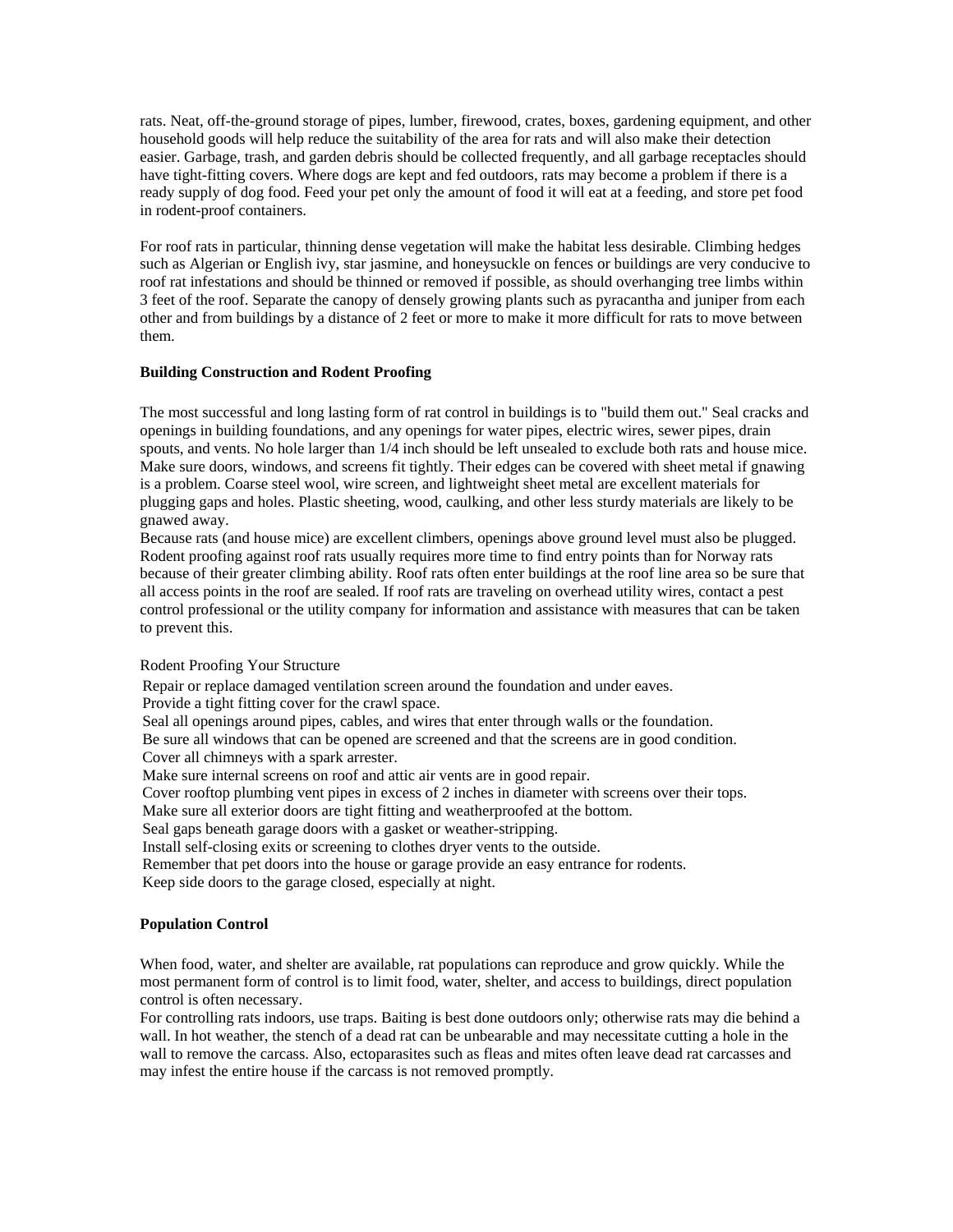## <span id="page-21-0"></span>**Trapping**

Trapping is the safest and most effective method for controlling rats in and around homes, garages, and other structures. Because traps can be used over and over again, trapping is less costly than poison baits but more labor intensive. Traps can be set and left indefinitely in areas where rats have been a problem in the past, such as an attic. The simple wooden rat-size snap trap is commonly used for rats, and the newer rat traps with large plastic treadles are especially effective. Generally young rats cannot be trapped until they are about a month old, which is when they leave the nest to venture out for food. The kind of bait used for the trap is important. Nut meat, dried fruit, or bacon makes excellent baits for rats. The bait should be fastened securely to the trigger of the trap with light string, thread, or fine wire so the rodent will spring the trap in attempting to remove the food. Even glue can be used to secure the bait to the trigger. Soft baits such as peanut butter and cheese can be used, but rats sometimes take soft baits without setting off the trap. Leaving traps baited but unset until the bait has been taken at least once improves trapping success by making the rodents more accustomed to the traps. Set traps so the trigger is sensitive

and will spring easily.

The best places to set traps are in secluded areas where rats are likely to travel and seek shelter. Droppings, gnawings, and damage indicate the presence of rodents, and areas where such evidence is found are usually the best places to set traps, especially when these areas are located between their nests and food sources. Place traps in natural travel ways, such as along walls, so the rodents will pass directly over the trigger of the trap. If a rat sets off a trap without getting caught, it will be very difficult to catch the rat with a trap again.

For Norway rats, set traps close to walls, behind objects, in dark corners, and in places where rat signs, such as droppings, have been seen. Position traps along a wall so that they extend from the wall at right angles, with the trigger end nearly touching the wall. If traps are set parallel to the wall, they should be set in pairs to intercept rodents traveling from either direction.

For roof rats, the best places for traps are off the ground in locations where rats may be coming down from their nests to find food such as on ledges, shelves, branches, fences, pipes, or overhead beams where they can be fastened with screws or wire. In homes, the attic and garage rafters close to the infestation are good trapping sites. In areas where children, pets, or birds might contact traps, place the trap in a box or use a barrier to keep them away.

Use as many traps as are practical so trapping time will be short and decisive. A dozen or more traps for a heavily infested home may be necessary. Place rat traps about 10 to 20 feet apart. Dispose of dead rats by burying or placing them in plastic bags, sealing, and putting them in the trash. Do not touch the rodent with bare hands and wash thoroughly after handling traps.

#### **Glue Board**

One of the alternatives to a snap trap is a glue board. Glue boards work on the same principle as flypaper: when a rat or mouse attempts to cross the glue board, the rodent gets stuck. Glue boards are much more effective for mice than for rats. Also, one of the major drawbacks with glue boards (and other live-catch type traps) is that the trapped rat may not die quickly, and you will need to kill it. For this reason, glue boards are not a good alternative for many people and their use is not recommended. Also, cats and dogs may get into the glue and track it around the house, creating additional problems.

#### **Live Trap**

Live traps are not recommended because trapped rats must either be killed or released elsewhere. Releasing rats outdoors is not recommended because of health concerns to people, pets, and other domestic animals. Because neither the roof nor Norway rat is native to this country, their presence in the wild is very detrimental to native ecosystems. They have been known to decimate some bird populations.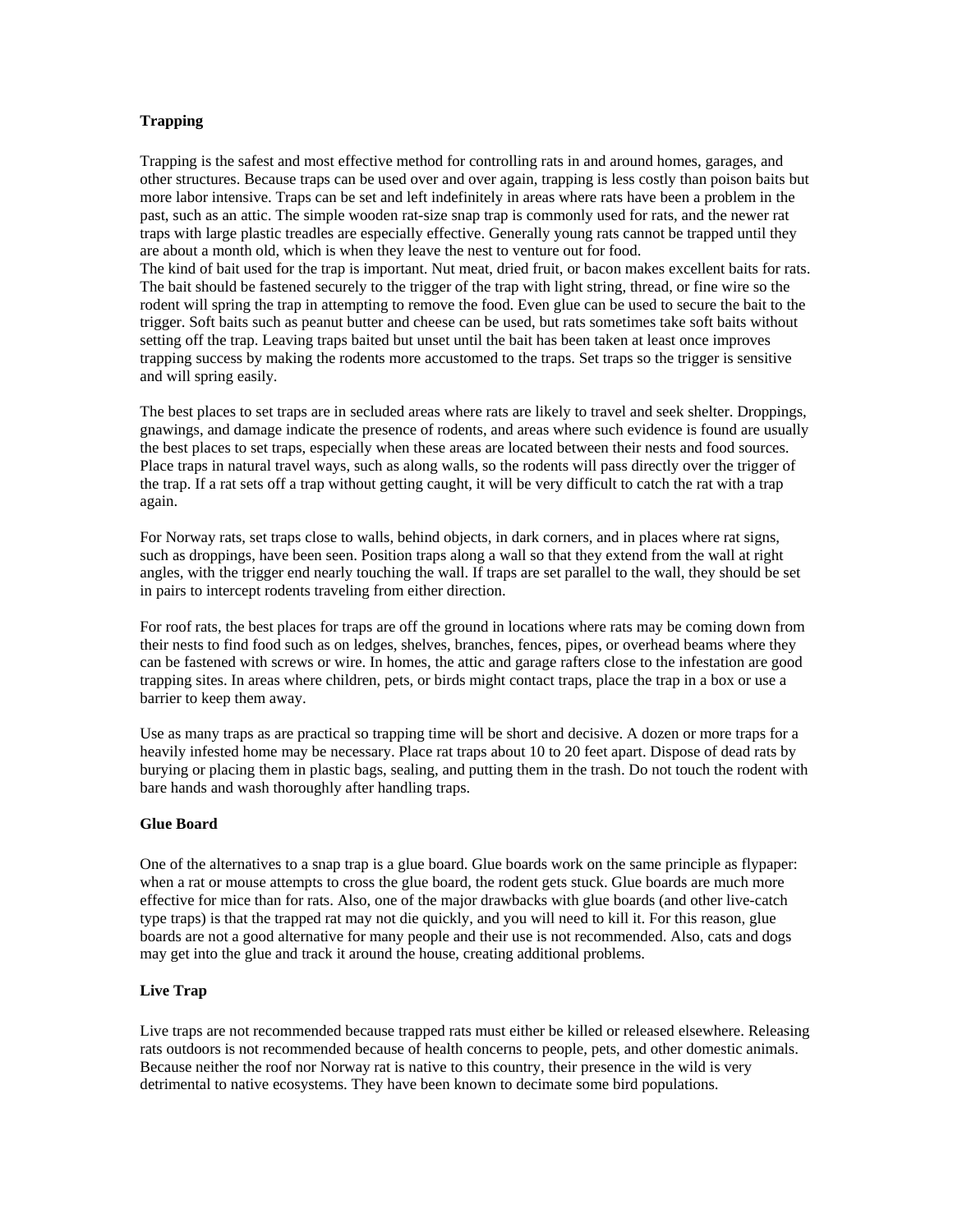## <span id="page-22-0"></span>**Toxic Bait**

While trapping is generally recommended for controlling rats indoors, when the number of rats around a building is high, you may need to use toxic baits to achieve adequate control, especially if there is a continuous reinfestation from surrounding areas. If this is the case, consider hiring a licensed pest control applicator, who is trained to use rodenticides safely.

Toxic baits contain active ingredients that work as either an anticoagulant, causing death by internal bleeding or as a direct toxin (Table 2).

| Table 2. Types of Baits Osed in Kat Control and Their Active Ingredients. |                                             |                                                                        |
|---------------------------------------------------------------------------|---------------------------------------------|------------------------------------------------------------------------|
| Type of bait                                                              | Active ingredients                          | Use restrictions                                                       |
| multiple-feeding anticoagulant                                            | warfarin, chlorophacinone,<br>diphacinonene | for use in and around buildings and<br>in gardens and landscaped areas |
| single-feeding anticoagulant                                              | brodifacoum, bromadiolone,<br>difethialone  | for use in and around buildings only                                   |
| nonanticoagulant                                                          | bromethalin, cholecalciferol                | for use in and around buildings only                                   |
| nonanticoagulant                                                          | zinc phosphide                              | for use in and around buildings and<br>in gardens and landscaped areas |

Table 2. Types of Baits Used in Rat Control and Their Active Ingredients.

It is important to note that some of the baits on the market may only be used in and around buildings and are not registered for use in the garden and landscape. These include the newer, single-feeding anticoagulants (brodifacoum, bromadiolone, and difethialone) and two of the nonanticoagulants (bromethalin and cholecalciferol). The multiple-feeding anticoagulant baits and zinc phosphide may be used both in and around structures as well as in gardens and landscapes.

#### **Anticoagulant Baits**

Anticoagulant baits used to be thought of as relatively safe baits to use around the house and garden because they required multiple feedings to be effective. Newer anticoagulant baits, however, have been developed that only require a single feeding to be effective and are, therefore, more hazardous than the older type of anticoagulant bait to pets and children. Baits that require multiple feedings over a period of several days contain warfarin, chlorophacinone, or diphacinone as their active ingredient, whereas the single-feeding anticoagulants contain brodifacoum, bromadiolone, or difethialone. Whether a bait actually requires multiple feedings or not depends on how much is consumed at each feeding—even the newer, single-feeding baits must be consumed in adequate amounts to be effective. With all anticoagulants, death is generally delayed 2 to 6 days after a lethal dose of bait has been consumed. While both types of anticoagulant toxicants are effective against Norway and roof rats when formulated in acceptable baits, roof rats tend to need a few more feedings to obtain a lethal dose than Norway rats do. This is particularly true with the multiple-feeding anticoagulants, as compared to the single-feeding ones.

Anticoagulant baits are available in meal, pellet, kernel, or block form. Pelleted or meal baits are frequently sold in small packets called "place packs." Also, a wide variety of paraffin block baits are marketed and convenient to use. Most of these blocks must be placed in a tamper-resistant bait station to prevent dogs and other animals from chewing on them.

#### **Nonanticoagulant Baits**

Nonanticoagulant baits are usually lethal after one feeding if the rat ingested an adequate amount of toxin. Bromethalin, cholecalciferol, and zinc phosphide are common active ingredients in this group of baits used for rats. These baits are placed in runways or next to burrows where rats will find them. Nonanticoagulant baits are generally more rapid acting than anticoagulant baits and you may find dead rodents within 12 hours of baiting. Because the toxins in these baits do not accumulate in the tissue of the rodent, predators or scavengers such as dogs and cats are not likely to be adversely affected by eating poisoned carcasses (see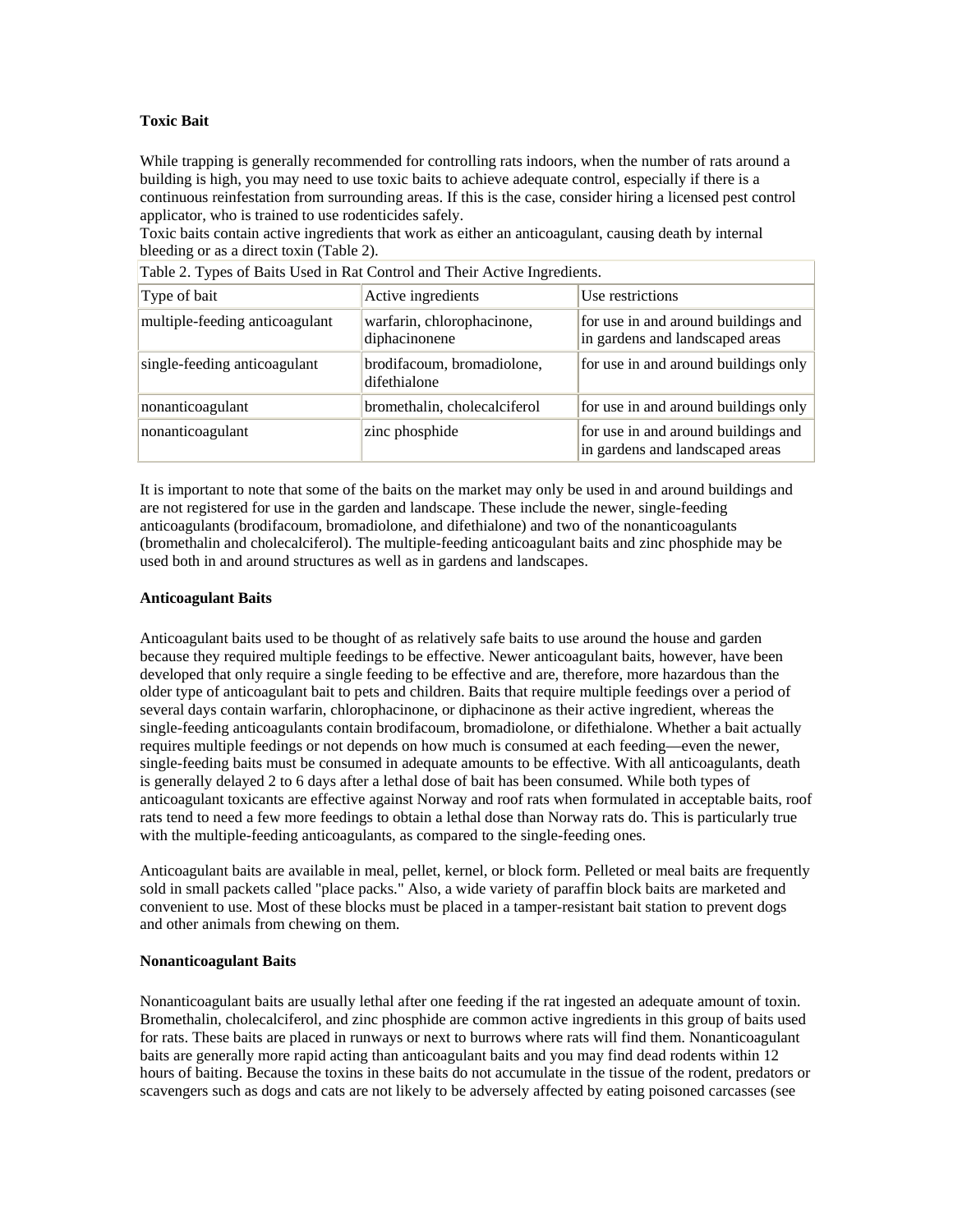<span id="page-23-0"></span>sidebar, Pets and Rat Control). However, they, as well as other animals and children, can be affected by eating the bait so it must be stored and used carefully.

#### **Bait Stations**

Bait stations or boxes are often used with baits of all kinds. These enclosures protect the bait from weather and restrict accessibility to rodents, providing a safeguard for people, pets, and other animals. Bait stations should be large enough to accommodate several rats at a time and should contain a bait-holding compartment. Each station should have at least two openings for rats to enter and exit. Place bait stations next to walls or in places where rats will encounter them. Commercial bait stations are available in a variety of sizes and shapes. Stations that may be accessible to children or pets must be made of sturdy, tamperresistant material and be secured in a way that they cannot be tipped. See the product label for additional information. All bait stations should be clearly labeled.

#### **Bait Placement**

It is best to place bait in a bait station. In addition to increasing the safety of the bait, the use of bait stations also helps the rats to feel secure while feeding. Place all bait stations in rat travel-ways or near their burrows and harborage. Do not expect rats to go out of their way to find the bait. For Norway rats, place bait stations near rodent burrows or suspected nest sites, against walls, or along travel routes. For roof rats, place baits in elevated locations, such as in the crotch of a tree, on top of a fence, or high in a vine. If you place bait stations above ground level, take care that they are securely fastened and will not fall to the ground where children or pets could find them.

Because rats are often suspicious of new or unfamiliar objects, it may take several days for them to enter and feed in bait stations. For best results, make sure there is a continuous supply of bait until feeding stops. With the older anticoagulant baits it usually takes 5 days or more once the rats start feeding for them to succumb.

During the baiting process, dispose of dead rodents by burying them or placing them in plastic bags and putting them in the trash. Use gloves and wash hands thoroughly after handling dead rodents, traps, or bait stations. Additionally, poisoned rats often die in inaccessible locations within a building, leading to persistent and unpleasant odors, so rodent-proof the building before you use toxic baits outside.

#### **Other Control Methods**

Rats are wary animals, easily frightened by unfamiliar or strange noises. However, they quickly become accustomed to repeated sounds, making the use of frightening sounds, including high frequency and ultrasonic sounds, ineffective for controlling rats in home and garden situations.

Traps that kill rats by electrocution are available on the market. These traps are considerably more expensive than the common snap trap and can be used safely and effectively only in limited situations. Like the snap traps, these traps catch only one rat at a time and then must be emptied. Twenty or more snap traps can be purchased and put to use for the price of one of the electrocution units. When compared with snap traps, electrocution traps have not shown sufficient advantages to promote their use.

Rats have an initial aversion to some odors and tastes, but no repellents have been found to solve a rat problem for more than a very short time. There are no truly effective rat repellents registered for use in California.

Smoke or gas cartridges are registered and sold for the control of burrowing rodents. When placed into the burrows and ignited, these cartridges produce toxic and suffocating smoke/gases. Norway rat burrows may extend beneath a residence and have several open entrances, however, permitting toxic gases to permeate the dwelling. For this reason and because some fire hazard is associated with their use, smoke and gas cartridges are not recommended for rat control around homes.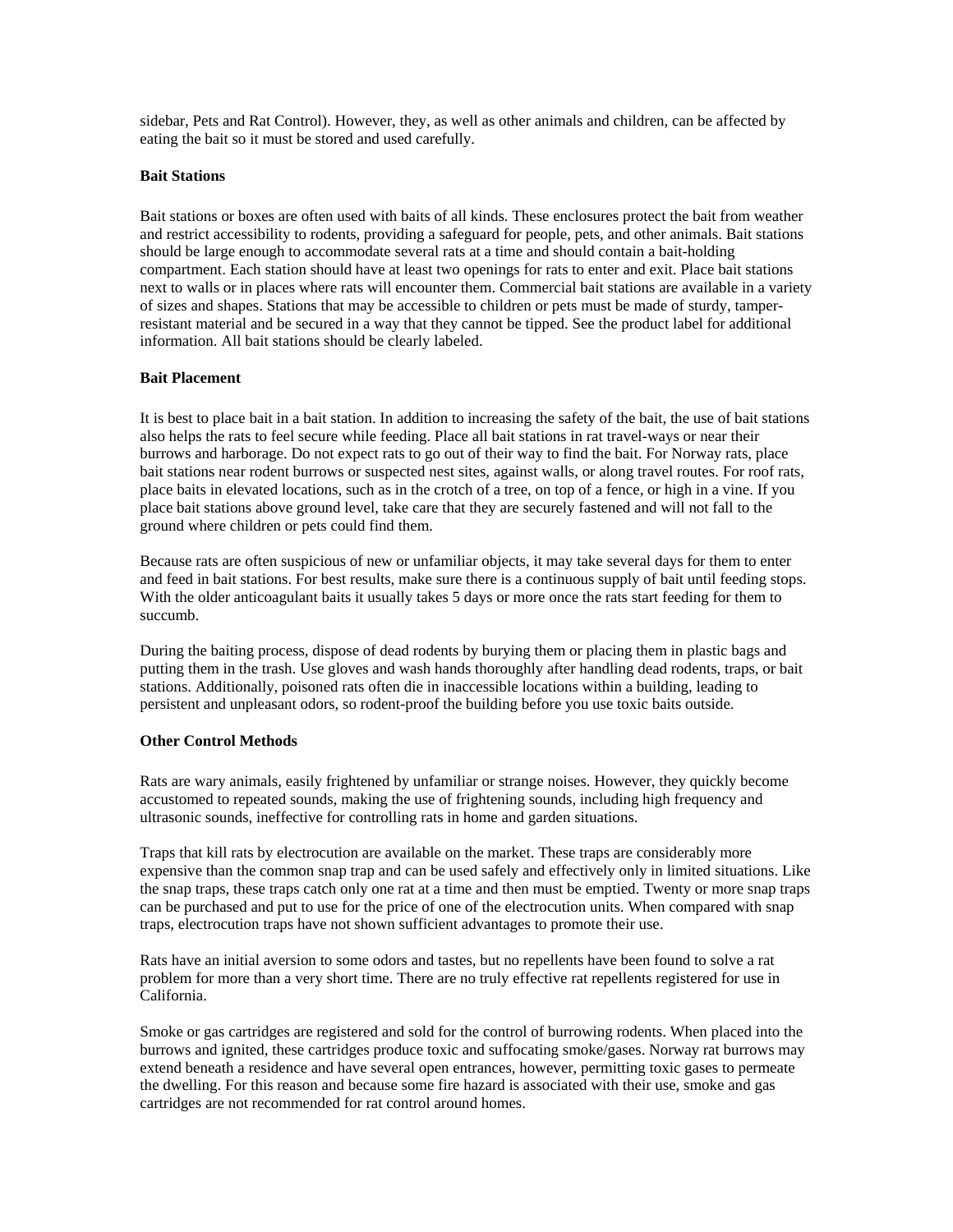<span id="page-24-0"></span>Norway rats may be drowned or flushed from their burrows by flooding them out with water from a garden hose and then closing the holes with dirt.

Predators, especially cats and owls, eat rats and mice. However, much of the time these predators are unable to keep rodent numbers below levels that are acceptable to most people.

## **Compiled From**

Marsh, R. E. 1994. Roof Rats. In S. E. Hygnstrom, R. M. Timm, and G. E. Larson, eds. Prevention and Control of Wildlife Damage. Vol. 1. Lincoln: Univ. Neb. Coop. Ext. pp. B.125-132.

Salmon, T. P., and R. E. Lickliter. 1984. Wildlife Pest Control around Gardens and Homes. Oakland: Univ. Calif. Agric. Nat. Res. Publ. 21385. 90 pp.

Timm, R. M. 1994. Norway Rats. In S. E. Hygnstrom, R. M. Timm, and G. E. Larson, eds. Prevention and Control of Wildlife Damage. Vol. 1. Lincoln: Univ. Neb. Coop. Ext. pp. B.105-120. References

Salmon, T. P., and P. W. Gorenzel. Jan. 2002. Pest Notes: Voles (Meadow Mice). Oakland: Univ. Calif. Agric. Nat. Res. Publ. 7439.

Timm, R. M. Nov. 2000. Pest Notes: House Mouse. Oakland: Univ. Calif. Agric. Nat. Res. Publ. 7483.

#### **References**

Salmon, T. P., and P. W. Gorenzel. Jan. 2002. *Pest Notes: Voles (Meadow Mice).* Oakland: Univ. Calif. Agric. Nat. Res. Publ. 7439.

Timm, R. M. Nov. 2000. *Pest Notes: House Mouse.* Oakland: Univ. Calif. Agric. Nat. Res. Publ. 7483.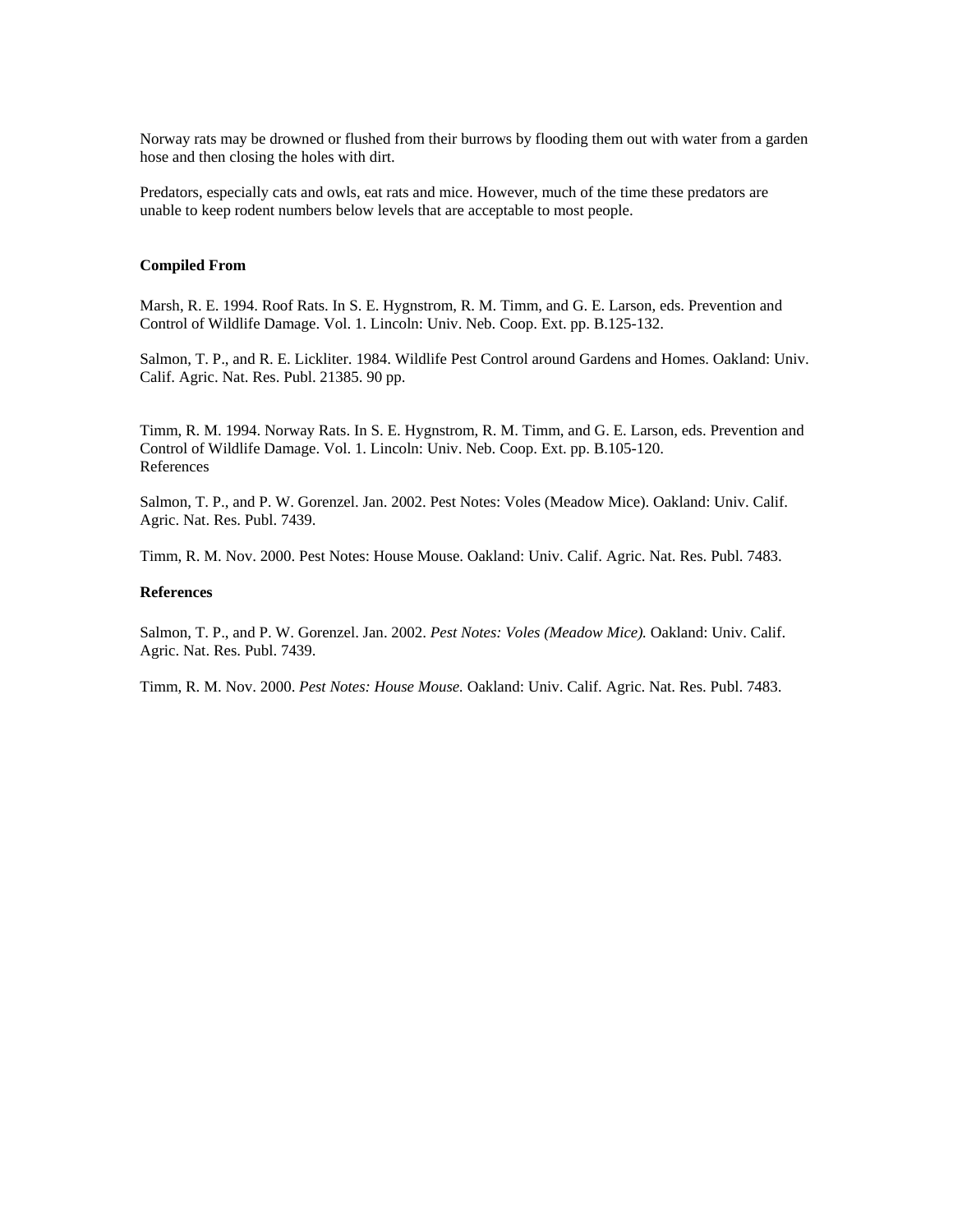## <span id="page-25-0"></span>**California Ground Squirrel**

The California ground squirrel, *Spermophilus beecheyi,* is one of the most troublesome pests to homeowners and gardeners. It is found in nearly all regions of California except for the Owens Valley southward into the desert regions.

## **Identification**

Ground squirrels are easily identified as they forage aboveground near their burrows. The ground squirrel's body measures 9 to 11 inches and its semi-bushy tail adds another 5 to 9 inches in length. The fur is brownish gray and speckled with off-white along the back; the sides of the head and shoulders are light gray to whitish. One subspecies that occupies most of northern California has a dark, triangular-shaped patch on its back between the shoulders; this patch is missing from other species. While ground squirrels are similar in appearance to tree squirrels and may climb trees, when frightened they will always retreat to a burrow, whereas tree squirrels will climb a tree or tall structure and never use a burrow.

#### **Biology and Behavior**

Ground squirrels live in a wide variety of natural habitats but usually avoid thick chaparral, dense woods, and wet areas. Populations may be particularly high in grazed rangelands and in areas disturbed by humans such as road or ditchbanks, fence rows, around buildings, and in or bordering many crops.

Ground squirrels live in a burrow system where they sleep, rest, rear young, store food, and avoid danger. The burrow openings are about 4 inches in diameter, but can vary considerably. The burrows may be 5 to 30 feet or more in length and may go 2 to 4 feet below the soil surface. Often there is more than one opening in a burrow system. Ground squirrels live in colonies that may include several dozen animals in a complex of burrows. More than one squirrel may live in a burrow.

Ground squirrels are active during the day, mainly from mid-morning through late afternoon, especially on warm, sunny days. Ground squirrels have two periods of dormancy during the year. During winter months most ground squirrels hibernate, but some young may be active at this time, especially in areas where winters are not severe. During the hottest times of the year most adults go into a period of inactivity, called estivation, that may last a few days to a week or more. During these periods, the burrow appears open at the entrance but the squirrel plugs it with soil near the nest.

Ground squirrels breed once a year, averaging seven to eight per litter. Timing of breeding varies with location: in southern California breeding begins in December, in the Central Valley in February through April, and somewhat later in the mountain ranges. Aboveground activity by adults is at a maximum at the height of the breeding season. The young are born in the burrow and grow rapidly; by about 6 weeks of age they usually emerge from the burrow. At 6 months of age they resemble adults.

Ground squirrels are primarily herbivorous. Their diet changes with the season. After emergence from hibernation, they feed almost exclusively on green grasses and herbaceous plants. When annual plants begin to dry and produce seed, squirrels switch to seeds, grains, and nuts, and begin to store food. Ground squirrels usually forage close to their burrows. Their home range typically is within a 75-yard radius of their burrow.

#### **Damage**

Ground squirrels damage many food-bearing and ornamental plants. Particularly vulnerable are grains and nut and fruit trees such as almond, apple, apricot, orange, peach, pistachio, prune, and walnut. Ground squirrels will enter gardens and devour vegetables in the seedling stage. They may damage young shrubs, vines, and trees by gnawing bark, girdling trunks, eating twigs and leaves, and burrowing around roots.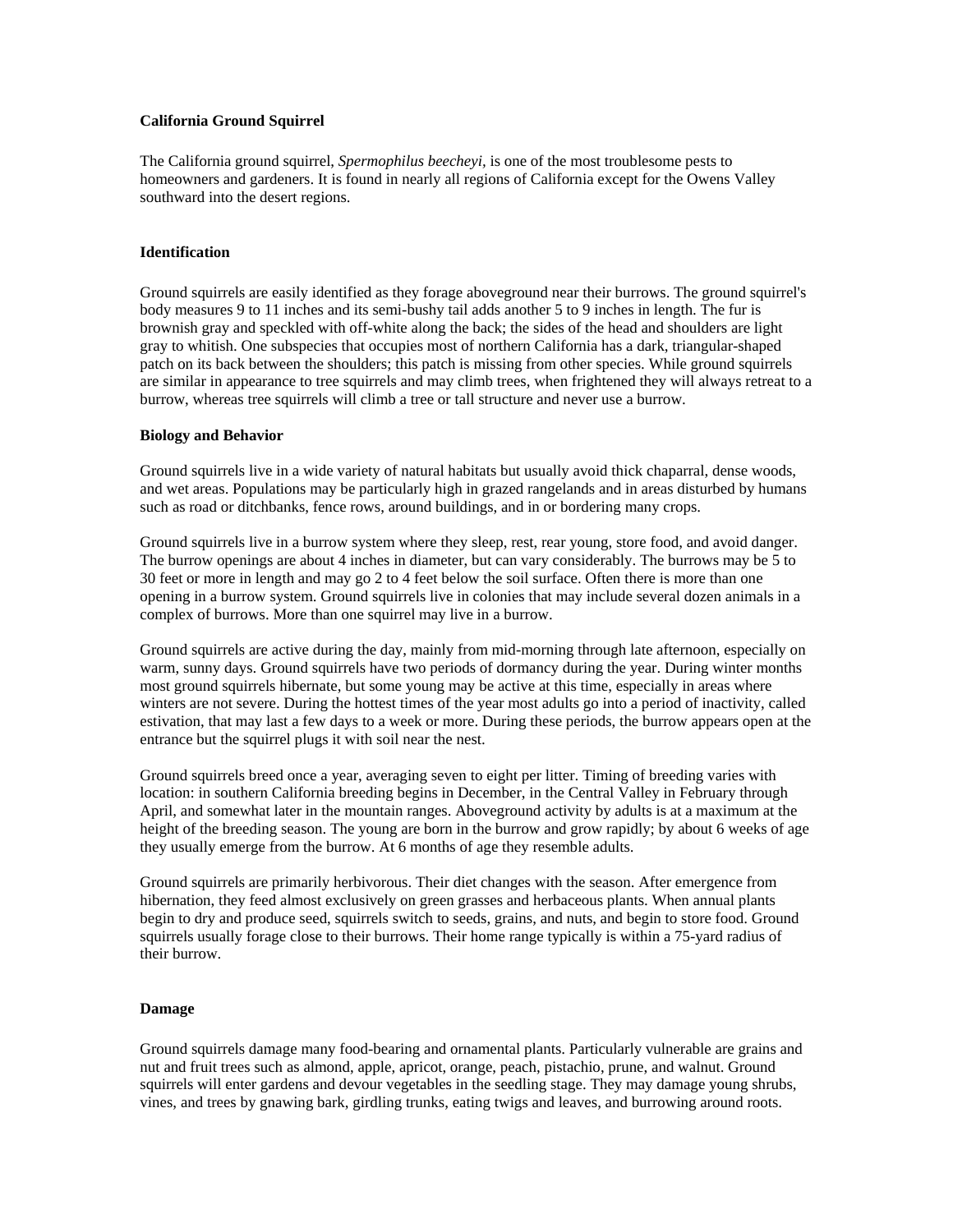<span id="page-26-0"></span>Ground squirrels will gnaw on plastic sprinkler heads and irrigation lines. They also eat the eggs of groundnesting birds and may limit attempts to attract quail to the yard.

Burrowing can be quite destructive. Burrows and mounds make it difficult to mow, and they present hazards to machinery, pedestrians, and livestock. Burrows around trees and shrubs can damage and desiccate roots, and sometimes topple trees. Burrows beneath buildings and other structures sometimes necessitate repair.

Ground squirrels can harbor diseases harmful to humans, particularly when squirrel populations are dense. A major concern is bubonic plague transmitted to humans by fleas carried on the squirrels. Ground squirrels are susceptible to plague, which has wiped out entire colonies. If you find unusual numbers of squirrels or other rodents dead for no apparent reason, notify public health officials. Do not handle dead squirrels under these circumstances.

#### **Legal Status and Considerations**

Ground squirrels are classified as nongame mammals by the California Fish and Game Code. Nongame mammals injuring growing crops or other property may be controlled in any legal manner by the owner or tenant; tree squirrels, on the other hand, are classified as game animals and have a hunting season. Note that the Mohave ground squirrel *(S. mohavensis)* and the San Joaquin antelope squirrel *(Ammospermophilus nelsoni)* are classified as *threatened* by the U.S. Fish and Wildlife Service and are protected. Although neither of these relatively small squirrels is likely to be misidentified as the much larger California ground squirrel, their ranges could overlap in some areas. The endangered San Joaquin kit fox *(Vulpes macrotis mutica)*, several endangered species of kangaroo rats, the riparian brush rabbit *(Sylvilagus bachmani riparius)*, riparian wood rat *(Neotoma fuscipes riparia)*, as well as some endangered amphibians and reptiles, are also found within California ground squirrels' range and could be impacted by some squirrel control techniques. Before using pesticides for ground squirrel control, *read the product label* to determine if any restrictions exist on rodent control within the ranges of these and other endangered and protected animals. Also, if the kit fox is found in your county (for a range map, see the California Department of Pesticide Regulation's Web site listed in "References"), contact your county agricultural commissioner for additional information

#### **Management**

The selection of control procedures is heavily influenced by the unique life cycle and behavior of the ground squirrel. For example, baiting with treated grain is effective in summer and fall because squirrels primarily feed on seeds during this period. Fumigation is most effective in spring when soil is moist, which helps seal gasses in the burrow system. Fumigating at this time also is more effective because squirrels are removed before they can reproduce. The best time for baiting, trapping, and fumigation depends on the activity periods and food sources of the ground squirrel.



## **Trapping**

Traps are practical for control when squirrel numbers are low to moderate. Live-catch traps are not recommended because they present the problem of how to dispose of the live animals. Because ground squirrels carry diseases and are agricultural pests, the California Fish and Game Code specifies that it is illegal to release them elsewhere without a written permit.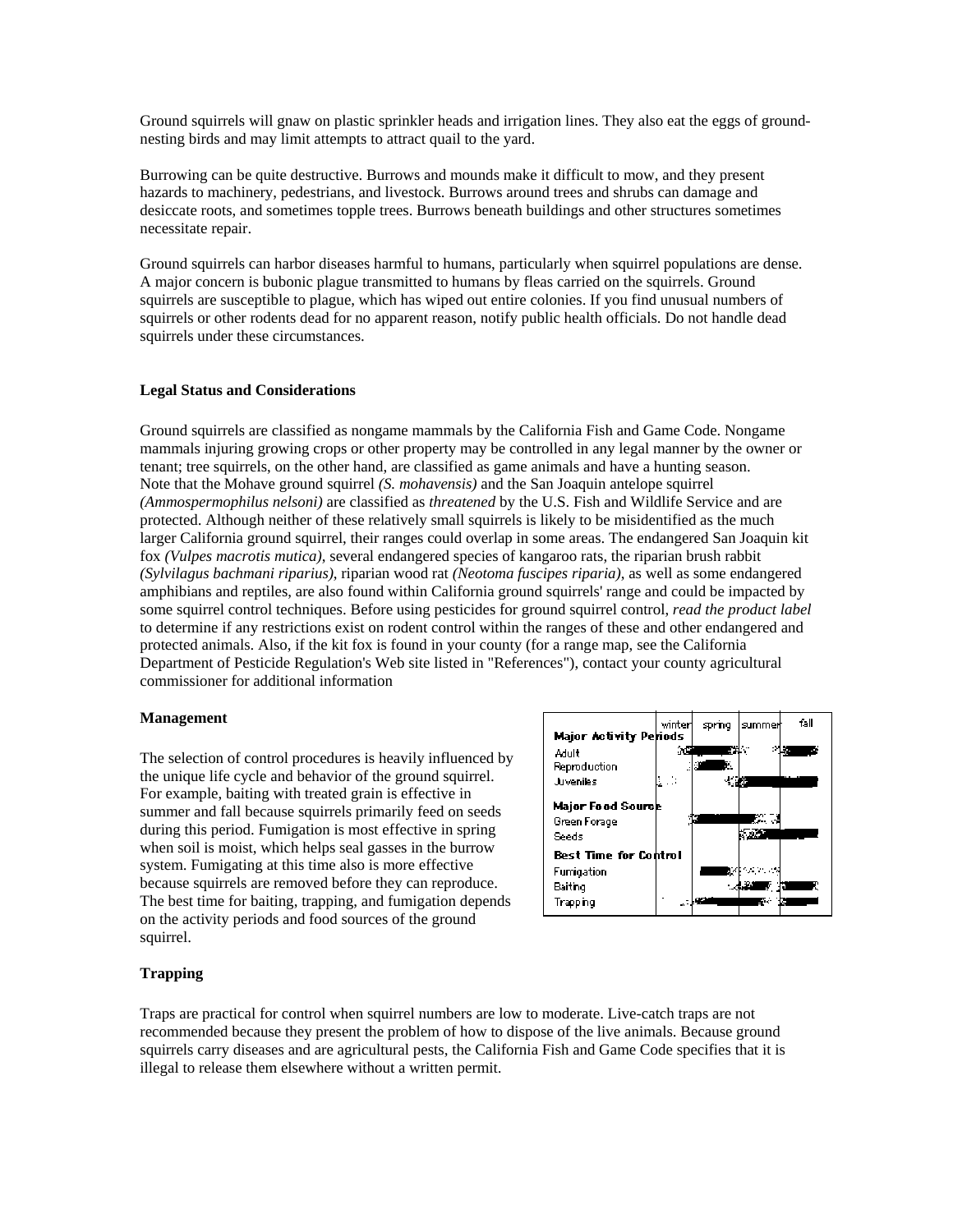<span id="page-27-0"></span>There are several types of traps that kill ground squirrels, including box traps, Conibear traps, and tunnel traps. Box traps should be placed on the ground near squirrel burrows or runways. Bait these traps with walnuts, almonds, oats, barley, or melon rinds. Place the bait well behind the trigger or tied to it. Bait the traps but do not set them for several days so the squirrels become accustomed to them. After the squirrels are used to taking the bait, rebait and set the traps.

To reduce hazards to children, pets, poultry, and nontarget wildlife, place box-type traps in a covered box with a 3-inch diameter entrance. Put the box near active burrows with signs of recent diggings. Inactive burrows will be filled with leaves, old straw, or have cobwebs across the entrance.

The Conibear trap (No. 110) with a 4-1/2 by 4-1/2-inch jaw spread is also an effective kill trap. The wire trigger can be baited but is usually left unbaited. Place the trap directly in the burrow opening so the squirrel must pass through it, tripping the trigger. It may be necessary to partially fill in the burrow entrance around the outer edges of the trap with soil to prevent the squirrel from slipping around the outside of the trap. Closing all other burrows with soil may hasten success by directing the squirrel to the remaining open burrow with the trap. Attach the Conibear trap to a stake to prevent a scavenger from carrying off the trap and squirrel. With this type of trap, leaving the trap baited but unset has little effect on trapping success.

Inspect traps at least once a day and remove dead squirrels. Do not handle the carcasses without protective gear. Use a plastic bag slipped over each hand and arm as a glove. Once the squirrel is removed from the trap, hold the animal with one hand and turn the bag inside out while slipping it off your arm and hand. If possible, keep small children and pets out of the area while traps are in use. In kit fox areas, spring all Conibear traps before nightfall and reset them the following morning.

#### **Fumigation**

Fumigation is a relatively safe method of control. As with any pesticide, *read and follow label instructions* with particular regard for nontarget species and safety factors. With some fumigants, flames may be produced, creating a fire danger. Do not use such fumigants where a significant fire hazard exists, such as near buildings, dry grass, or other flammable materials. To avoid the accumulation of fumes in enclosed areas, never fumigate beneath buildings or in burrows that may open under occupied buildings. Be aware of the signs of nontarget species inhabiting inactive ground squirrel burrows. Kit foxes will use an old burrow, enlarging the opening, often creating a keyhole-shaped entrance. Active pupping dens may be littered with prey remains, droppings, and matted vegetation, and show signs of fresh paw prints. The burrowing owl *(Athene cunicularia)* is another potential occupant of abandoned ground squirrel burrows. Only fumigate active ground squirrel burrows; county agricultural commissioners can provide additional information on how to recognize these. Do not treat a burrow if you suspect a nontarget animal is present.

Many county agricultural commissioners' offices sell USDA gas cartridges, which are designed for fumigating burrowing rodents. Other types of fumigation cartridges are also available at retail outlets. Fumigation is most effective in spring or other times when soil moisture is high, which helps to contain the gas within the burrow system. Do not fumigate in summer or when the soil is dry because the gas more readily diffuses into small cracks present in dry soil. Do not fumigate during hibernation because the squirrel plugs its burrow with soil, preventing fumes from reaching the nest chamber. The plug cannot be seen by examining the burrow entrance.

Treat all active burrow systems when fumigating. When using a USDA gas cartridge, puncture the end with a nail or screwdriver at the points marked and rotate the nail to loosen the material inside. Insert the fuse into the center hole. Place the cartridge in the burrow as far as possible and light the fuse. With a shovel handle or stick, push the lighted cartridge down the burrow and quickly seal the opening with soil, tamping it down. Fill in connected burrows if smoke is seen escaping. Larger burrow systems usually require two or more cartridges placed in the same or connecting burrow openings. After 24 hours, check for reopened burrows and re-treat as needed.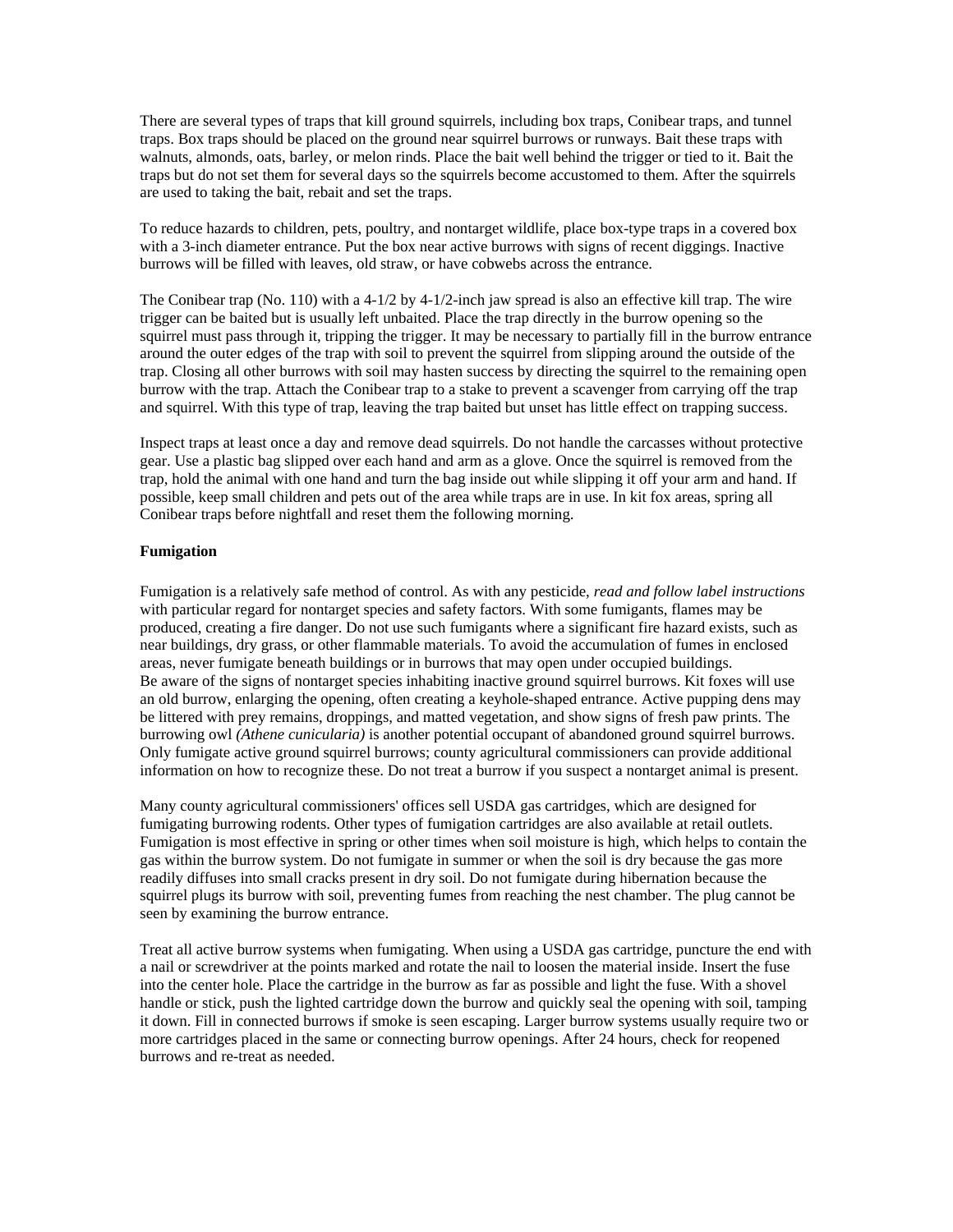## <span id="page-28-0"></span>**Toxic Baits**

Anticoagulant baits, available at county agricultural commissioners' offices, are recommended for controlling ground squirrels. To be effective, anticoagulants must be consumed in several feedings over a period of 5 or more days. These features, as well as an antidote (vitamin K1), make anticoagulant baits relatively safe for humans and pets. Keep pets out of treated areas, check the areas daily, and remove and dispose of any carcasses. Dogs are more likely to consume the pelletized cereal-based baits than the loose grain baits. Pelletized baits are prohibited in kit fox areas.

Anticoagulant baits can be used in bait boxes or by repeated spot baiting. Bait boxes are small structures that the squirrel must enter to eat the bait. Boxes contain sufficient bait for repeated feedings. They are the preferred baiting method around homes and other areas where children, pets, and poultry are present. Unless a bait label specifies otherwise, bait boxes can be constructed from any durable material and in a variety of designs. If you design a bait box, make the entrance hole(s) about 3 inches across to allow access to squirrels but not to larger animals. Construct a lip to prevent bait from spilling out of the box when squirrels exit. Provide a lock on the box or devise some other method that will make it difficult for children to open. Secure the bait box so it cannot be turned over or easily removed. A self-feeding arrangement insures that the pest gets a continuous supply of bait. Never fill a bait box with more than 5 pounds of bait.

Place bait boxes near runways or burrows. If squirrels are present over a large area, space the boxes at 100 to 200-foot intervals. Initially, inspect bait stations daily and add bait as needed. Increase the amount of bait if all is eaten by the end of the day. Fresh bait is important; replace moldy or old bait. Do not use old, leftover bait. It may take a number of days before squirrels become accustomed to the bait box and enter it. Anticoagulant bait generally requires 2 to 4 weeks or more to be effective. Continue baiting until all feeding ceases and no squirrels are observed. While few ground squirrels will die aboveground, those that do should be picked up and disposed of as described in the section above on *Trapping* and in accordance with label directions. Also, pick up and dispose of unused bait (according to label instructions) upon completion of the control program.

## **Habitat Modification**

Ground squirrels generally are found in open areas, although they sometimes use available cover. Remove brush piles and debris to make an area less desirable to ground squirrels. This also aids in detection of squirrels and their burrows, and improves access during control operations. Ground squirrels can reinvade a site by moving into vacant burrows. Destroy old burrows by deep ripping them to a depth of at least 20 inches, using a tractor and ripping bar(s). Simply filling in the burrows with soil does not prevent reinvasion as ground squirrels easily find and reopen old burrows.

#### **Other Control Techniques**

Shooting squirrels with a .22 rifle may provide some control but is very time-consuming. Shooting is recommended only when it can be safely done in rural locations where squirrel numbers are very low. There are no effective frightening devices or repellents that will cause ground squirrels to leave their burrows or avoid an area or crop.

#### **Natural Control**

Many predators, including hawks, eagles, rattlesnakes, and coyotes, eat ground squirrels. In most cases, predators are not able to keep ground squirrel populations below the level at which they become pests for the home gardener. Dogs may prevent squirrels from entering small areas, but they cannot control established squirrel populations.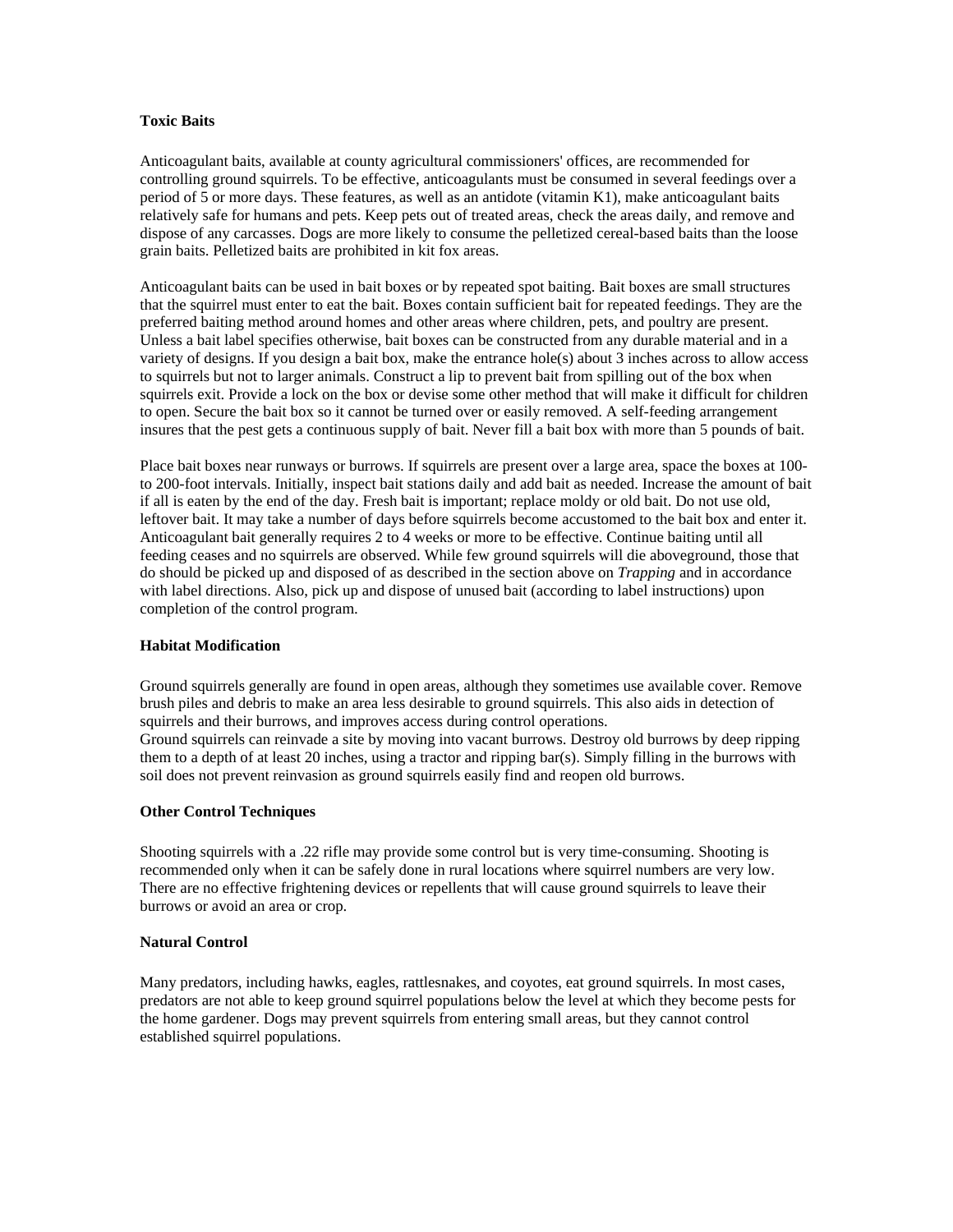#### <span id="page-29-0"></span>**Follow-up**

For those who live next to wildlands or other areas where squirrels are common, an ongoing control program will be necessary. Squirrels will reinvade over time. Once ground squirrels have been controlled, periodically monitor the area for reinfestation. Check for new burrows. Start control actions as soon as new squirrels are noticed. It is easier and less expensive to control a small population.

## **References**

California Department of Pesticide Regulation. 1995. *Protecting Endangered Species: Interim Measures for San Joaquin Kit Fox.* Sacramento: Pestic. Regis. Branch, Pestic. and Toxic Substances H-7506. 13 pp.

For online information, see<http://www.cdpr.ca.gov/docs/es/espdfs/sjkfall.pdf> or <http://www.cdpr.ca.gov/docs/es/espdfs/sjkfden.pdf>

Clark, J. P. 1994. *Vertebrate Pest Control Handbook.* 4th ed. Sacramento: Div. Plant Industry, Calif. Dept. Food and Agric. 350 pp.

Marsh, R. E. 1994. Belding's, California, and rock ground squirrels. In S. E. Hygnstrom, R. M. Timm, and G. E. Larson, eds. *Prevention and Control of Wildlife Damage.* Vol. 1. Lincoln: Univ. Neb. Coop. Ext. pp. B.151–158.

Salmon, T. P. and R. E. Lickliter. 1984. *Wildlife Pest Control around Gardens and Homes.* Oakland: Univ. Calif. Agric. Nat. Res. Publ. 21385. 90 pp.

Tomich, P. Q. 1982. Ground squirrels. In J. A. Chapman and G. A. Feldhamer, eds. *Wild Mammals of North America: Biology, Management, and Economics.* Baltimore: Johns Hopkins Univ. Press. pp. 192– 208.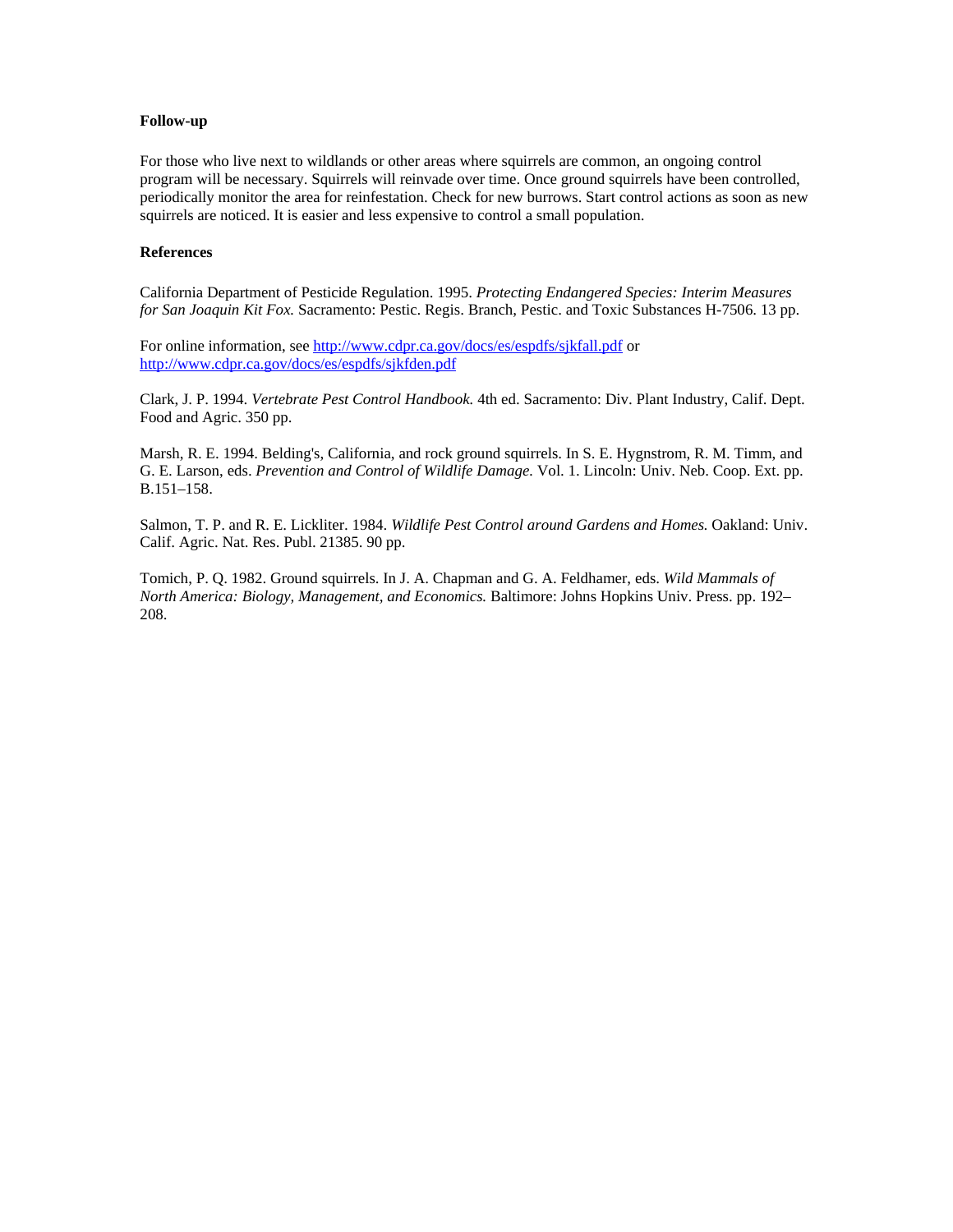#### <span id="page-30-0"></span>**Ants**

Ants are among the most prevalent pests in households. They are also found in restaurants, hospitals, offices, warehouses, and other buildings where they can find food and water. On outdoor (and sometimes indoor) plants, ants protect and care for honeydew-producing insects such as aphids, soft scales, whiteflies, and mealybugs, increasing damage from these pests. Ants also perform many useful functions in the environment, such as feeding on other pests (e.g., fleas, caterpillars, and termites), dead insects, and decomposing tissue from dead animals.

There are over 12,000 species of ants throughout the world. In California, there are about 200 species but fewer than a dozen are important pests. The most common ant occurring in and around the house and garden in California is the Argentine ant, *Linepithema humile* (formerly *Iridomyrmex humilis).* Other common ant pests include the pharaoh ant *(Monomorium pharaonis),* the odorous house ant *(Tapinoma sessile),* the thief ant *(Solenopsis molesta),* and the southern fire ant *(Solenopsis xyloni).* The velvety tree ant, *Liometopum occidentale,* nests in old wood and is a common outdoor species in landscapes.

Less common, but of great importance, is the red imported fire ant, *Solenopsis invicta,* which has recently gained a foothold in southern California. In some areas, the spread of the fire ant has been slowed by competition from the Argentine ant. Carpenter ants, *Camponotus* spp., also invade buildings in California. Although they do not eat wood as termites do, they hollow it out to nest and may cause considerable damage.

#### **Identification**

Ants belong to the insect order Hymenoptera and are close relatives of bees and wasps. They are familiar insects that are easily recognized, especially in their common wingless adult forms, known as workers. However, winged forms of ants, which leave the nest in large numbers in warm weather to mate and establish new colonies, are often mistaken for winged termites, which also leave their nests to mate. Ants and termites can be distinguished by three main characteristics:

- The ant's body is constricted, giving it the appearance of having a thin waist; the termite's body is not constricted.
- The ant's hind wings are smaller than its front wings; the termite's front and hind wings are about the same size. (Shortly after their flights, both ants and termites lose their wings, so wings may not always be present.)
- Winged female and worker ants have elbowed antennae; the termite's antennae are not elbowed.

Ants undergo complete metamorphosis, passing through egg, larval, pupal, and adult stages. Larvae are immobile and wormlike and do not resemble adults. Ants, like many other hymenopterans, are social insects with duties divided among different types, or castes, of adult individuals. Queens conduct the reproductive functions of a colony and are larger than other ants; they lay eggs and sometimes participate in the feeding and grooming of larvae. Female workers, who are sterile, gather food, feed and care for the larvae, build tunnels, and defend the colony; these workers make up the bulk of the colony. Males do not participate in colony activities; their sole purpose is to mate with the queens. Few in number, males are fed and cared for by workers.

## **Damage**

Inside buildings, household ants feed on sugars, syrups, honey, fruit juice, fats, and meat. Long trails of thousands of ants may lead from nests to food sources, causing considerable concern among building occupants. Outdoors they are attracted to honeydew, produced by soft scales, mealybugs, and aphids. This liquid excrement contains sugars, and other nutrients. Frequently outbreaks of scales and aphids occur when ants tend them for honeydew because the ants protect scales and aphids from their natural enemies.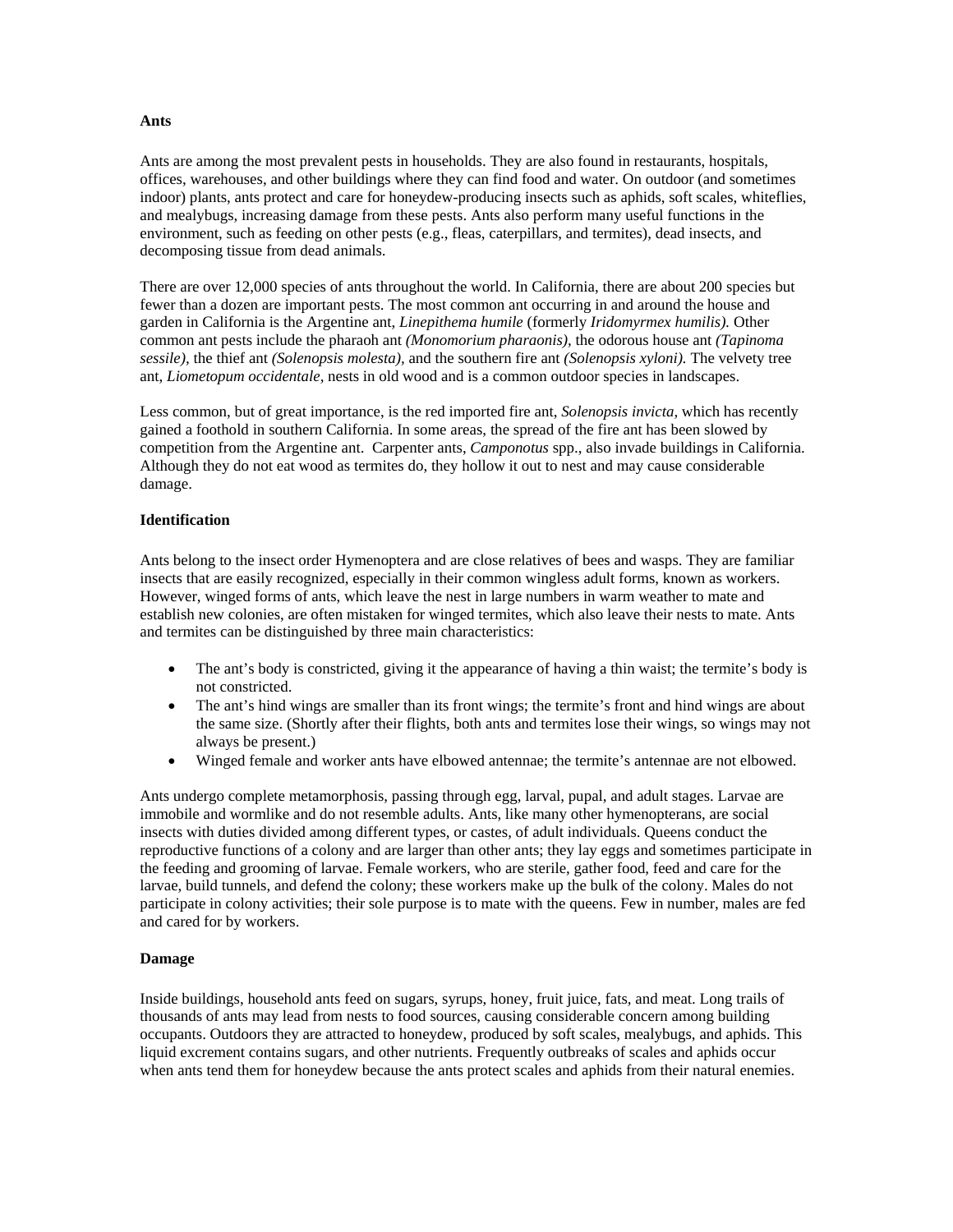<span id="page-31-0"></span>Ants can bite with their pincerlike jaws, although most species rarely do. The velvety tree ant, however, is an aggressive biter. A few ants sting, including native fire ants and harvester ants, which are primarily outdoor species, and are the most common stinging ants in California. An aggressive stinging ant, the red imported fire ant *(S. invicta),* has recently been found in various southern California counties.

## **Life Cycle and Habits**

Ants usually nest in soil; nest sites vary with species but are often found next to buildings, along sidewalks, or in close proximity to food sources such as trees or plants that harbor honeydew-producing insects. They also construct nests under boards, stones, tree stumps or plants, and sometimes under buildings or other protected places. In temperate climates the pharaoh ant nests indoors preferring warm, moist locations, often in wall voids, under flooring, or near hot water pipes or heating systems but is also found nesting outdoors in warmer parts of California. Ant food includes fruits, seeds, nuts, fatty substances, dead or live insects, dead animals, and sweets. Food preferences vary among ant species.

Ants often enter buildings seeking food and water, warmth and shelter, or a refuge from dry, hot weather or flooded conditions. They may appear suddenly in buildings if other food sources become unavailable or weather conditions change.

A new colony is typically established by a single newly mated queen. After weeks or months of confinement underground, she lays her first eggs. After the eggs hatch, she feeds the white, legless larvae with her own metabolized wing muscles and fat bodies until they pupate. Several weeks later, the pupae transform into sterile female adult workers, and the first workers dig their way out of the nest to collect food for themselves, for the queen (who continues to lay eggs), and for subsequent broods of larvae. As numbers increase, new chambers and galleries are added to the nest. After a few years, the colony begins to produce winged male and female ants, which leave the nest to mate and form new colonies.

Argentine ants differ from most other ant species in California in that their nests are often shallow, extending just below the soil surface. However, under dry conditions they will nest deeper in the soil. In addition, Argentine ant colonies are not separate but linked to form one large supercolony with multiple queens. When newly mated queens disperse to found new colonies, they are accompanied by workers rather than going out on their own as most other species do.

#### **Management**

Ant management requires diligent efforts and the combined use of mechanical, cultural, sanitation, and often chemical methods of control. It is unrealistic and impractical to attempt to totally eliminate ants from an outdoor area. Focus your management efforts on excluding ants from buildings or valuable plants and eliminating their food and water sources. Reducing outdoor sources of ants near buildings may reduce the likelihood of ants coming indoors. Remember that ants play a beneficial role in the garden in some cases. Become aware of the seasonal cycle of ants in your area and be prepared for annual invasions by caulking and baiting before the influx. Different species of ants respond to management practices differently. For management information specific to a particular species, see the online *Key to Identifying Common Household Ant* at http://www.ipm.ucdavis.edu/TOOLS/ANTKEY/

#### **Monitoring and Inspection**

Monitor for ants near attractive food sources or areas of moisture. Ants may invade kitchens, bathrooms, offices, or bedrooms. Inspect under sinks, in cupboards, along pipes, and along electrical wires. Look for large trails of ants or for just a few stragglers. Straggling ants are scouts randomly searching for food or nesting sites. When you spot ant trails, try to follow the ants to where they are entering the building and to the nest if possible. Look for holes or cracks in foundations or walls that provide entry points to buildings.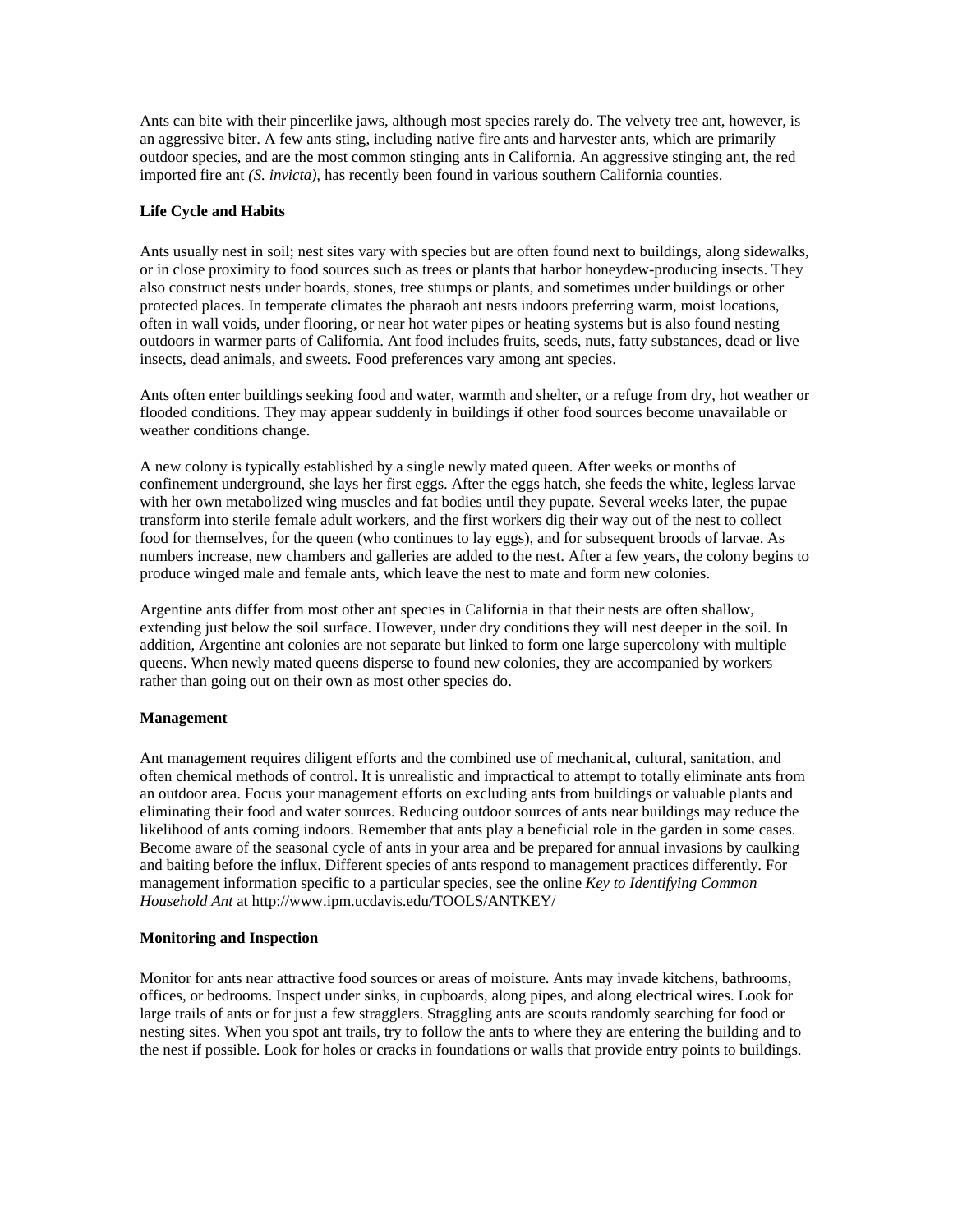## <span id="page-32-0"></span>**Exclusion and Sanitation**

To keep ants out of buildings, caulk cracks and crevices around foundations that provide entry from outside. Some caulking products available to professionals contain silica aerogel for long-term control combined with pyrethrins for more immediate effects. Ants prefer to make trails along structural elements, such as wires and pipes, and frequently use them to enter and travel within a structure to their destination. Indoors, eliminate cracks and crevices wherever possible, especially in kitchens and other food preparation and storage areas.

Store attractive food items such as sugar, syrup, honey, and pet food in closed containers that have been washed to remove residues from outer surfaces. Rinse out empty soft drink containers or remove them from the building. Thoroughly clean up grease and spills. Remove garbage from buildings daily and change liners frequently. Look for indoor nesting sites, such as potted plants. If ants are found in potted plants, remove the containers from the building, then place the pots for 20 minutes or more in a solution of insecticidal soap and water at a rate of one to two tablespoons of insecticidal soap per quart of water. Submerge so the surface of the soil is just covered by the water-soap solution.

Outdoor ant nests may be associated with plants that support large populations of honeydew-producing insects such as aphids, soft scales, mealybugs or whiteflies. Avoid planting such trees and shrubs next to buildings, or manage honeydew producing insects. Keep plants, grass, and mulch several inches away from the foundation of buildings because they provide nesting sites for ants.

#### **Management on Trees and Shrubs**

When numerous ants are found on plants, they are probably attracted to the sweet honeydew deposited on the plants by honeydew-producing insects such as aphids or soft scales. Ants may also be attracted up into trees or shrubs by ripening or rotten sweet fruit or floral nectar. These ants can be kept out by banding tree trunks with sticky substances such as Tanglefoot. Trim branches to keep them from touching structures or plants so that ants are forced to climb up the trunk to reach the foliage.

Protect young or sensitive trees from possible injury by wrapping the trunk with a collar of heavy paper, duct tape, or fabric tree wrap and coating this with the sticky material. Check the sticky material every 1 or 2 weeks and stir it with a stick to prevent the material from getting clogged with debris and dead ants, which will allow ants to cross. Ant stakes with bait can also be used around trees. In landscapes, some mulches can repel ants and discourage nesting. For example, aromatic pencil cedar mulch repels Argentine ants, whereas pine straw provides an ideal nesting site. Be aware that not all types of cedar chips repel ants: the effectiveness of red cedar chips found in California has not been verified.

#### **Baits**

Baits are insecticides mixed with materials that attract worker ants looking for food. They are a key tool for managing ants and the only type of insecticide recommended in most situations. Ants are attracted to the bait and recruit other workers to it. Workers carry small portions of the bait back to the nest where it is transferred mouth-to-mouth to other workers, larvae, and queens and other reproductive forms to kill the entire colony. Bait products must be slow-acting so that the foraging ants have time to make their way back to the nest and feed other members of the colony before they are killed. When properly used, baits are more effective and safer than sprays.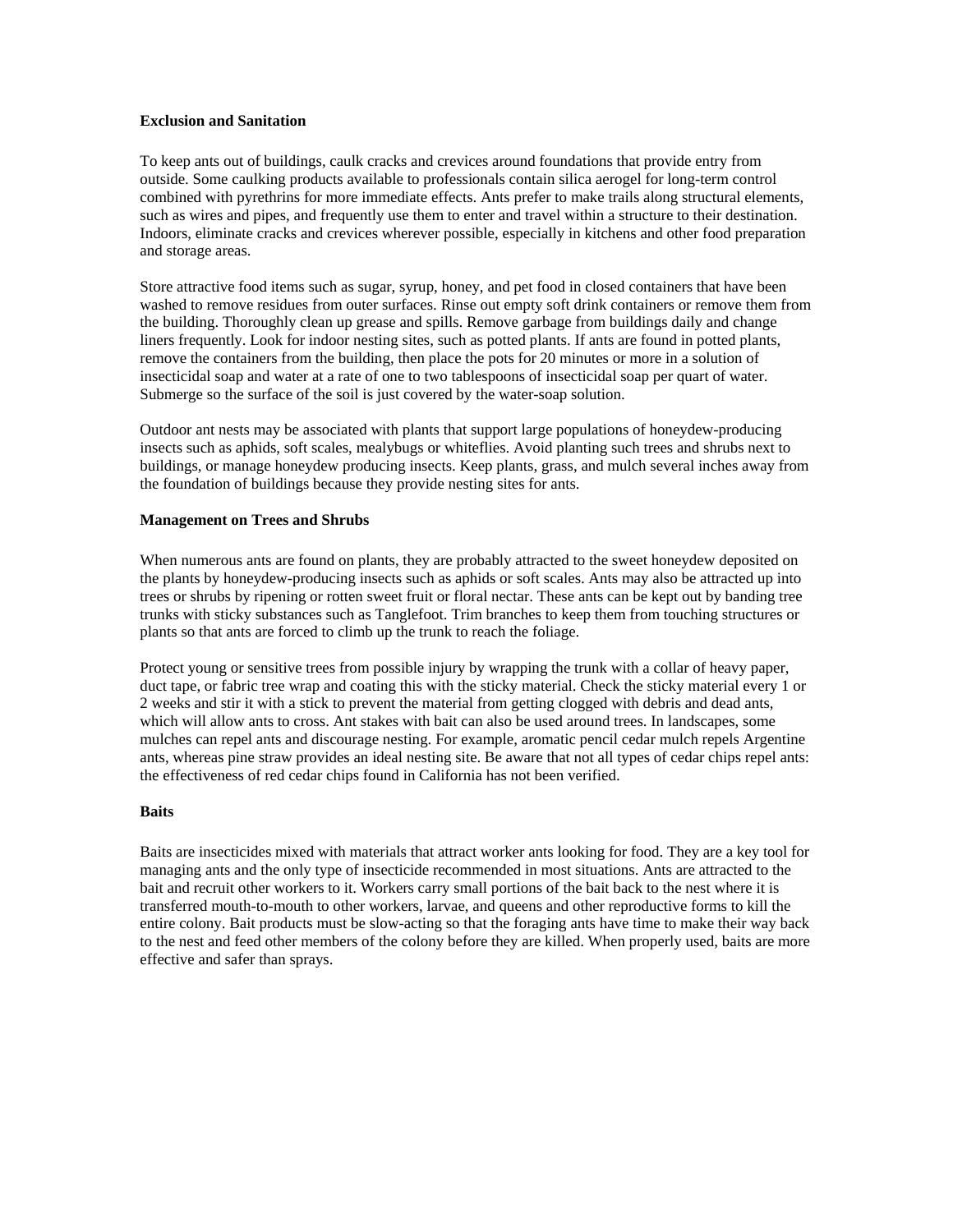#### **What to Do If You Have an Ant Emergency**

- Determine what the ants are attracted to and remove the food source
- Vacuum trails, wipe them with soapy water, or spray with window cleaner
- Locate entry points and caulk openings or plug with petroleum jelly
- Put out bait stations or apply gel bait at entry points
- Baits take time to work so continue to clean up trails
- Indoor sprays are not usually necessary

Baits are available in several different forms. For residential users, the most readily available forms are solids or liquids that are prepackaged into ant stakes or small plastic bait station containers. These products are easy to use and are quite safe if kept away from children or pets. Some products dry up rapidly and must be frequently replaced to control a large population. A few boric acid products are liquids that are poured into containers or applied as drops on cards.

Reusable bait stations, which are primarily available to pest control professionals, are more useful than prepackaged baits for difficult ant problems. Reusable stations can be opened, checked and refilled as needed. This is particularly important for liquid baits, which may be rapidly consumed or dry out. Some of these stations have removable cups that can be filled with two or more types of baits to offer ants a choice. Bait stations protect baits from photodegradation and disturbance by children. Some types of bait stations can be permanently installed into the ground or attached to outside walls or pavement in areas around schools or other buildings where ants are a frequent problem. They may be hidden in mulch so they are not immediately visible to children or pets.

Gel formulations of pesticide baits are packaged in small tubes. They are applied in small cracks and crevices where ants are entering. Gel products are now available to home users as well as professionals. Ant baits contain either carbohydrates (e.g., sugars), proteins, or oils, or some combination of these as attractants along with an active ingredient (toxicant). Different attractants are more effective against different species of ants and at different times of the year. In the case of Argentine ants, sweet baits are attractive year-round. Protein baits are attractive primarily in the spring because they are brought back to the colony to feed the developing brood. In the case of fire ants, they prefer baits containing oils. Offering a small quantity of each kind of bait and observing which one the ants prefer is a good way to determine what to use.

Look for the active ingredient listed on the label of bait products. Some examples of active ingredients include hydramethylnon, fipronil, arsenic trioxide, boric acid (borax), avermectin B (abamectin), and nethyl perfluorooctane-sulfonamide (sulfluramid). Table 1 lists some common ant bait products organized by active ingredient. Bait products are constantly being improved. Look out for new active ingredients and improvements to current products. Avoid products packaged as granules that contain the active ingredients cyfluthrin or permethrin. Although these products may be mistaken for baits, they are actually contact insecticides that rapidly kill foragers and do not control the colony. Likewise, bait stations with propoxur are not very effective because the active ingredient is too fast-acting.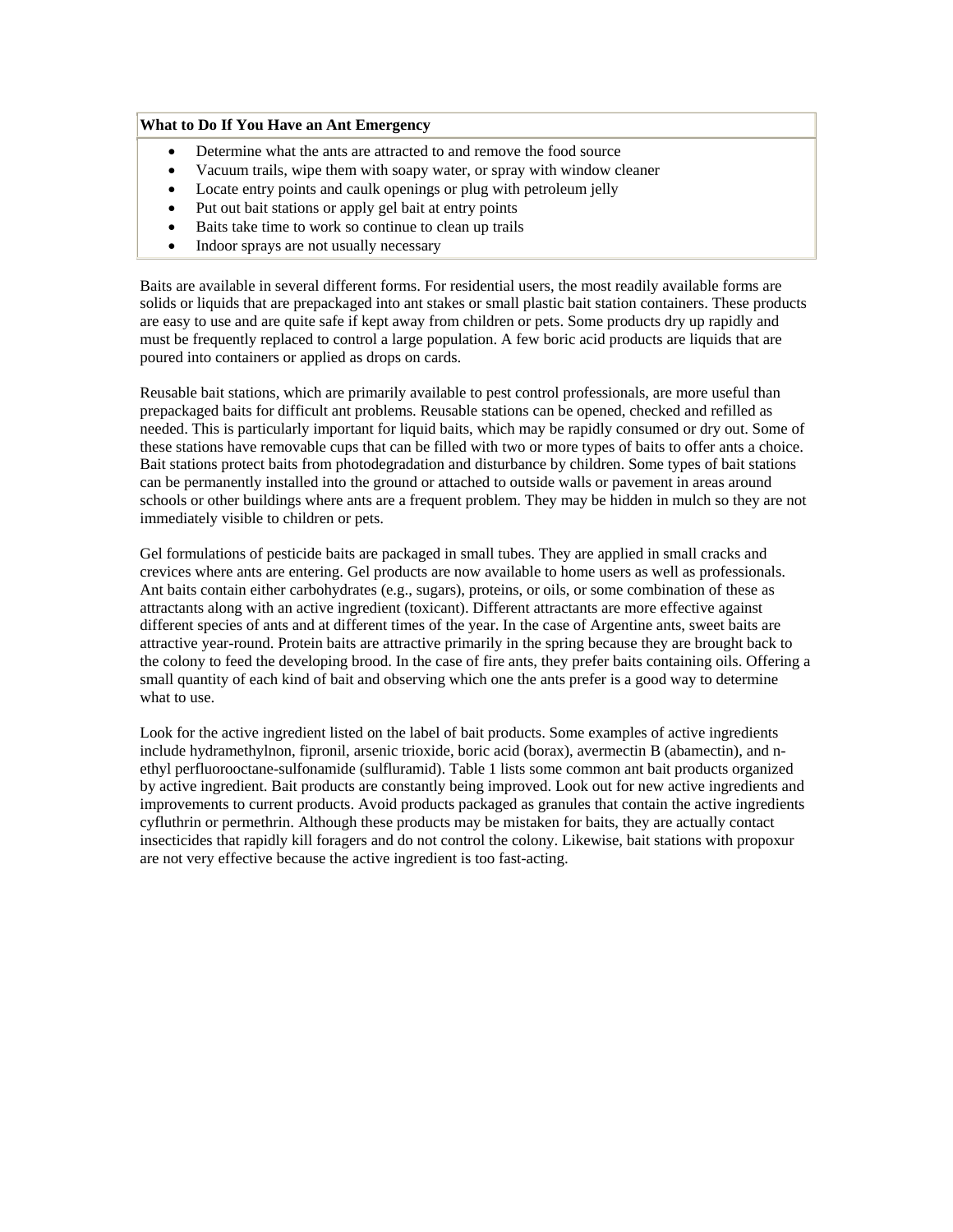| <b>Active Ingredient</b>                                 | <b>Example product name</b>                                                                                                                                                              | <b>Formulation: application/bait</b>                                                                                                                 |
|----------------------------------------------------------|------------------------------------------------------------------------------------------------------------------------------------------------------------------------------------------|------------------------------------------------------------------------------------------------------------------------------------------------------|
| Arsenic trioxide                                         | Grant's Kills Ants*                                                                                                                                                                      | Solid: bait discs/sugar                                                                                                                              |
| Avermectin B (Abamectin)                                 | 381B Advance Select Granular<br>Ant Bait                                                                                                                                                 | Solid: scatter or use bait<br>station/protein                                                                                                        |
| Borate-based products                                    | Drax Ant Kil Gel <sup>1</sup><br>Advance liquid ant bait <sup>1</sup><br>Terro Ant Killer II Liquid Ant<br>Baits <sup>2</sup>                                                            | Gel: apply in cracks/sugar<br>Liquid: bait station/sugar<br>Liquid: bait containers/sugar                                                            |
| Fipronil                                                 | Combat ant killing gel*<br>Combat Quick Kill*<br>Maxforce FC Ant Killer Bait Gel<br><b>Maxforce FC Ant Bait Stations</b>                                                                 | Gel: apply in cracks/protein<br>Solid: bait discs/protein<br>Gel: apply in cracks/sugar<br>Solid: bait discs/protein                                 |
| Hydramethylnon                                           | Combat Source Kill*<br><b>Maxforce Ant Killer Bait Stations</b><br>Maxforce granular insect bait                                                                                         | Solid: bait discs/protein<br>Solid: bait discs/protein<br>Solid: scatter or use bait<br>station/protein                                              |
| Sulfluramid<br>(N-ethyl Perfluorooctane-<br>sulfonamide) | Advance Dual Choice ant bait<br>stations<br><b>FMC FluorGuard Ant Control</b><br><b>Baits</b><br>Hotshot MaxAttrax ant bait*<br>Raid Double Control Ant Baits*<br>Zep ant bait stations* | Solid: bait discs/protein or sugar<br>Solid: bait discs/protein or sugar<br>Solid: bait discs/protein or sugar<br>Solid: bait discs/protein or sugar |

<span id="page-34-0"></span>**Table 2. Common Ant Bait Products Available in 2004. Effectiveness varies.** 

To improve bait effectiveness, be sure to remove any particles of food or other attractive material from cracks around sinks, pantries, and other ant-infested areas. For the most effective and economical control, use baits only when there is an ant problem. Treatments made in late winter and early spring when ant populations are just beginning to grow will be most effective. Ant preferences can change throughout the year; to increase your success rate, set out different formulations of various bait products in a single baiting station, giving ants a choice. Do not use any insecticide sprays while you are using baits. Check and refresh bait stations regularly. Baits can dry up or become rancid and unattractive over time.

Use baits primarily outdoors. Use indoors only if there is a serious infestation and you can't find the spot where they are entering the building, otherwise you could actually attract ants indoors. Outdoor baits draw ants out of buildings. Place bait stations where ants can easily find them, but avoid placing them in areas that are accessible to small children and pets. Place baits near nests, on ant trails beneath plants, or along edges where ants travel. Space them every 10 to 20 feet outside around the foundation and at nest openings if they can be found. Effectiveness of baits will vary with ant species, bait material, and availability of alternative food. To achieve wide distribution of the bait so the entire colony will be killed, the bait toxicant must be slow acting. Control with baits is not immediate and may take several weeks or more to be complete.

#### **Indoor Treatments**

If ants can be thoroughly washed away and excluded from an area, an insecticide is probably not necessary. Vacuuming up ant trails or sponging or mopping them with soapy water may be as effective as an insecticide spray in temporarily removing foraging ants in a building because it removes the ant's scent trail, especially if thorough cleaning is done at the entry points. Some soap products such as window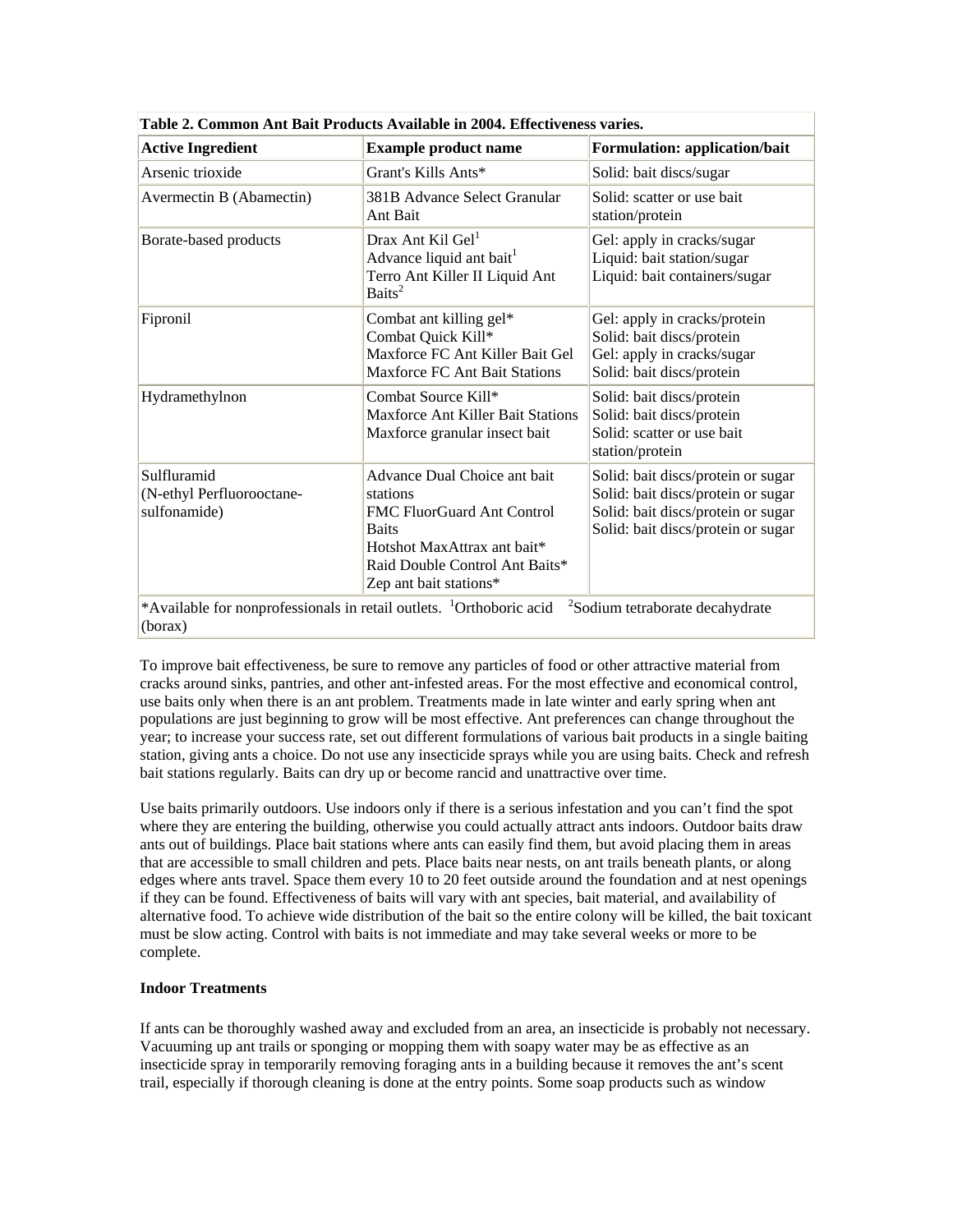<span id="page-35-0"></span>cleaners can kill ants on contact but leave no residual toxicity. Certain plant-based oils are also applied for this purpose, but their odor can be offensive.

#### **Outdoor Treatments**

A common method used to prevent ants from coming indoors is to apply a perimeter treatment of residual sprays around the foundation. Commonly used insecticides include the pyrethroids bifenthrin and lambdacyhalothrin. Both are available in retail products, but products available to professionals provide a longer residual control than home-use products. Spraying around the foundation will not provide long-term control because it kills only foraging ants without killing the colony. Perimeter treatments may appear to knock down the population, but ants will quickly build back up and invade again. To try to achieve long-term control, some pest control companies offer monthly perimeter spray programs. Perimeter treatments pose more risk of environmental upset than baits in bait stations and are less effective than a bait-based IPM program.

#### **References**

Moore, W. S., and C. S. Koehler. 1980. *Ants and Their Control.* Oakland: Univ. Calif. Div. Agric. Nat. Res. Leaflet 2526 (out of print).

Haney, P., P. Phillips, and R. Wagner. 1993. *A Key to the Most Common and/or Economically Important Ants of California.* Oakland: Univ. Calif. Div. Agric. Nat. Res. Leaflet 21433 (out of print).

Mallis, A. 1982. *Handbook of Pest Control.* 6th ed. Cleveland: Franzak & Foster Co. Reynolds, C. A., M. L. Flint, M. K. Rust, P. S. Ward, R. L. Coviello, and J. H. Klotz, 2001. *[Key to](http://www.ipm.ucdavis.edu/TOOLS/ANTKEY/)  [Identifying Common Household Ants.](http://www.ipm.ucdavis.edu/TOOLS/ANTKEY/)* UC Statewide IPM Program.

UC Statewide IPM Program. Apr. 2001. *Pest Notes: [Red Imported Fire Ant.](http://www.ipm.ucdavis.edu/PMG/PESTNOTES/pn7487.html)* Oakland: Univ. Calif. Div. Agric. Nat. Res. Publ. 7487.

UC Statewide IPM Program. Oct. 2000. *Pest Notes: [Carpenter Ants.](http://www.ipm.ucdavis.edu/PMG/PESTNOTES/pn7416.html)* Oakland: Univ. Calif. Div. Agric. Nat. Res. Publ. 7416.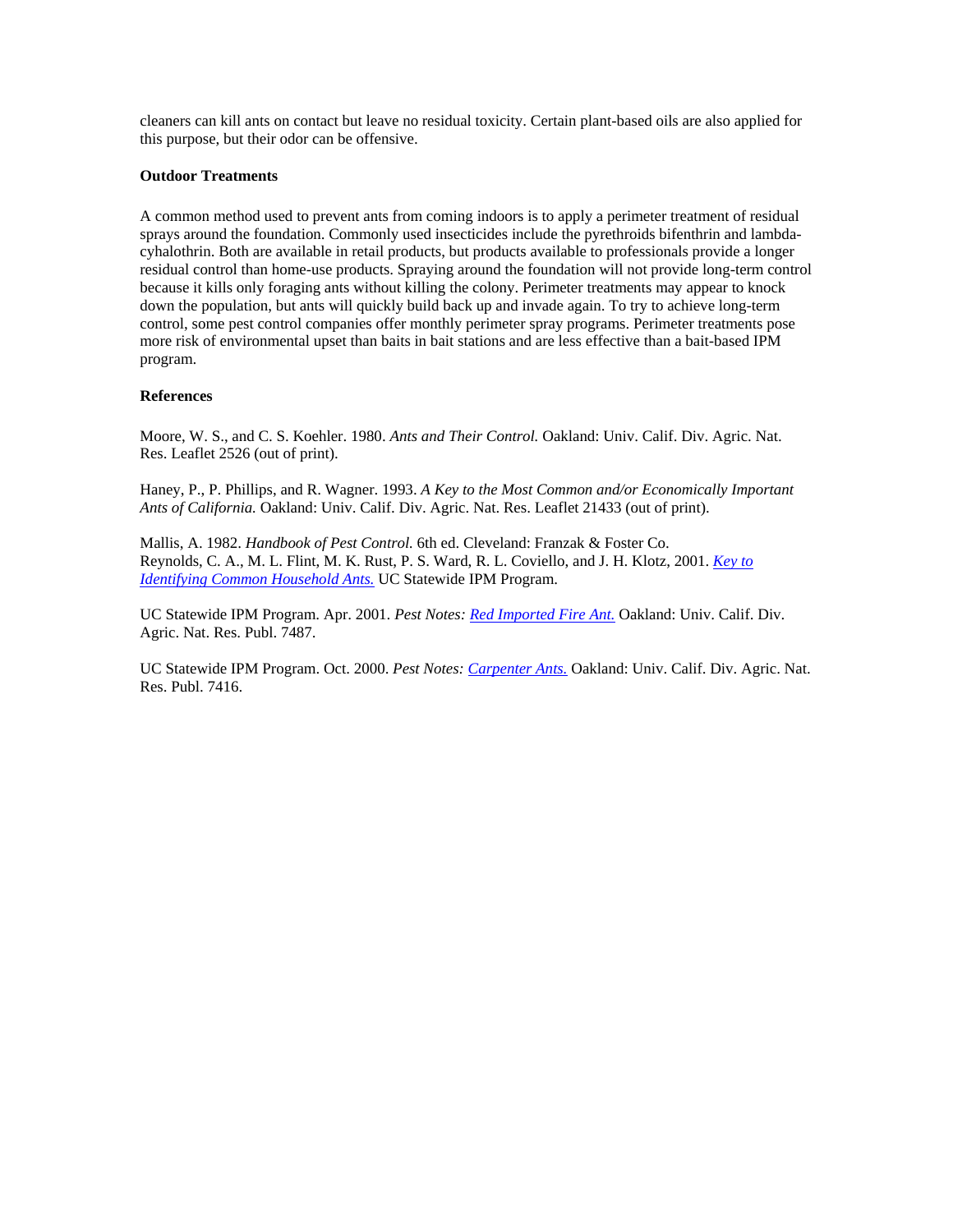## <span id="page-36-0"></span>**Yellowjackets and Other Social Wasps**

Only a few of the very large number of wasp species in California live a social life; these species are referred to as social wasps. Some social wasps are predators for most or all of the year and provide a great benefit by killing large numbers of plant-feeding insects and nuisance flies; others are exclusively scavengers. Wasps become a problem only when they threaten to sting humans. One of the most troublesome of the social wasps is the yellowjacket. Yellowjackets, especially ground- and cavity-nesting ones such as the western yellowjacket, tend to defend their nests vigorously when disturbed. Defensive behavior increases as the season progresses and colony populations become larger while food becomes scarcer. In fall, foraging yellowjackets are primarily scavengers and they start to show up at picnics, barbecues, around garbage cans, at dishes of dog or cat food placed outside, and where ripe or overripe fruit are accessible. At certain times and places, the number of scavenger wasps can be quite large.

## **Identification and Life Cycle**

In western states there are two distinct types of social wasps: yellowjackets and paper wasps. Yellowjackets are by far the most troublesome group. Paper wasps are much less defensive and rarely sting humans. They tend to shy away from human activity except when their nests are located near doors, windows, or other high traffic areas.

Nests of both yellowjacket and paper wasps typically are begun in spring by a single queen who overwinters and becomes active when the weather warms. She emerges in late winter/early spring to feed and start a new nest. From spring to midsummer nests are in the growth phase, and the larvae require large amounts of protein. Workers forage mainly for protein at this time (usually in the form of other insects) and for some sugars. By late summer, however, the colonies grow more slowly or cease growth and require large amounts of sugar to maintain the queen and workers. So foraging wasps are particularly interested in sweet things at this time.

Normally, yellowjacket and paper wasp colonies only live one season. In very mild winters or in coastal California south of San Francisco, however, some yellowjacket colonies survive for several years and become quite large.

## **Yellowjackets**

The term yellowjacket refers to a number of different species of wasps in the genera *Vespula* and *Dolichovespula* (family Vespidae). Included in this group of ground-nesting species are the western yellowjacket, *Vespula pensylvanica,* which is the most commonly encountered species and is sometimes called the "meat bee," and seven other species of *Vespula. Vespula vulgaris* is common in rotted tree stumps at higher elevations and *V. germanica* (the German yellowjacket) is becoming more common in many urban areas of California, where it frequently nests in houses. These wasps tend to be medium sized and black with jagged bands of bright yellow (or white in the case of the aerial-nesting *Dolichovespula [=Vespula] maculata)* on the abdomen, and have a very short, narrow waist (the area where the thorax attaches to the abdomen).

Nests are commonly built in rodent burrows, but other protected cavities, like voids in walls and ceilings of houses, sometimes are selected as nesting sites. Colonies, which are begun each spring by a single reproductive female, can reach populations of between 1,500 and 15,000 individuals, depending on the species. The wasps build a nest of paper made from fibers scraped from wood mixed with saliva. It is built as multiple tiers of vertical cells, similar to nests of paper wasps, but enclosed by a paper envelope around the outside that usually contains a single entrance hole. If the rodent hole is not spacious enough, yellowjackets will increase the size by moistening the soil and digging. Similar behavior inside a house sometimes leads to a wet patch that develops into a hole in a wall or ceiling.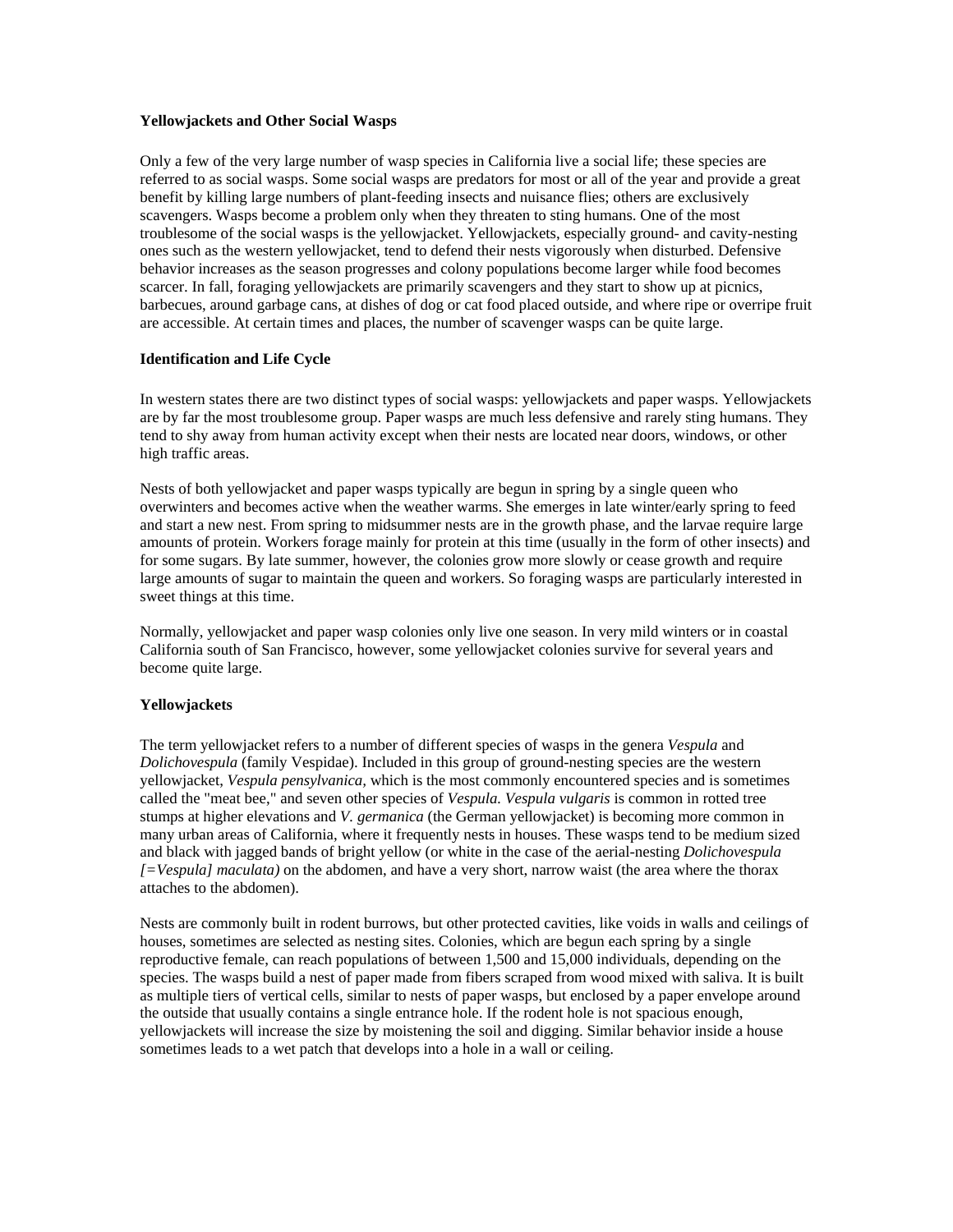<span id="page-37-0"></span>Immature yellowjackets are white, grublike larvae that become white pupae. The pupae develop adult coloring just before they emerge as adult wasps. Immatures are not normally seen unless the nest is torn open or a sudden loss of adult caretakers leads to an exodus of starving larvae.

Aerial-nesting yellowjackets, *Dolichovespula arenaria* and *D. maculata,* build paper nests that are attached to the eaves of a building or are hanging from the limb of a tree. The entrance is normally a hole at the bottom of the nest. These aerial nesters do not become scavengers at the end of the season, but they are extremely defensive when their nests are disturbed. Defending *D. arenaria* sometimes bite and/or sting, simultaneously. Wasp stingers have no barbs and can be used repeatedly, especially when the wasp gets inside clothing. As with any stinging incident, it is best to leave the area of the nest site as quickly as possible if wasps start stinging.

## **Paper Wasps**

Paper wasps such as *Polistes fuscatus aurifer, P. apachus,* and *P. dominulus* are large (1-inch long), slender wasps with long legs and a distinct, slender waist. Background colors vary, but most western species tend to be golden brown, or darker, with large patches of yellow or red. Preferring to live in or near orchards or vineyards, they hang their paper nests in protected areas, such as under eaves, in attics, or under tree branches or vines. Each nest hangs like an open umbrella from a pedicel (stalk) and has open cells that can be seen from beneath the nest. White, legless, grublike larvae sometimes can be seen from below. Paper wasp nests rarely exceed the size of an outstretched hand and populations vary between 15 to 200 individuals. Most species are relatively unaggressive, but they can be a problem when they nest over doorways or in other areas of human activity, such as fruit trees.

## **Mud Daubers**

Mud daubers are black and yellow, thread-waisted, solitary wasps that build a hard mud nest, usually on ceilings and walls, attended by a single female wasp. They belong to the family Sphecidae and are not social wasps but may be confused with them. They do not defend their nests and rarely sting. During winter, you can safely remove the nests without spraying.

#### **Injury or Damage**

Concern about yellowjackets is based on their persistent, pugnacious behavior around food sources and their aggressive colony defense. Stinging behavior is usually encountered at nesting sites, but scavenging yellowjackets sometimes will sting if someone tries to swat them away from a potential food source. When scavenging at picnics or other outdoor meals, wasps will crawl into soda cans and cause stings on the lips, or inside the mouth or throat.

Responses to wasp stings vary from only short-term, intense sensations to substantial swelling and tenderness, some itching, or life-threatening allergic responses. Of specific concern is a condition that results from multiple-sting encounters, sometimes unfamiliar to attending health professionals, that is induced by the volume of foreign protein injected and the tissue damage caused by destructive enzymes in wasp venom. Red blood cells and other tissues in the body become damaged; tissue debris and other breakdown products are carried to the kidneys, to be eliminated from the body. Too much debris and waste products can cause blockages in the kidneys, resulting in renal insufficiency or renal failure. Patients in this condition require medical intervention, even dialysis.

#### **Management**

Most social wasps provide an extremely beneficial service by eliminating large numbers of other pest insects through predation and should be protected and encouraged to nest in areas of little human or animal activity. Although many animals prey on social wasps (including birds, reptiles, amphibians, skunks, bears, raccoons, spiders, preying mantids, and bald-faced hornets), none provides satisfactory biological control in home situations.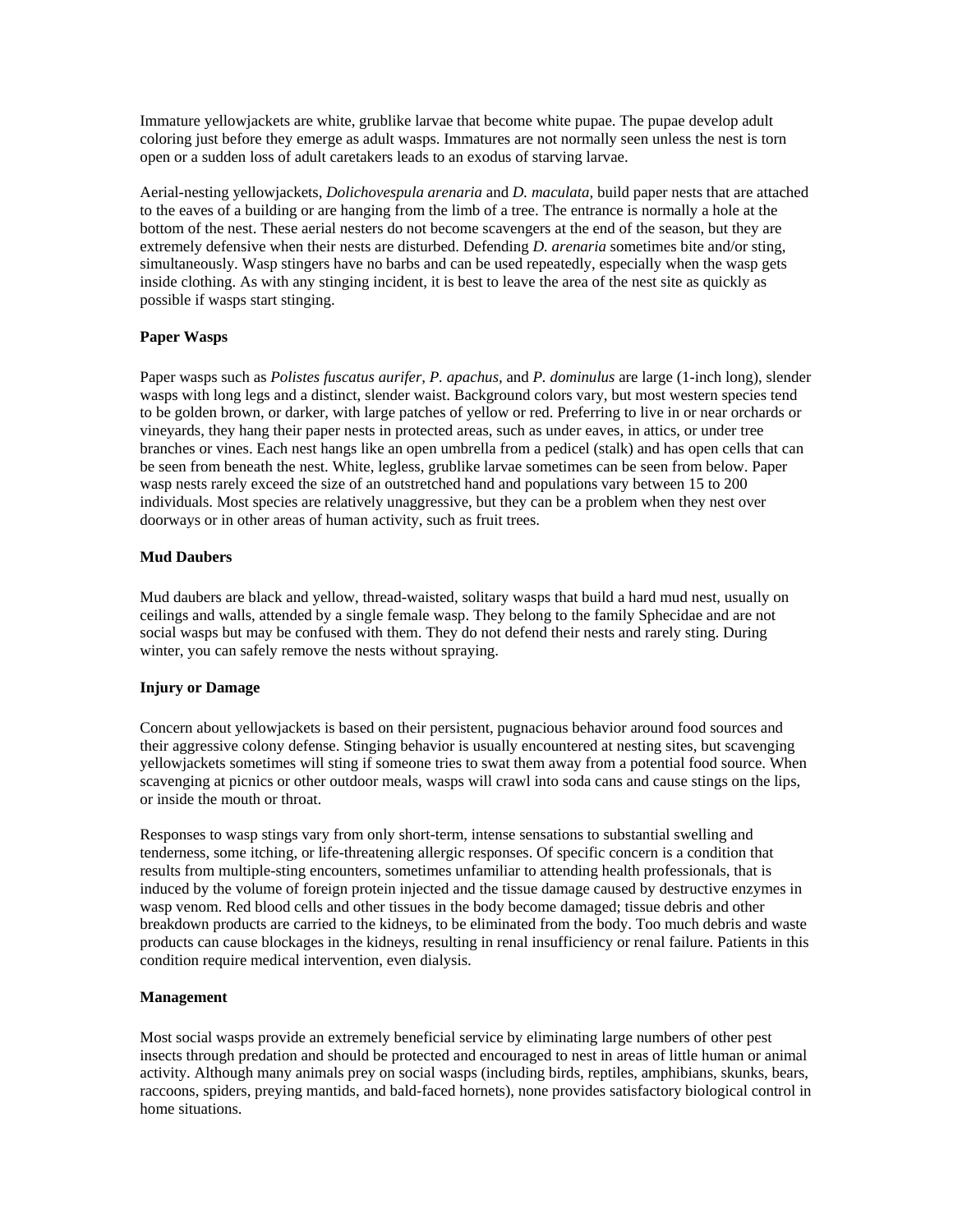<span id="page-38-0"></span>The best way to prevent unpleasant encounters with social wasps is to avoid them. If you know where they are, try not to go near their nesting places. Wasps can become very defensive when their nest is disturbed. Be on the lookout for nests when outdoors. Wasps that are flying directly in and out of a single location are probably flying to and from their nest.

Scavenging wasps will not usually become a problem if there is no food around to attract them. When nuisance wasps are present in the outdoor environment, keep foods (including pet food) and drinks covered or inside the house and keep garbage in tightly sealed garbage cans. Once food is discovered by wasps, they will continue to hunt around that location long after the source has been removed.

If wasp nests must be eliminated, it is easiest and safest to call for professional help. In some areas of California, personnel from a local Mosquito and Vector Control District may be available to remove nests. To determine if this service is available in your area, call the California Mosquito and Vector Control Association at (916) 440-0826.

If a rapid solution to a severe yellowjacket problem is essential, seek the assistance of a professional pest control operator who can use microencapsulated baits to control these pests. Do-it-yourself options include trapping wasps in a baited trap designed for that purpose, early-season removal of nests, or spraying the nest or nesting site with an insecticide labeled for that use.

## **Trapping Wasps**

Trapping wasps is an ongoing effort that needs to be initiated in spring and continued into summer and fall, especially when the yellowjacket population was large the previous year. In spring there is a 30- to 45-day period when new queens first emerge before they build nests. Trapping queens during this period has the potential to provide an overall reduction in the yellowjacket population for the season, and a study is currently underway to test this theory in some California Mosquito and Vector Control districts. The more traps put out in spring on an area-wide basis to trap queens, the greater the likelihood of reducing nests later in the summer. Usually one trap per acre is adequate in spring for depletion trapping of queens; in fall, more traps may be necessary to trap scavenging wasps, depending on the size of the population. There are two types of wasp traps: lure and water traps.

#### **Lure Traps**

Lure traps are available for purchase at many retail stores that sell pest control supplies and are easiest to use. They work best as queen traps in late winter and spring. In summer and fall they may assist in reducing localized foraging workers, but they do not eliminate large populations. Lure traps contain a chemical that attracts yellowjackets into the traps, but common lures such as heptyl butyrate are not equally attractive to all species. Proteins such as lunchmeat can be added as an attractant and are believed to improve catches.

During spring, baited lure traps should have the chemical bait changed every 6 to 8 weeks. In summer, change the bait every 2 to 4 weeks; change bait more frequently when temperatures are high. Meats must be replaced more frequently because yellowjackets are not attracted to rotting meat. Also, periodically check the trap to remove trapped yellowjackets and make sure workers are still attracted to the trap.

#### **Water Traps**

Water traps are generally homemade and consist of a 5-gallon bucket, string, and protein bait (turkey ham, fish, or liver works well; do not use cat food because it may repel the yellowjackets after a few days). The bucket is filled with soapy water and the protein bait is suspended 1 to 2 inches above the water. (The use of a wide mesh screen over the bucket will help prevent other animals from reaching and consuming the bait.) After the yellowjacket removes the protein, it flies down and becomes trapped in the water and drowns. Like the lure trap, these traps also work best as queen traps in late winter to early spring. In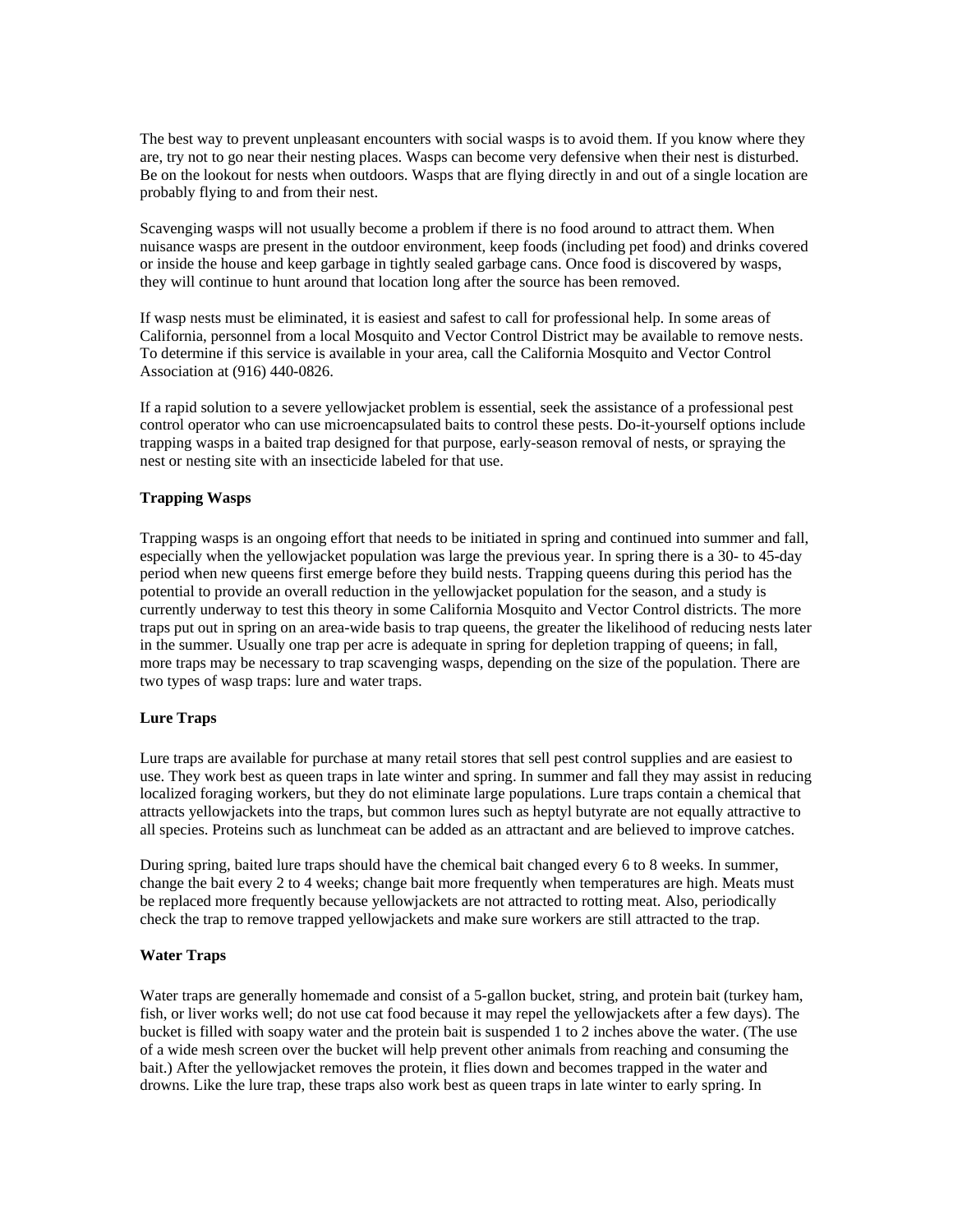<span id="page-39-0"></span>summer and fall they may assist in reducing localized foraging workers but usually not to acceptable levels. Place them away from patio or picnic areas so wasps aren't attracted to your food as well.

#### **Discouraging or Eliminating Nests**

Early in the season, knocking down newly started paper wasp nests will simply cause the founding female to go elsewhere to start again or to join a neighboring nest as a worker. As there is little activity around wasp nests when they are first starting, they are very hard to find. Wasps are more likely to be noticed later after nests and populations grow. Nest removal for controlling subterranean or cavity-dwelling yellowjackets is not practical because the nests are underground or otherwise inaccessible.

## **Nest Sprays**

Aerosol formulations of insecticides on the market labeled for use on wasp and hornet nests can be effective against both yellowjackets and paper wasps, but they must be used with extreme caution. Wasps will attack applicators when sensing a poison applied to their nests, and even the freeze-type products are not guaranteed to stop all wasps that come flying out. It is prudent to wear protective clothing that covers the whole body, including gloves and a veil over the face. In addition, you need to wear protective eyewear and other clothing to protect yourself from pesticide hazards. Wasps are most likely to be in the nest at night. But even after dark and using formulations that shoot an insecticide stream up to 20 feet, stinging incidents are likely. Underground nests can be quite a distance from the visible entrance and the spray may not get back far enough to hit the wasps. Partially intoxicated, agitated wasps are likely to be encountered at some distance from the nest entrance, even on the day following an insecticidal treatment. Hiring a pest control professional will reduce risks to you and your family; in some areas of California, this service may be available through your local Mosquito and Vector Control District.

## **References**

Akre, R. D., A. Green, J. F. MacDonald, P. J. Landolt, and H. G. Davis. 1981. *The Yellowjackets of America North of Mexico.* USDA Agric. Handbook No. 552. 102 pp.

Ebeling, W. 1975. *Urban Entomology.* Oakland: Univ. Calif. Agric. Nat. Sci.

Mussen, E. Feb 1998. *Pest Notes: Bee and Wasp Stings.* Oakland: Univ. Calif. Agric. Nat. Res. Publ. 7449.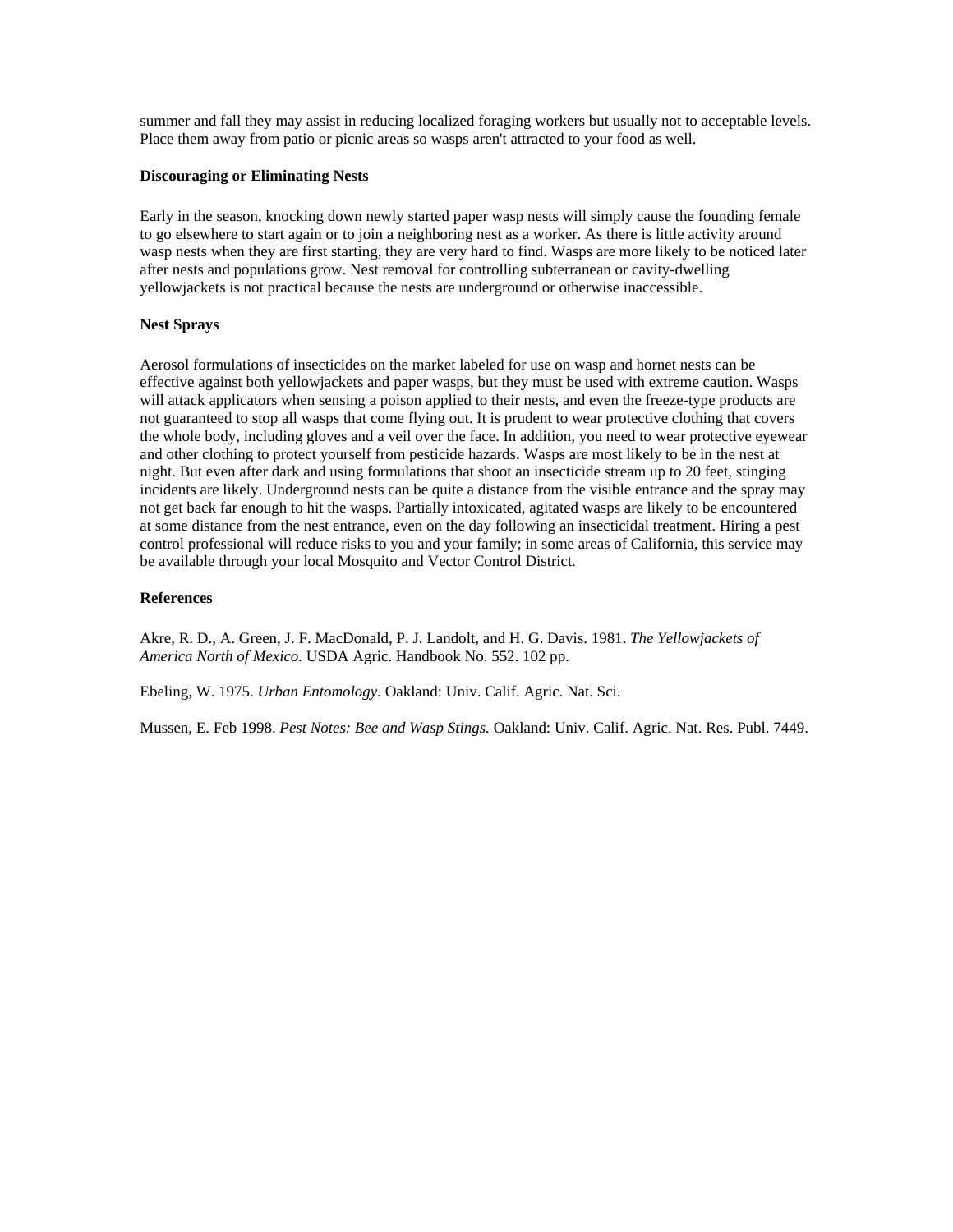# <span id="page-40-0"></span>**Pests in Landscapes, Gardens and Turf**

## **Aphids**

Aphids are small, soft-bodied insects with long, slender mouth parts that they use to pierce stems, leaves, and other tender plant parts and suck out plant fluids. Almost every plant has one or more aphid species that occasionally feeds on it. Many aphid species are difficult to distinguish; however, identification to species is not necessary to control them in most situations.

## **Identification**

Aphids may be green, yellow, brown, red, or black depending on the species and the plants they feed on. A few species appear waxy or woolly due to the secretion of a waxy white or gray substance over their body surface. All are small, pear-shaped insects with long legs and antennae. Most species have a pair of tubelike structures called cornicles projecting backwards out of the hind end of their bodies. The presence of cornicles distinguishes aphids from all other insects.

Generally adult aphids are wingless, but most species also occur in winged forms, especially when populations are high or during spring and fall. The ability to produce winged individuals provides the pest with a way to disperse to other plants when the quality of the food source deteriorates.

Although they may be found singly, aphids often feed in dense groups on leaves or stems. Unlike leafhoppers, plant bugs, and certain other insects that might be confused with them, most aphids do not move rapidly when disturbed.

## **Life Cycle**

Aphids have many generations a year. Most aphids in California's mild climate reproduce asexually throughout most or all of the year with adult females giving birth to live offspring (often as many as 12 per day) without mating. Young aphids are called nymphs. They molt, shedding their skins about four times before becoming adults. There is no pupal stage. Some species mate and produce eggs in fall or winter, which provides them a more hardy stage to survive harsh weather. In some cases, these eggs are laid on an alternative host, usually a perennial plant, for winter survival.

When the weather is warm, many species of aphids can develop from newborn nymph to reproducing adult in 7 to 8 days. Because each adult aphid can produce up to 80 offspring in a matter of a week, aphid populations can increase with great speed.

#### **Damage**

Low to moderate numbers of leaf-feeding aphids are usually not damaging in gardens or on trees. However, large populations cause curling, yellowing, and distortion of leaves and stunting of shoots; they can also produce large quantities of a sticky exudate known as honeydew, which often turns black with the growth of a sooty mold fungus. Some aphid species inject a toxin into plants, which further distorts growth. A few species cause gall formations.

Aphids may transmit viruses from plant to plant on certain vegetable and ornamental plants. Squashes, cucumbers, pumpkins, melons, beans, potatoes, lettuces, beets, chards, and bok choy are crops that often have aphid-transmitted viruses associated with them. The viruses cause mottling, yellowing, or curling of leaves and stunting of plant growth. Although losses can be great, they are difficult to prevent through the control of aphids because infection occurs even when aphid numbers are very low: it only takes a few minutes for the aphid to transmit the virus while it takes a much longer time to kill the aphid with an insecticide.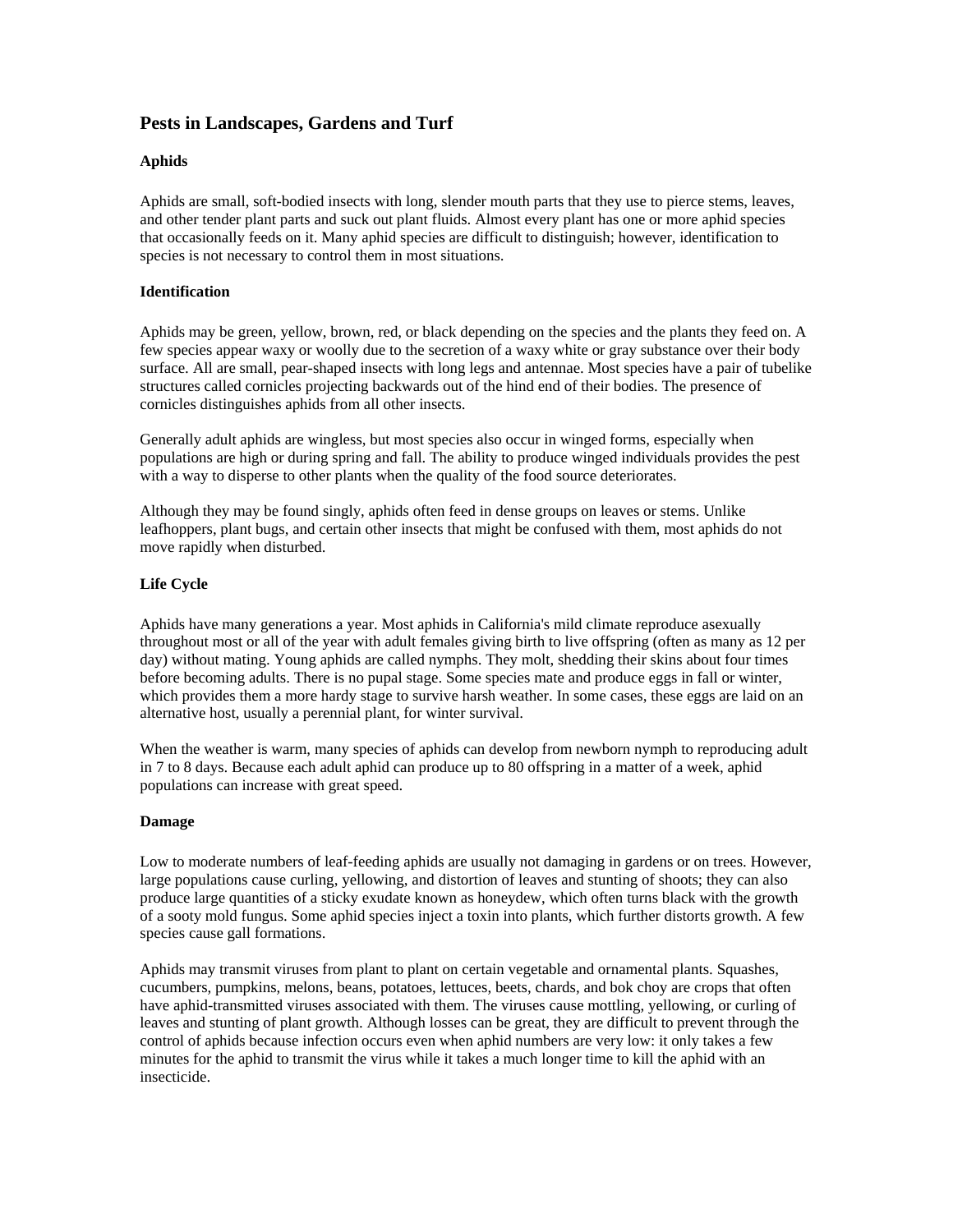<span id="page-41-0"></span>A few aphid species attack parts of plants other than leaves and shoots. The lettuce root aphid is a soil dweller that attacks lettuce roots during most of its cycle, causing lettuce plants to wilt and occasionally die if populations are high. The lettuce root aphid overwinters as eggs on poplar trees, where it produces leaf galls in spring and summer. The woolly apple aphid infests woody parts of apple roots and limbs, often near pruning wounds, and can cause overall tree decline if roots are infested for several years.

#### **Management**

Although aphids seldom kill a mature plant, the damage and unsightly honeydew they generate sometimes warrant control. Consider the nonchemical controls discussed below; most insecticides, if used, will destroy beneficial insects along with the pest. On mature trees, such as in citrus orchards, aphids and the honeydew they produce can provide a valuable food source for beneficial insects.

#### **Monitoring**

Check your plants regularly for aphids--at least twice weekly when plants are growing rapidly. Many species of aphids cause the greatest damage when temperatures are warm but not hot (65° to 80°F). Catch infestations early. Once aphid numbers are high and they have begun to distort and curl leaves, it is often hard to control them because the curled leaves shelter aphids from insecticides or natural enemies.

Aphids tend to be most prevalent along the upwind edge of the garden and close to other sources of aphids, so make a special effort to check these areas. Many aphid species prefer the undersides of leaves, so turn them over to check them. On trees, clip off leaves from several areas of the tree to check for aphids. Also check for evidence of natural enemies such as lady beetles, lacewings, syrphid fly larvae, and the mummified skins of parasitized aphids. Look for disease-killed aphids as well: they may appear off-color, bloated, or flattened. Substantial numbers of any of these natural control factors can mean that the aphid population may be reduced rapidly without the need for treatment.

Ants are often associated with aphid populations, especially on trees and shrubs, and often are a tip-off that an aphid infestation is present. If you see large numbers of ants climbing up your tree trunks, check for aphids (or other honeydew-producing insects) on limbs and leaves above. To protect their food source, ants ward off many predators and parasites of aphids. Management of ants is a key component of aphid management and is discussed under cultural controls.

In landscape settings, aphids can be monitored by using water-sensitive paper to measure honeydew dripping from the tree. This type of monitoring is of particular interest where there is a low tolerance for dripping honeydew, such as in groups of trees along city streets or in parks and for tall trees where aphid colonies may be located too high to detect. See Dreistadt et al. (1994) in "Suggested Reading" for more details on honeydew monitoring.

#### **Biological Control**

Natural enemies can be very important in the control of aphids, especially in gardens not sprayed with broad-spectrum pesticides (organophosphates, carbamates, and pyrethroids) that kill natural enemy species as well as pests. Usually natural enemy populations do not appear in significant numbers until aphids begin to be numerous.

Among the most important natural enemies are various species of parasitic wasps that lay their eggs inside aphids. The skin of the parasitized aphid turns crusty and golden brown, a form called a mummy. The generation time of most parasites is quite short when the weather is warm, so once you begin to see mummies on your plants, the aphid population is likely to be reduced substantially within a week or two.

Many predators also feed on aphids. The most well known are lady beetle, lacewing, and syrphid fly. Naturally occurring predators work best, especially in a small backyard situation. Commercially available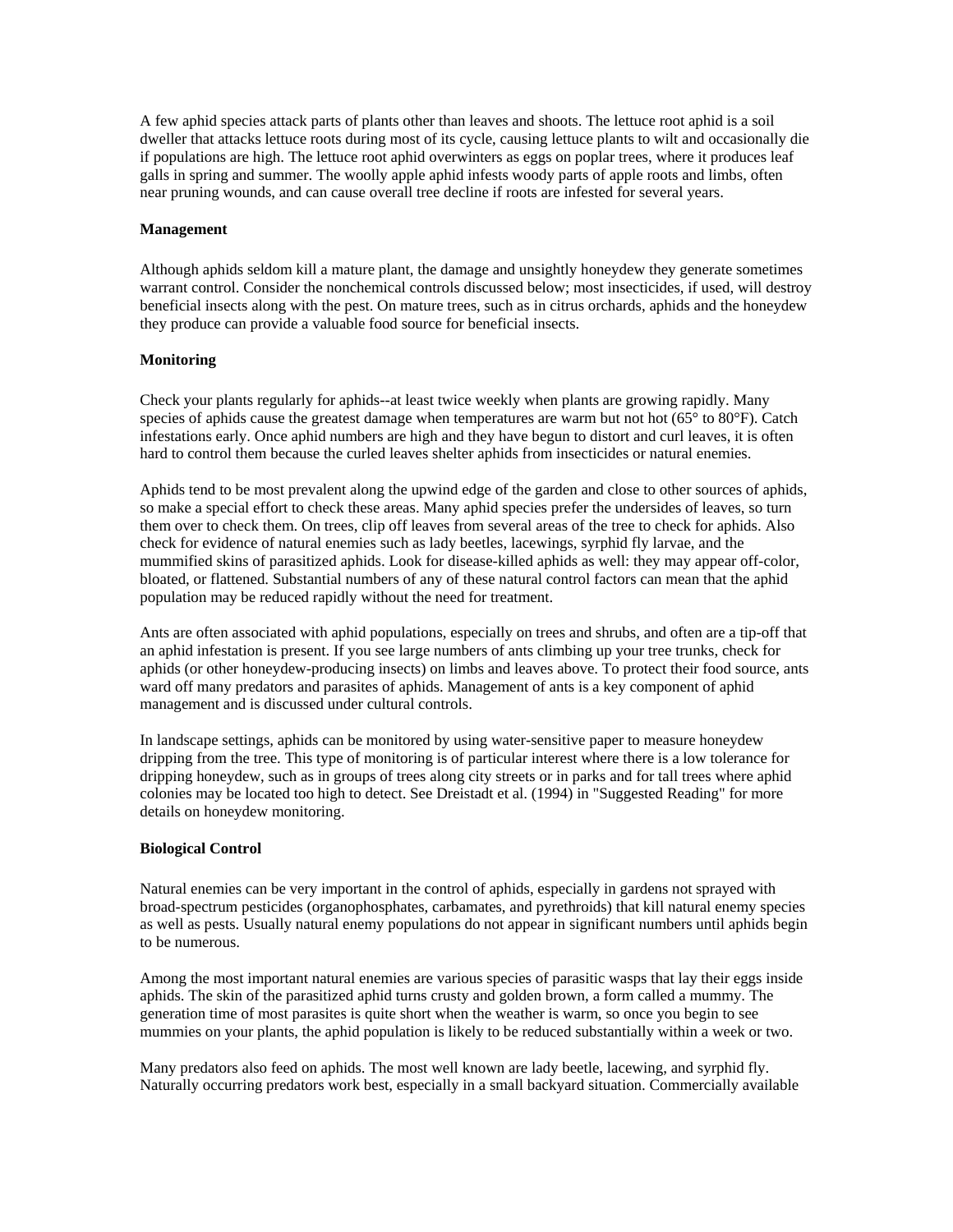<span id="page-42-0"></span>lady beetles may give some temporary control when properly handled, although most of them will disperse away from your yard within a few days.

Aphids are very susceptible to fungal diseases when it is humid. Whole colonies of aphids can be killed by these pathogens when conditions are right. Look for dead aphids that have turned reddish or brown; they have a fuzzy, shriveled texture unlike the shiny, bloated, tan-colored mummies that form when aphids are parasitized.

Weather can also impact aphids. Populations of many species are reduced by summer heat in the Central Valley and desert areas, and aphid activity is also limited during the coldest part of the year. However, some aphids may be active year round, especially in the milder, central coastal areas of California.

#### **Cultural Control**

Before planting vegetables, check surrounding areas for sources of aphids and remove them. Aphids often build up on weeds such as sowthistle and mustards, moving onto crop seedlings after they emerge. Check transplants for aphids and remove them before planting.

Where aphid populations are localized on a few curled leaves or new shoots, the best control may be to prune these areas out and dispose of them. In large trees, some aphids thrive in the dense inner canopy; pruning these areas out can make the habitat less suitable.

In some situations ants tend aphids and feed on the honeydew aphids excrete. At the same time, they protect the aphids from natural enemies. If you see ants crawling up aphid-infested trees or woody plants, put a band of sticky material (Tanglefoot, etc.) around the trunk to prevent ants from getting up. Teflon products, which are too slippery for ants to climb up, have also been used. (Note: Do not apply sticky material directly to the bark of young or thin-barked trees or to trees that have been severely pruned; the material may have phytotoxic effects. Wrap the trunk with fabric tree wrap or duct tape and apply sticky material to the wrap.) Alternatively, ant stakes or baits may be used on the ground to control the ants without affecting the aphids or their natural enemies. Prune out other ant routes such as branches touching buildings, the ground, or other trees.

High levels of nitrogen fertilizer favor aphid reproduction. Never use more nitrogen than necessary. Use less soluble forms of nitrogen and apply it in small portions throughout the season rather than all at once. Or better yet, use a urea-based, time-release formulation (most organic fertilizers can be classified as timerelease products as compared to synthetically manufactured fertilizers).

Because many vegetables are primarily susceptible to serious aphid damage during the seedling stage, losses can be reduced by growing seedlings under protective covers in the garden, in a greenhouse, or inside and then transplanting them when they are older and more tolerant of aphid feeding. Protective covers will also prevent transmission of aphid-borne viruses.

Aluminum foil mulches have been successfully used to reduce transmission of aphid-borne viruses in summer squashes, melons, and other susceptible vegetables. They repel invading aphid populations, reducing numbers on seedlings and small plants. Another benefit is that yields of vegetables grown on aluminum foil mulches are usually increased by the greater amount of solar energy reflecting on leaves.

To put an aluminum mulch in your garden, remove all weeds and cover beds with aluminum-coated construction paper, which is available in rolls from Reynolds Aluminum Company. Bury the edges of the paper with soil to hold them down. After the mulch is in place, cut or burn 3- to 4-inch diameter holes and plant several seeds or single transplants in each one. You may furrow irrigate or sprinkle your beds; the mulch is sturdy enough to tolerate sprinkling. In addition to repelling aphids, leafhoppers, and some other insects, the mulch will enhance crop growth and control weeds. When summertime temperatures get high, however, remove mulches to prevent overheating plants. An alternative to aluminum-coated construction paper is to spray clear plastic mulch with silver paint. Reflective plastic mulches are also available in many garden stores.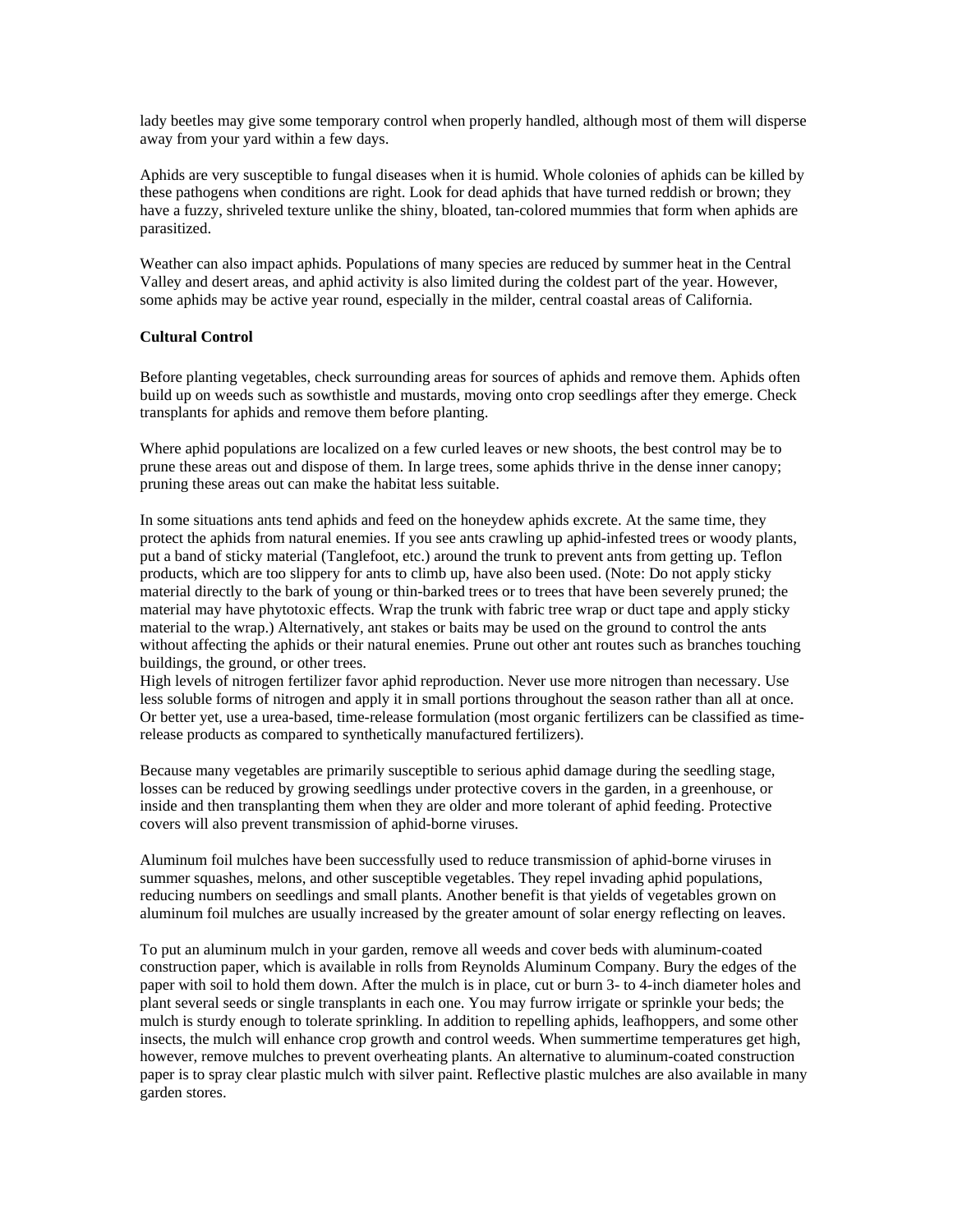<span id="page-43-0"></span>Another way to reduce aphid populations on sturdy plants is to knock them off with a strong spray of water. Most dislodged aphids will not be able to return to the plant, and their honeydew will be washed off as well. Using water sprays early in the day allows plants to dry off rapidly in the sun and be less susceptible to fungal diseases.

#### **Chemical Control**

Insecticidal soap, neem oil, and narrow-range oil (e.g., supreme or superior parafinic-type oil) provide temporary control if applied to thoroughly cover infested foliage. To get thorough coverage, spray these materials with a high volume of water and target the underside of leaves as well as the top. Soaps, neem oil, and narrow range oil only kill aphids present on the day they are sprayed, so applications may need to be repeated. Predators and parasites often become abundant only after aphids are numerous, so applying nonpersistent insecticides like soap or oil may provide more effective long-term control. Although these materials do kill natural enemies that are present on the plant and hit by the spray, because they leave no toxic residue, they do not kill natural enemies that migrate in after the spray. These and other insecticides with only contact activity are generally ineffective in preventing damage from aphids such as the woolly apple aphid or the woolly ash aphid that are protected by galls or distorted foliage. Do not use soaps or oils on water-stressed plants or when the temperature exceeds 90°F. These materials may be phytotoxic to some plants, so check labels and test them out on a portion of the foliage several days before applying a full treatment.

Supreme- or superior-type oils will kill overwintering eggs of aphids on fruit trees if applied as a delayed dormant application just as eggs are beginning to hatch in early spring. These treatments will not give complete control of aphids and are probably not justified for aphid control alone. Earlier applications will not control aphids. Common aphid species controlled include the woolly apple aphid, green apple aphid, rosy apple aphid, mealy plum aphid, and black cherry aphid.

Many other insecticides are available to control aphids in the home garden and landscape, including foliarapplied formulations of malathion, permethrin and acephate (nonfood crops only). While these materials may kill higher numbers of aphids than soaps and oils, their use should be limited because they also kill the natural enemies that provide long-term control of aphids and other pests. Repeated applications of these materials may also result in the development of resistance to the material by the aphid. Insecticides such as oils and soaps are also safer to use when children and pets may be present. Formulations combining insecticidal soaps and pyrethrins may provide slightly more knockdown than soaps alone, yet have fewer negative impacts on natural enemies than malathion, permethrin, and acephate, because pyrethrins break down very quickly. Avoid the use of diazinon and chlorpyrifos; urban garden use of these materials has been identified as a source of pollution in California's creeks and rivers. Carbaryl is not recommended because it is not very effective against aphids. Acephate has systemic activity, which means it moves through leaves, thus it can be effective where aphids are hidden beneath curling foliage. Acephate is not registered for use on food crops in the garden because it can break down to a much more toxic material. The soil-applied systemic pesticide disulfoton is sometimes applied in roses for aphid control, but it is a highly toxic material to people.

Professional applicators can make soil injections of the systemic insecticide imidacloprid, which is quite effective against aphids infesting large street trees and not very harmful to beneficial soil organisms. Because it takes a substantial time for the product to get from the soil to the growing points of trees, applications must be made up to 2 months before problems are expected.

When considering application of pesticides for aphid control, remember that moderate populations of many aphids attacking leaves of fruit trees or ornamental trees and shrubs do not cause long-term damage. Low populations can be tolerated in most situations and aphids will often disappear when natural enemies or hot temperatures arrive. Often a forceful spray of water or water-soap solution, even on large street trees, when applied with appropriate equipment, will provide sufficient control.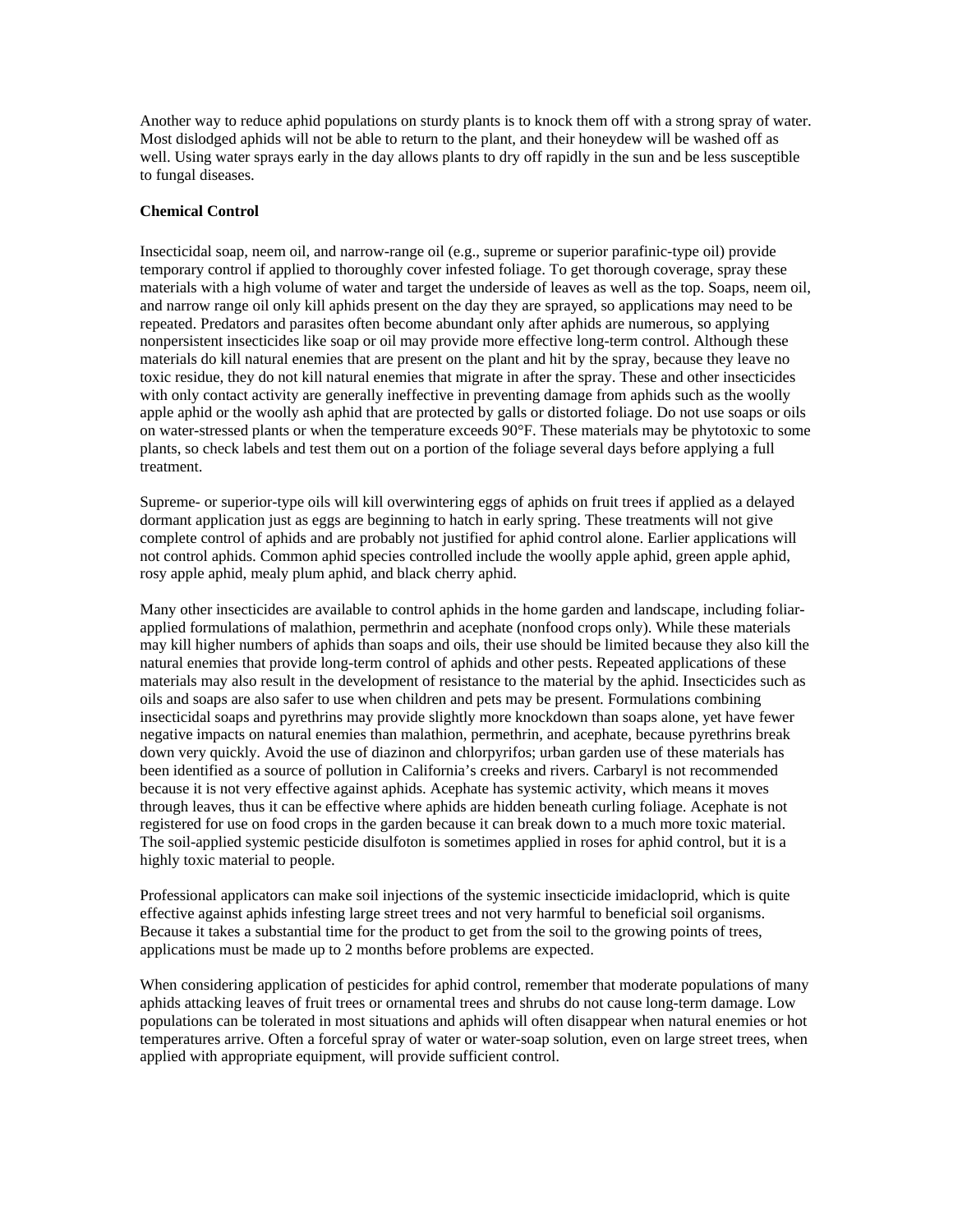## <span id="page-44-0"></span>**Suggested Reading**

Dreistadt, S. H., J. K. Clark, and M. L. Flint. 1994. *[Pests of Landscape Trees and Shrubs: An Integrated](http://www.ipm.ucdavis.edu/IPMPROJECT/ADS/manual_landscape.html)  [Pest Management Guide.](http://www.ipm.ucdavis.edu/IPMPROJECT/ADS/manual_landscape.html)* Oakland: Univ. Calif. Agric. Nat. Res. Publ. 3359.

Flint, M. L. 1999. *[Pests the Garden and Small Farm: A Grower's Guide to Using Less Pesticide,](http://www.ipm.ucdavis.edu/IPMPROJECT/ADS/manual_gardenfarms.html)* 2nd ed. Oakland: Univ. Calif. Agric. Nat. Res. Publ. 3332.

#### **Snails and Slugs**

Snails and slugs are among the most bothersome pests in many garden and landscape situations. The brown garden snail *(Helix aspersa)* is the most common snail causing problems in California gardens; it was introduced from France during the 1850s for use as food.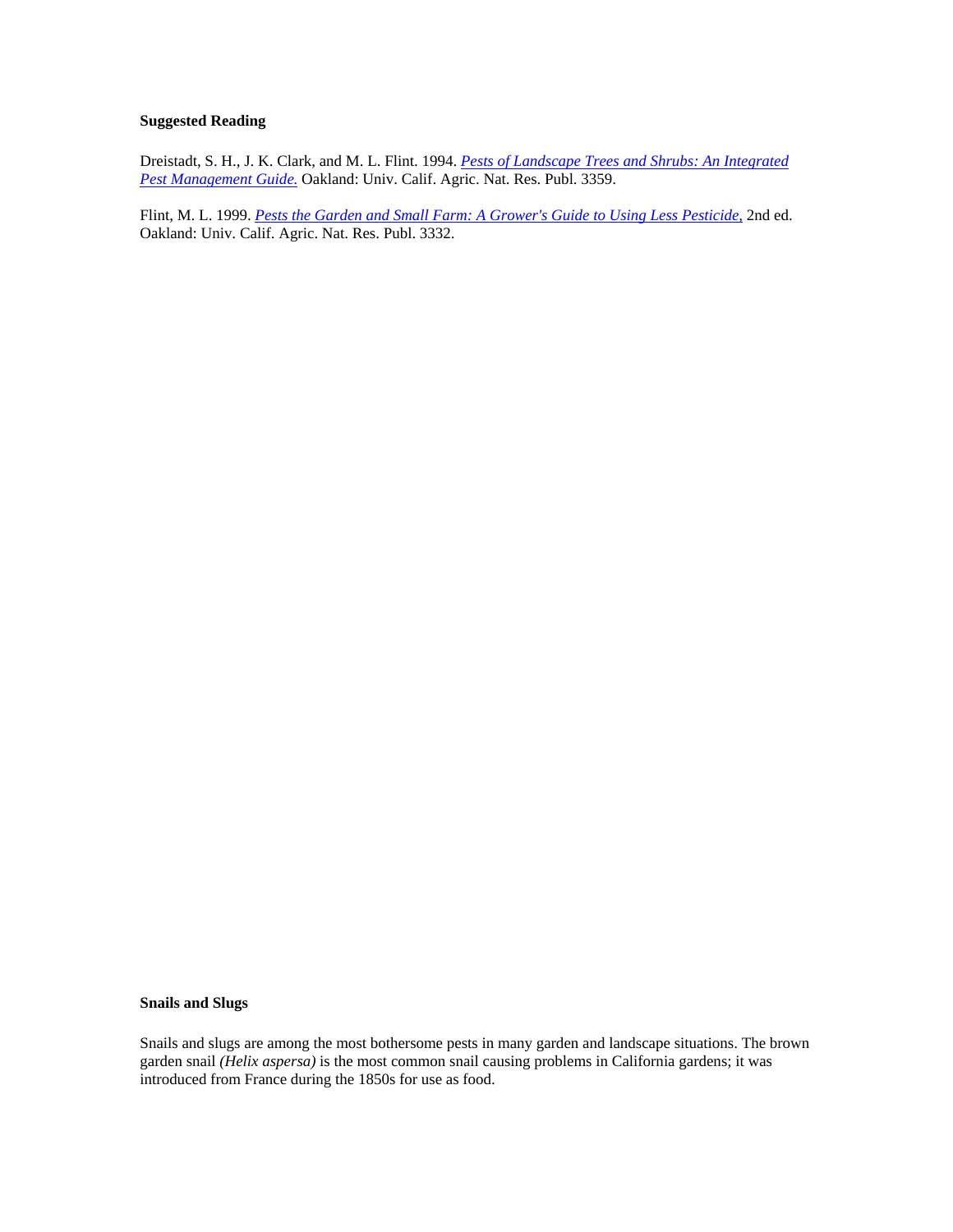<span id="page-45-0"></span>Several species of slugs are frequently damaging, including the gray garden slug *(Agriolimax reticulatus),* the banded slug *(Limax marginatusi),* the tawny slug *(Limax flavus),* and the greenhouse slug *(Milax gagates).* Both snails and slugs are members of the mollusk phylum and are similar in structure and biology, except slugs lack the snail's external spiral shell.

## **Identification and Biology**

Snails and slugs move by gliding along on a muscular "foot." This muscle constantly secretes mucus, which later dries to form the silvery "slime trail" that signals the presence of either pest. Slugs and snails are hermaphrodites, so all have the potential to lay eggs. Adult brown garden snails lay about 80 spherical, pearly white eggs at a time into a hole in the topsoil. They may lay eggs up to six times a year. It takes about 2 years for snails to mature. Slugs reach maturity after about 3 to 6 months, depending on species, and lay clear oval to round eggs in batches of 3 to 40 under leaves, in soil cracks, and in other protected areas.

Snails and slugs are most active at night and on cloudy or foggy days. On sunny days they seek hiding places out of the heat and bright light; often the only clues to their presence are their silvery trails and plant damage. In mild-winter areas such as southern coastal locations, young snails and slugs can be active throughout the year.

During cold weather, snails and slugs hibernate in the topsoil. During hot, dry periods or when it is cold, snails seal themselves off with a parchmentlike membrane and often attach themselves to tree trunks, fences, or walls.

## **Damage**

Snails and slugs feed on a variety of living plants as well as on decaying plant matter. On plants they chew irregular holes with smooth edges in leaves and flowers and can clip succulent plant parts. They can also chew fruit and young plant bark. Because they prefer succulent foliage or flowers, they are primarily pests of seedlings and herbaceous plants, but they are also serious pests of ripening fruits, such as strawberries, artichokes, and tomatoes, that are close to the ground. However, they will also feed on foliage and fruit of some trees; citrus are especially susceptible to damage. Look for the silvery mucous trails to confirm damage was caused by slugs or snails and not earwigs, caterpillars, or other chewing insects.

## **Management**

A good snail and slug management program relies on a combination of methods. The first step is to eliminate, to the extent possible, all places where snails or slugs can hide during the day. Boards, stones, debris, weedy areas around tree trunks, leafy branches growing close to the ground, and dense ground covers such as ivy are ideal sheltering spots. There will be shelters that are not possible to eliminate—e.g., low ledges on fences, the undersides of wooden decks, and water meter boxes. Make a regular practice of trapping and removing snails and slugs in these areas. Also, locate vegetable gardens or susceptible plants as far away as possible from these areas. Reducing hiding places allows fewer snails and slugs to survive. The survivors congregate in the remaining shelters, where they can more easily be located and removed. Switching from sprinkler irrigation to drip irrigation will reduce humidity and moist surfaces, making the habitat less favorable for these pests. Choose snail-proof plants for areas where snails and slugs are dense. Copper barriers can be useful for protecting especially susceptible plants. Though baits can be part of a management program for snails and slugs, by themselves they don't provide adequate control in gardens that contain plenty of shelter, food, and moisture.

Choice of plant can greatly affect how difficult your battle with snails and slugs will be. Snails and slugs favor seedlings and plants with succulent foliage and these plants must be vigilantly protected. Some plants that are seriously damaged include basil, beans, cabbage, dahlia, delphinium, hosta, lettuce, marigolds, strawberries, and many vegetable plants. On the other hand, many plants resist damage from snails and slugs including begonias, California poppy, fuchias, geraniums, impatiens, lantana, nasturtiums, and purple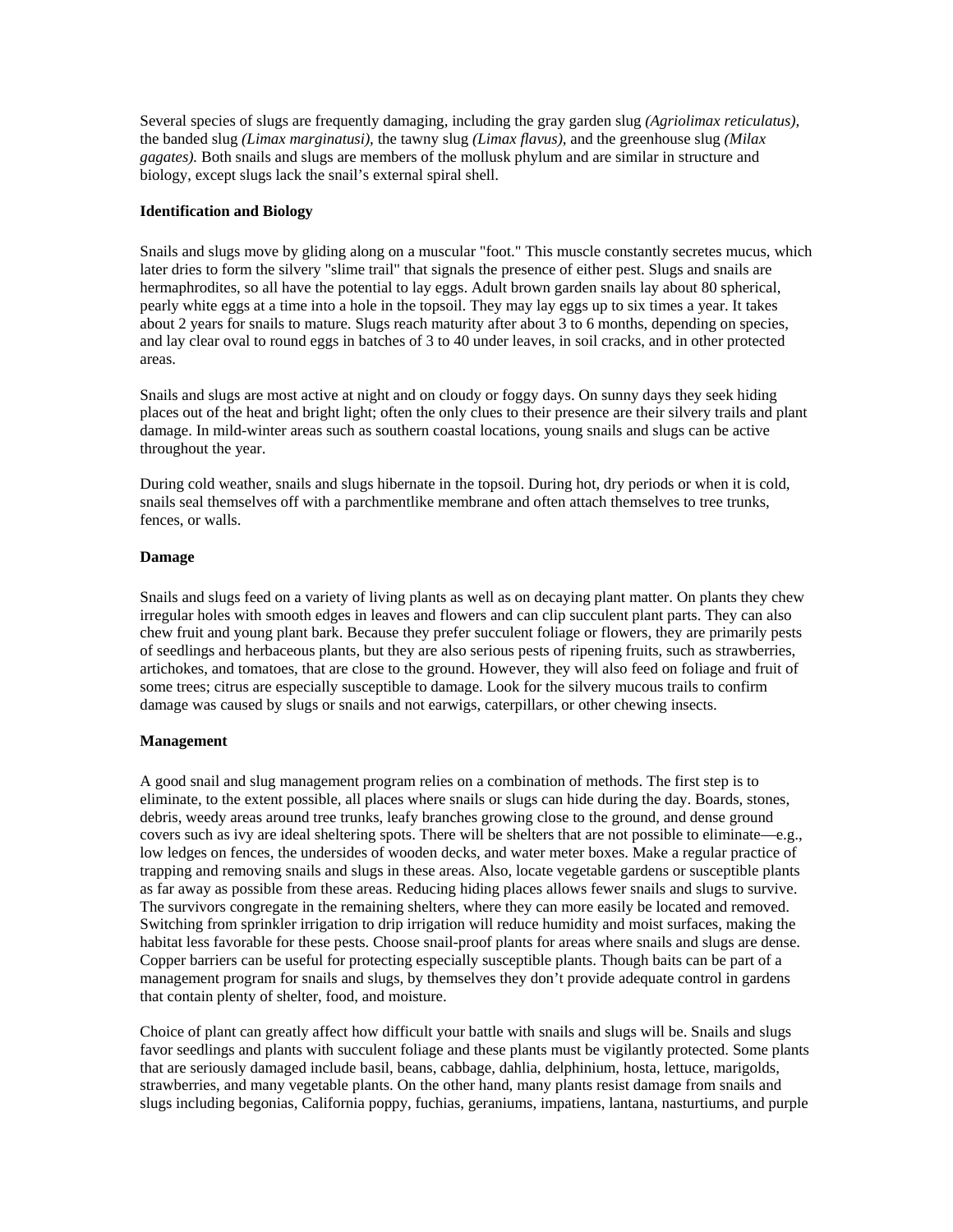<span id="page-46-0"></span>robe cup flower, and many plants with stiff leaves and highly scented foliage like lavender, rosemary, and sage. Most ornamental woody plants and ornamental grasses are also not seriously affected. If you design your landscape using plants like these, you are likely to have very limited damage from snails and slugs.

## **Handpicking**

Handpicking can be very effective if done thoroughly on a regular basis. At first it should be done daily. After the population has noticeably declined, a weekly handpicking may be sufficient. To draw out snails, water the infested area in the late afternoon. After dark, search them out using a flashlight, pick them up (rubber gloves are handy when slugs are involved), place them in a plastic bag, and dispose of them in the trash; or they can be put in a bucket with soapy water and then disposed of in your compost pile. Alternatively, captured snails and slugs can be crushed and left in the garden. Household ammonia diluted to a 5 to 10% solution in water can also be sprayed on collected slugs to kill them.

#### **Traps**

Snails and slugs can be trapped under boards or flower pots positioned throughout the garden and landscape. Inverted melon rinds make good traps. You can make traps from 12" x 15" boards (or any easyto-handle size) raised off the ground by 1-inch runners. The runners make it easy for the pests to crawl underneath. Scrape off the accumulated snails and slugs daily and destroy them. Crushing is the most common method of destruction. Do not use salt to destroy snails and slugs; it will increase soil salinity. Beer-baited traps have been used to trap and drown slugs and snails; however, they are not very effective for the labor involved. Beer traps attract slugs and snails within an area of only a few feet, and must be refilled every few days to keep the level deep enough to drown the mollusks. Traps are buried at ground level, so the mollusks easily fall into them. It is the fermented product that attracts them and a sugar-water and yeast mixture can be used in place of beer. Traps must have deep, vertical sides to keep the snails and slugs from crawling out and a top to reduce evaporation. Snail and slug traps can also be purchased at garden supply stores.

#### **Barriers**

Several types of barriers will keep snails and slugs out of planting beds. The easiest to maintain are those made with copper flashing and screen. Copper barriers are effective because it is thought that the copper reacts with the slime that the snail or slug secretes, causing a flow of electricity. Vertical copper screens can be erected around planting beds. The screen should be 6 inches tall and buried several inches below the soil to prevent slugs from crawling through the soil beneath the barrier.

Copper foil (for example, Snail-Barr) can be wrapped around planting boxes, headers, or trunks to repel snails for several years. When banding trunks, wrap the copper foil around the trunk, tab side down, and cut it to allow an 8-inch overlap. Attach one end or the middle of the band to the trunk with one staple oriented parallel to the trunk. Overlap and fasten the ends with one or two large paper clips to allow the copper band to slide as the trunk grows. Bend the tabs out at a 90° angle from the trunk. The bands need to be cleaned occasionally with a vinegar solution. When using copper bands on planter boxes, be sure the soil within the boxes is snail-free before applying bands. If it is not, handpick the snails and slugs from the soil after applying the band until the box is free of these pests.

Instead of copper bands, Bordeaux mixture (a copper sulfate and hydrated lime mixture) or copper sulfate alone can be brushed on trunks to repel snails. One treatment should last about a year. Adding a commercial spreader or white latex paint may increase the persistence of Bordeaux mixture through two seasons. Barriers of dry ashes or diatomaceous earth, heaped in a band 1 inch high and 3 inches wide around the garden, have also been shown to be effective. However, these barriers lose their effectiveness after becoming damp and are therefore difficult to maintain and not very useful in most garden situations.

#### **Natural Enemies**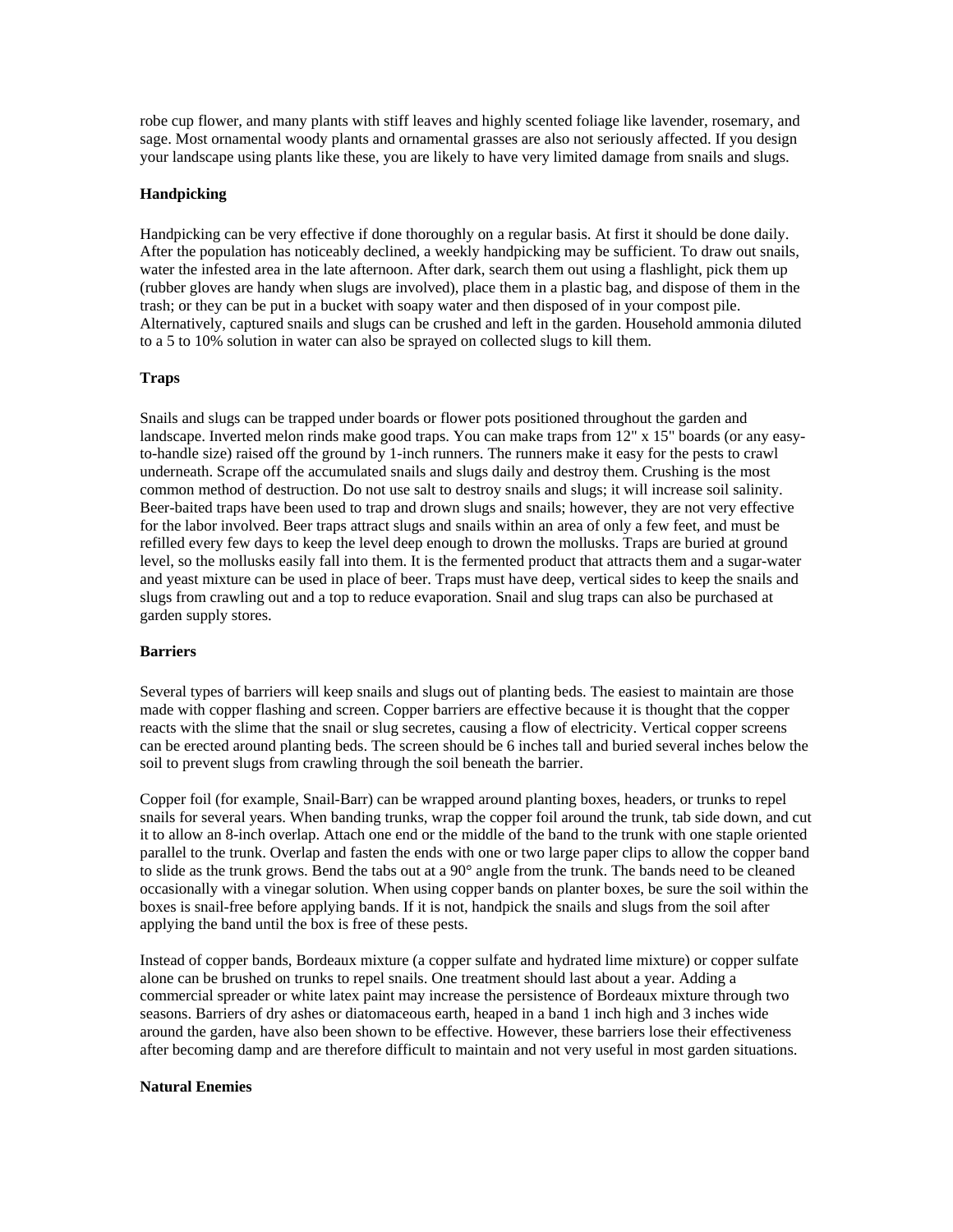<span id="page-47-0"></span>Snails and slugs have many natural enemies, including ground beetles, pathogens, snakes, toads, turtles, and birds, but most are rarely effective enough to provide satisfactory control in the garden. An exception is the use of domesticated fowl—ducks, geese, or chickens—kept penned in infested areas. (Be careful, though, as these birds may also eat seedlings.) The predaceous decollate snail *(Rumina decollata)* has been released in southern California citrus orchards for control of the brown garden snail and is providing very effective biological control. It feeds only on small snails, not full-sized ones. Because of the potential impact of the decollate snail on certain endangered mollusk species, it cannot be released in California outside of Fresno, Imperial, Kern, Los Angeles, Madera, Orange, Riverside, Santa Barbara, San Bernardino, San Diego, Ventura, or Tulare counties. Also, decollate snails may feed on seedlings, small plants, and flowers as well as be a nuisance when they cover the back patio on a misty day. Decollate snails will be killed by snail baits.

#### **Baits**

Snail and slug baits can be effective when used properly in conjunction with a cultural program incorporating the other methods discussed above. However, baits alone will not effectively control snails or slugs. Several types of snail and slug bait products are available. Baits containing the active ingredient metaldehyde are most common. Metaldehyde baits are particularly poisonous to dogs and cats, and the pelleted form is especially attractive to dogs. Metaldehyde snail baits should not be used where children and pets cannot be kept away from them. Some metaldehyde products are formulated with carbaryl, partly to increase the spectrum of pests controlled to include soil and debris-dwelling insects, spiders, and sowbugs. However, carbaryl is toxic to soil-inhabiting beneficials like ground beetles and earthworms and should be avoided if snail and slug management is all that is required. Metaldehyde baits containing 4% metaldehyde are significantly more effective than those products containing only 2% metaldehyde; however, they are also more toxic to dogs and wildlife. Most currently available 4% products are formulated for use in enclosed bait stations to minimize their hazard.

Avoid getting metaldehyde bait on plants, especially vegetables. Baits containing only metaldehyde are most reliable when temperatures are warm or following a rain when snails and slugs are active. Metaldehyde does not kill snails and slugs directly unless they eat a substantial amount; rather, it stimulates their mucous-producing cells to overproduce mucous in an attempt to detoxify the bait. The cells eventually fail and the snail dies. When it is sunny or hot, they die from desiccation. If baiting is followed by cool and wet weather, they may recover if they ingest a sublethal dose. Do not water heavily for at least 3 or 4 days after bait placement; watering will reduce effectiveness and snails may recover from metaldehyde poisoning if high moisture conditions occur. Most metaldehyde baits break down rapidly when exposed to sunlight; however, some paste or bullet formulations (such as Deadline) hold up somewhat longer under conditions of sunlight and moisture.

A recently registered snail and slug bait, iron phosphate (available under many trade names including Sluggo and Escar-Go), has the advantage of being safe for use around domestic animals, children, birds, fish, and other wildlife and is a good choice for a garden IPM program. Ingestion of the iron phosphate bait, even in small amounts, will cause snails and slugs to cease feeding, although it may take several days for the snails to die. Iron phosphate bait can be scattered on lawns or on the soil around any vegetables, ornamentals, or fruit trees to be protected. Iron phosphate baits may be more effective against snails than slugs.

Sprinkle baits in areas that snails and slugs regularly frequent such as areas around sprinkler heads. Placing baits repeatedly in the same areas maximizes control because molluscs tend to return to food source sites. Never pile bait in mounds or clumps, especially those baits that are hazardous, because piling makes a bait attractive to pets and children. Placement of the bait in a commercial bait trap reduces hazards to pets and children and can protect baits from moisture, but may also reduce their effectiveness. Thick liquid baits may persist better under conditions of rain and sprinklers.

The timing of any baiting is critical; baiting is less effective during very hot, very dry, or cold times of the year because snails and slugs are less active during these periods. Irrigate before applying a bait to promote snail activity and apply the bait in the late afternoon or evening. Application on a warm, humid evening is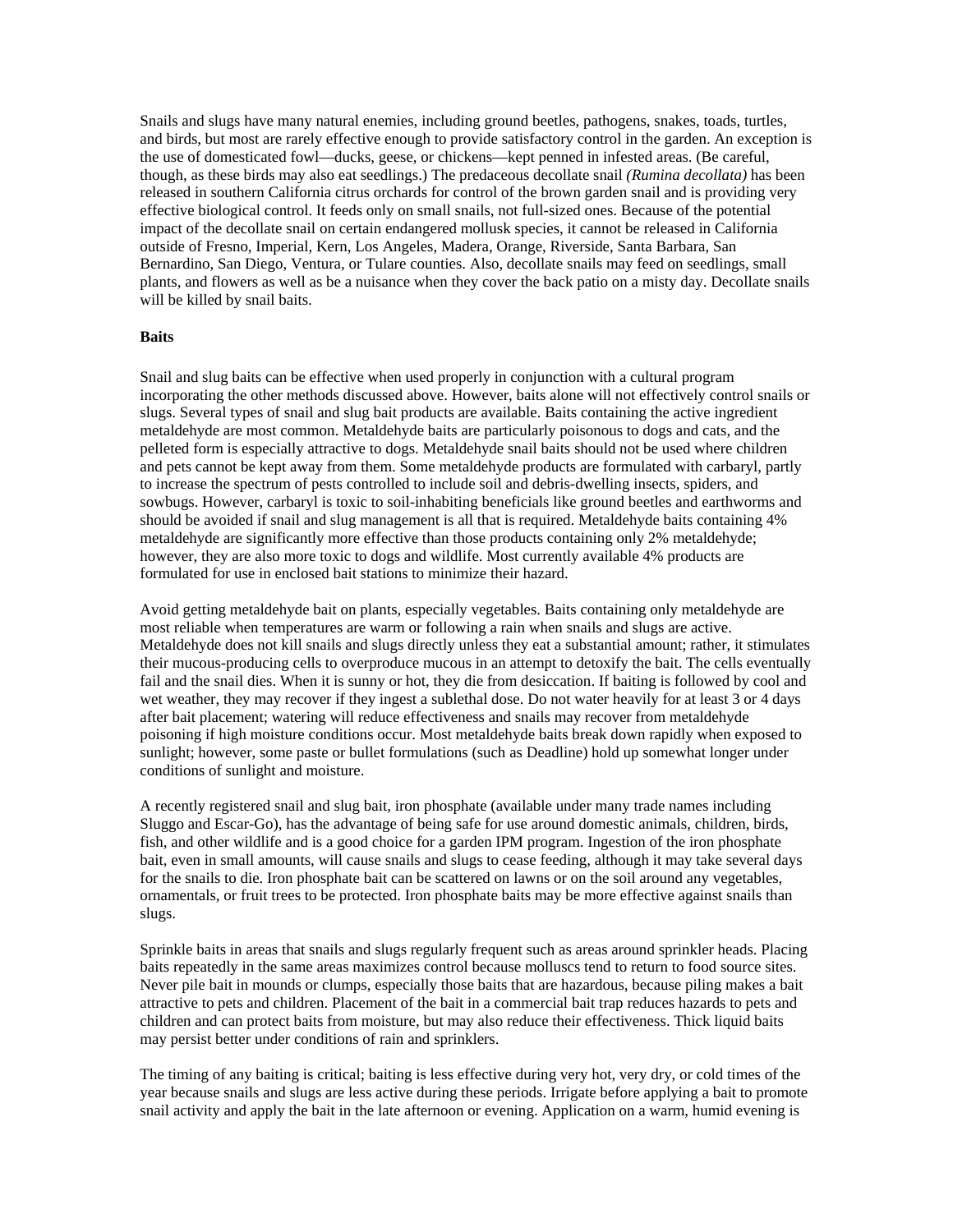<span id="page-48-0"></span>ideal. Apply bait in a narrow strip around sprinklers, close to walls and fences or in other moist and protected locations, or scatter it along areas that snails and slugs cross to get from sheltered areas to the garden.

## **References**

Dreistadt, S. H., J. K. Clark, and M. L. Flint. 1994. *Pests of Landscape Trees and Shrubs: An Integrated Pest Management Guide.* Oakland: Univ. Calif. Agric. Nat. Res. Publ. 3359.

Flint, M. L. 1998. *Pests of the Garden and Small Farm: A Grower's Guide to Using Less Pesticide.* 2nd ed. Oakland: Univ. Calif. Agric. Nat. Res. Publ. 3332.

Hesketh, K. A. and W. S. Moore. 1979. *Snails and Slugs in the Home Garden.* Oakland: Univ. Calif. Agric. Nat. Res. Leaflet 2530.

Sakovich, N. J, J. B. Bailey, and T. W. Fisher. 1984. *Decollate Snails for Control of Brown Garden Snails in Southern California Citrus Groves.* Oakland: Univ. Calif. Agric. Nat. Res. Publ. 21384.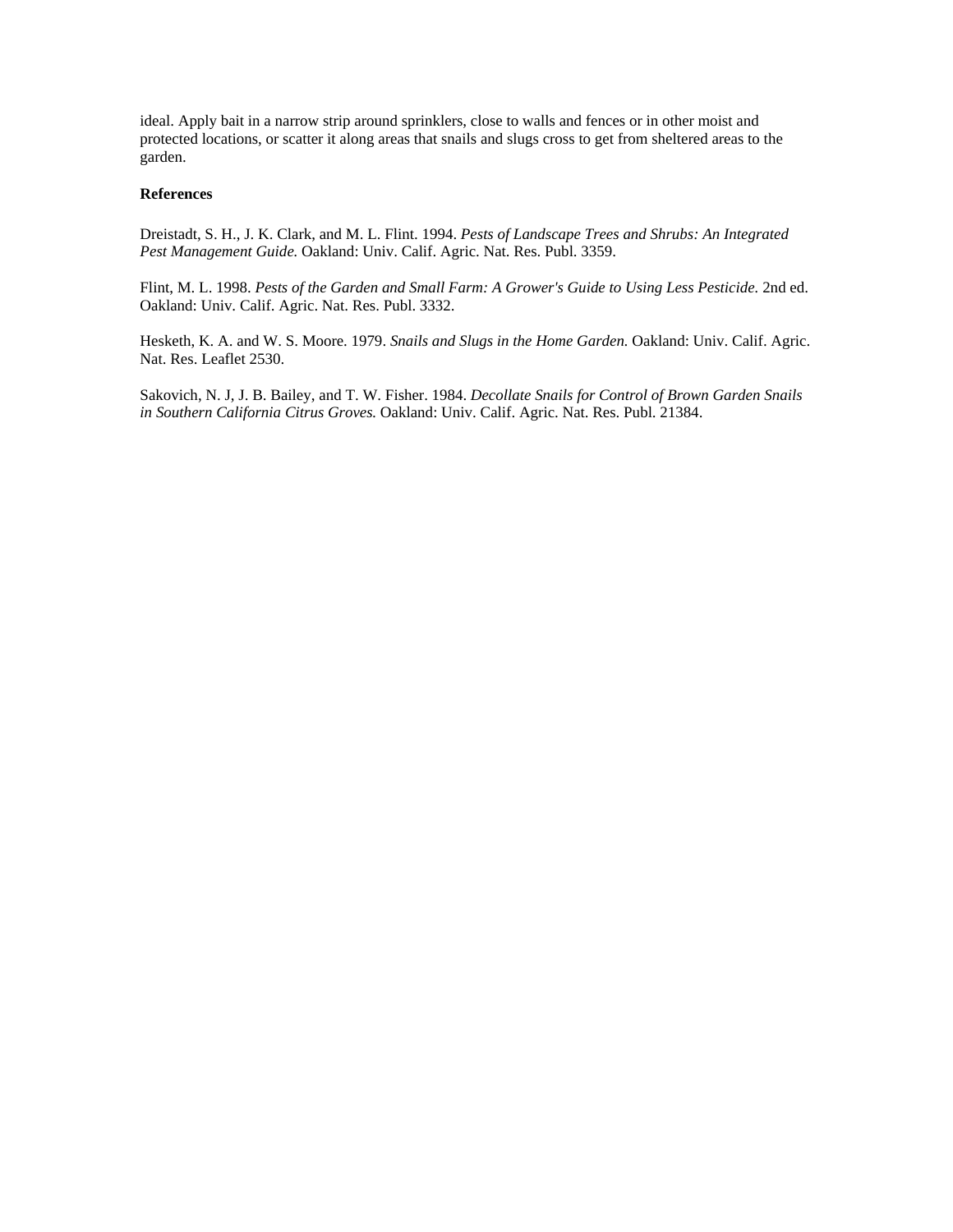#### <span id="page-49-0"></span>**Weed Management in Landscapes**

Weed management in landscape plantings is often made difficult by the complexity of many plantings: usually more than one species is planted in the landscaped area and there is a mix of annual and perennial ornamentals. The great variety of ornamental species, soil types, slopes, and mulches creates the need for a variety of weed management options. There are also considerations regarding public concern about the use of chemicals to control weeds. The choice of a specific weed management program depends on the weeds present and the types of turf or ornamentals planted in the area. Because of the many variables, weeds in landscape plantings are controlled by a combination of nonchemical and chemical methods.

Most landscape plantings include turfgrass, bedding plants, herbaceous perennials, shrubs, and trees. Use this publication as a practical review and guide to weed management options suited to general types of landscape plantings.

## **Weed Management Before Planting**

An integrated approach, utilizing several options, is the most economical and effective means of controlling weeds. Begin your weed management plan for landscapes before planting by following these five basic steps:

- 1. *Site assessment.* Before soil preparation and when the weeds are visible, evaluate the soil, mulch, and slope of the site. Identify the weed species in the area, with particular emphasis on perennial weeds. The best time to look for winter annual weeds is mid- to late winter; perennials and summer annuals are easiest to identify in mid- to late summer.
- 2. *Site preparation.* The most often overlooked aspect of a landscape maintenance program is site preparation. Control existing weeds, especially perennials, before any grading and development are started. Glyphosate (Roundup, etc.) can be used to kill existing annual and perennial weeds. Preplant treatment with fumigants (available to licensed pesticide applicators only) or soil solarization can be used if time allows; however, 6 weeks are required for solarization to work and it is most effective when done during the time of highest sun radiation—from June to August in California.
- 3. *Define the type of planting.* There are more weed control options if the planting consists entirely of woody plants as opposed to herbaceous annuals or perennial plants, or a mixture of all three.
- 4. *Don't introduce weeds.* Weeds are sometimes introduced in the soil brought to the landscape site either when amending the soil or in the potting mix of transplants.
- 5. *Encourage rapid establishment of desired plants.* Use the best management practices to get the plants established as quickly as possible so that they become competitive with weeds and more tolerant of herbicides applied to the site. Hand-weeding and keeping weeds from producing seeds in the landscape will greatly reduce overall weed populations.

## **Weed Management After Planting**

When developing a weed management plan for an existing planting or after an installation is in place, consider the types of plants present and the weeds present and their life cycles.

Weed control options in the landscape include hand-weeding and cultivation, mowing, mulching, hot water treatments, and chemical control. All of these methods are used at one time or another in landscape maintenance operations (Table 2). After elimination by hand-pulling, cultivation, or a postemergent herbicide application, the subsequent growth of annual weeds can be discouraged with mulches and/or preemergent herbicides.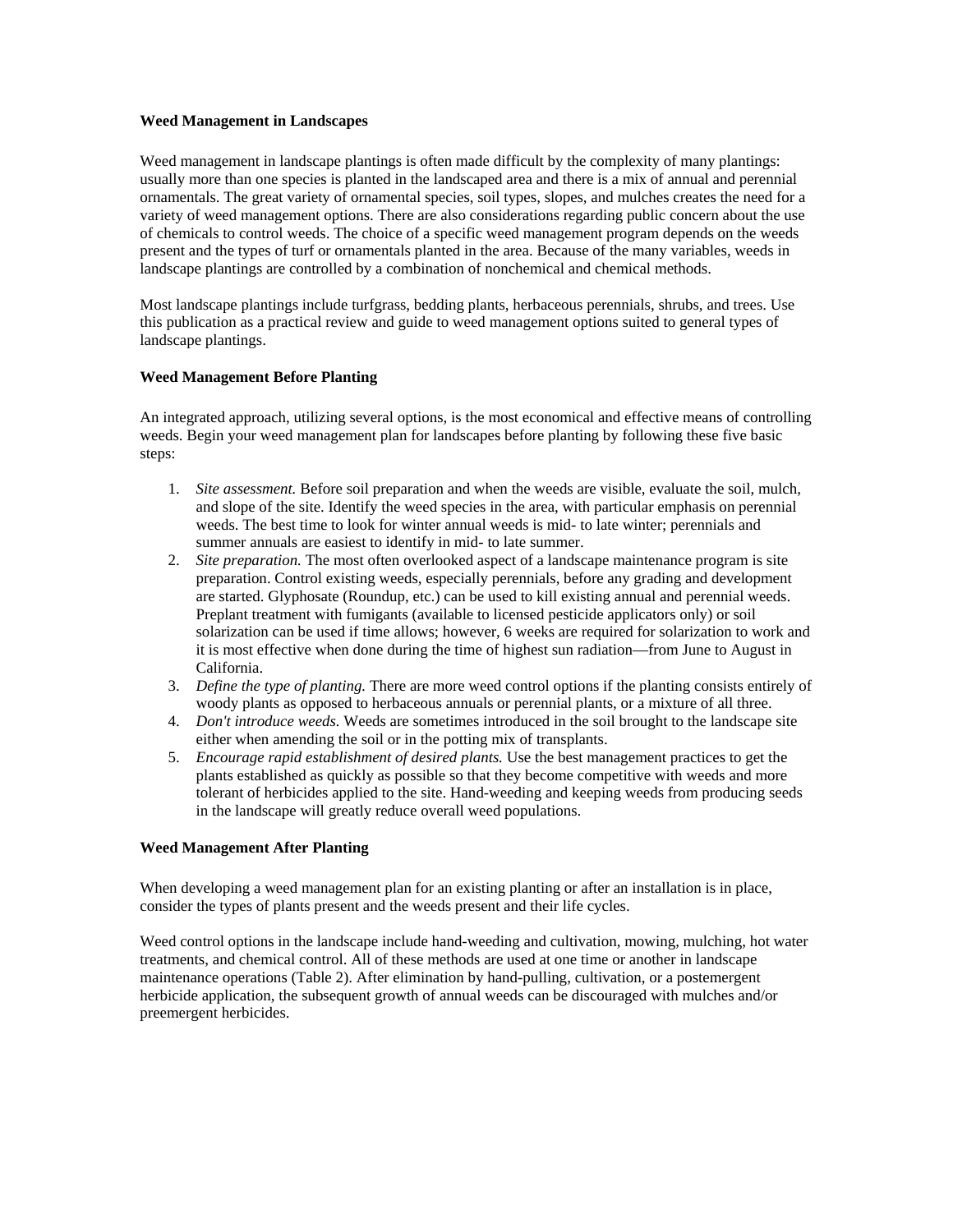| TABLE 1. How to Manage Weeds in Five Types of Landscape Plantings.                                                                                                                                                                                                                                                                                       |                                                                                                                                                                                                                                                                                                                                                                                                                                                                                                                                                                                                                                                                   |  |  |
|----------------------------------------------------------------------------------------------------------------------------------------------------------------------------------------------------------------------------------------------------------------------------------------------------------------------------------------------------------|-------------------------------------------------------------------------------------------------------------------------------------------------------------------------------------------------------------------------------------------------------------------------------------------------------------------------------------------------------------------------------------------------------------------------------------------------------------------------------------------------------------------------------------------------------------------------------------------------------------------------------------------------------------------|--|--|
| Type of planting and comments                                                                                                                                                                                                                                                                                                                            | <b>Recommendations</b>                                                                                                                                                                                                                                                                                                                                                                                                                                                                                                                                                                                                                                            |  |  |
| <b>Woody Trees and Shrub Beds. Densely</b><br>shaded plantings reduce weeds. Preplant weed<br>control is not as critical as in other types of<br>plantings. It is often necessary to combine<br>treatments for complete weed control.                                                                                                                    | Control perennial weeds before planting (although control<br>may be possible after planting); use geotextile fabrics with<br>a shallow layer of mulch or use a thick layer of mulch<br>without a geotextile base; use a preemergent herbicide, if<br>needed, and supplement with spot applications of<br>postemergent herbicides and/or hand-weeding. Perennial<br>weeds may be controlled by manual removal, spot<br>applications of glyphosate or glufosinate, or, in some<br>instances, dormant-season applications of preemergent<br>herbicides. Escaped weeds may be controlled manually or<br>with spot applications of postemergent herbicides.            |  |  |
| Woody Ground Cover Beds. Woody ground<br>covers should exclude most weeds; however,<br>weed encroachment during establishment is<br>likely.                                                                                                                                                                                                              | Control perennial weeds before planting, although<br>perennial grasses may be selectively controlled after<br>planting with fluazifop (Fusilade, Ornamec), clethodim<br>(Envoy), or other selective grass herbicides. Annual weeds<br>may be controlled with mulch plus a preemergent<br>herbicide, supplemented with some hand-weeding. Use<br>geotextiles where possible but do not use them where<br>ground covers are expected to root and spread. After<br>planting, it is difficult to make spot applications of<br>nonselective herbicides without injuring desirable plants.<br>Postemergent control of most annual and perennial grasses<br>is possible. |  |  |
| Annual Flower Beds. A closed canopy will<br>help shade out many weeds. Periodic<br>cultivations (at 3- to 4-week intervals and<br>between display rotations) will suppress many<br>weeds.                                                                                                                                                                | Control perennial weeds before planting and carefully<br>select flower species for weed management compatibility.<br>Annual weeds may be controlled with mulches,<br>preemergent herbicides, frequent cultivation, and/or hand-<br>weeding. Perennial grasses can be selectively controlled<br>with clethodim or fluazifop, or other grass-selective<br>herbicides, but other perennial weeds cannot be selectively<br>controlled after planting. Geotextiles generally are not<br>useful because of the short-term nature of the planting.<br>Avoid nonselective herbicides after planting.                                                                      |  |  |
| Herbaceous Perennial Beds. Weed<br>management options in herbaceous perennial<br>beds are similar to those for annual flowers,<br>$except (1)$ it is more important to eradicate<br>perennial weeds as there will be no<br>opportunity to cultivate or renovate the bed for<br>several years; and (2) fewer species are<br>included on herbicide labels. | Control perennial weeds before planting; use geotextiles<br>where possible; use mulches with a preemergent herbicide;<br>and supplement with hand-weeding.                                                                                                                                                                                                                                                                                                                                                                                                                                                                                                        |  |  |
| <b>Mixed Plantings of Woody and Herbaceous</b><br>Plants. Weed management is complex<br>because of the diversity of species. Different<br>areas of the bed could receive different<br>treatments. Site preparation is critical because<br>postplant herbicide choices are few.                                                                           | Plant the woody species first; control perennial weeds in<br>the first two growing seasons, then introduce the<br>herbaceous species. Plant close together to shade the entire<br>area. Another option may be to define use-areas within the<br>bed that will receive similar weed management programs.                                                                                                                                                                                                                                                                                                                                                           |  |  |

| <b>TABLE 1. How to Manage Weeds in Five Types of Landscape Plantings.</b> |  |
|---------------------------------------------------------------------------|--|
|                                                                           |  |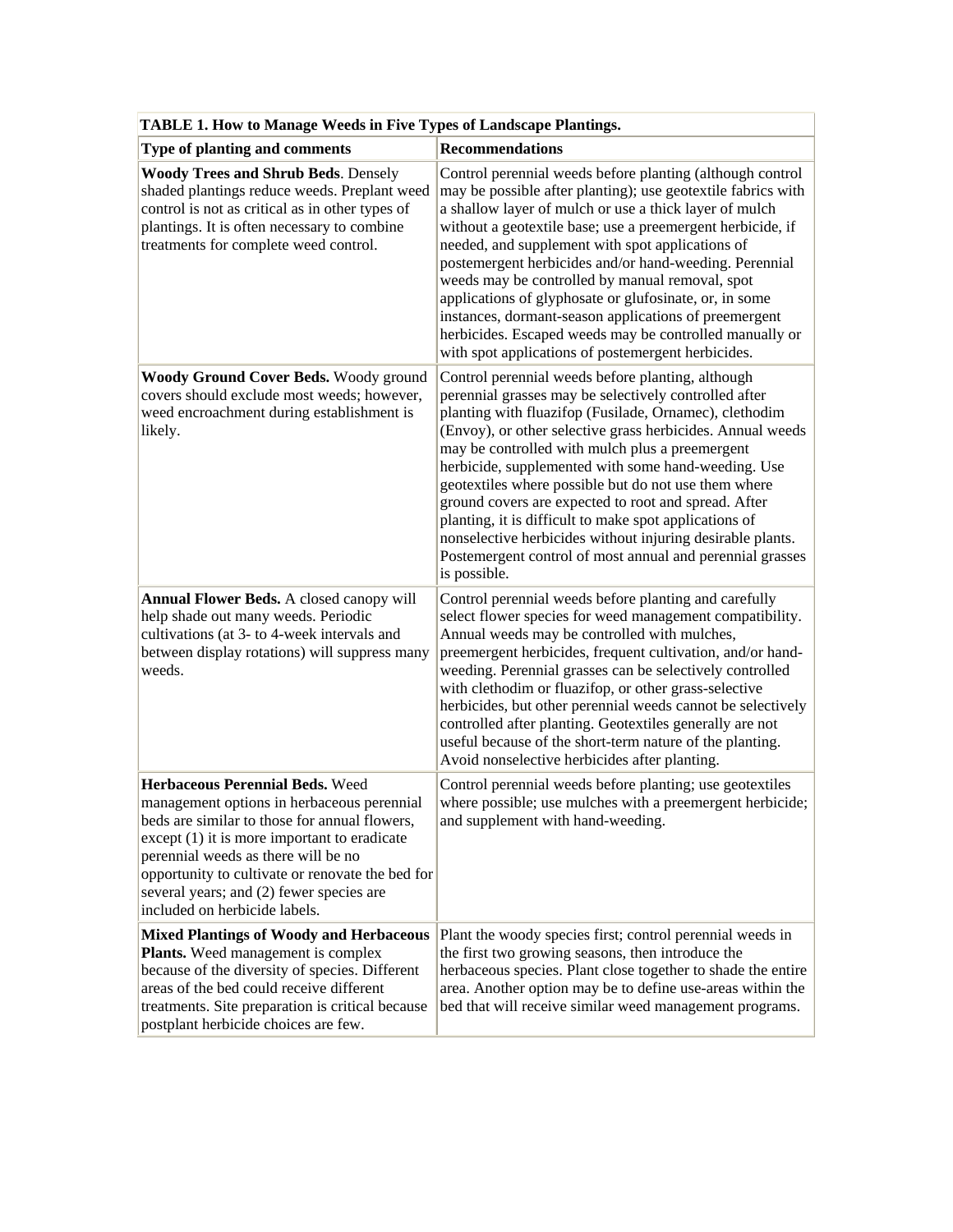## <span id="page-51-0"></span>**Cultivation and Hand-weeding**

Cultivation (hoeing) and hand-weeding selectively remove weeds from ornamental plantings. These methods are time-consuming, expensive, and must be repeated frequently until the plantings become established. Cultivation can damage ornamentals with shallow roots, bring weed seeds to the soil surface, and propagate perennial weeds. When cultivating, avoid deep tilling, as this brings buried weed seeds to the soil surface where they are more likely to germinate. Perennial weeds are often spread by cultivation and should be controlled or removed by other methods.

Frequent hand-removal of weeds when they are small and have not yet set seed will rapidly reduce the number of annual weeds. If weeds are scattered at a site, hand-weeding may be the preferred management method. Hand-weeding can be time consuming and costly but should be included in all weed management programs to keep weeds from seeding.

Young weeds in open areas also can be controlled with small flaming units. Propane burners are available to rapidly pass over young weeds to kill them. A quick pass over the plant is all that is necessary; do not burn the weed to the ground. Flaming is more effective on broadleaf weeds than grasses. Be careful not to flame over dry vegetation and dry wood chips or near buildings and other flammable materials, and don't get the flame near desired plants.

The top growth of older weeds can be controlled by using a string trimmer. Annual broadleaf weeds are more effectively controlled than annual grasses because the growing points of grasses are usually below ground. Perennial weeds regrow rapidly after using a string trimmer. Be careful not to girdle and kill desirable shrubs and trees with repeated use of a string trimmer.

## **Mowing**

Mowing be used to prevent the formation and spread of weed seeds from many broadleaf weeds into cultivated areas by cutting off flower heads. However, weeds that flower lower than the mowing blade are not controlled. Repeated mowing tends to favor the establishment of grasses and low-growing perennial weeds. Mowing of some ground covers can rejuvenate them and make them more competitive against weeds.

#### **Mulches**

A mulch is any material placed on the soil to cover and protect it. Mulches suppress annual weeds by limiting light required for weed establishment. Many types of landscape mulches are available. The most common are bark and other wood products and black plastic or cloth materials. Other products that are used include paper, yard compost, hulls from nuts (pecans) or cereals (rice), municipal composts, and stones.

## **Organic mulches**

Organic mulches include wood chips, sawdust, yard waste (leaves, clippings, and wood products), and hardwood or softwood bark chips or nuggets. Bark chips are moderate-sized particles (1/5 to 1/2-inch) and have moderate to good stability, while bark nuggets are larger in size (1/2 to 2-1/2 inches) and have excellent stability over time. These materials can be used in landscape beds containing herbaceous or woody ornamentals.

The thickness or depth of a mulch necessary to adequately suppress weed growth depends on the mulch type and the weed pressure. The larger the particle size of the mulch, the greater the depth required to exclude all light from the soil surface. Coarse-textured mulches can be applied up to 4-inches deep and provide long-term weed control. Fine-textured mulches pack more tightly and should only be applied to a depth of about 2 inches. If the mulch is too decomposed, it may serve better as a weed propagation medium rather than a means of prevention. Plan to periodically replenish landscape mulches, regardless of particle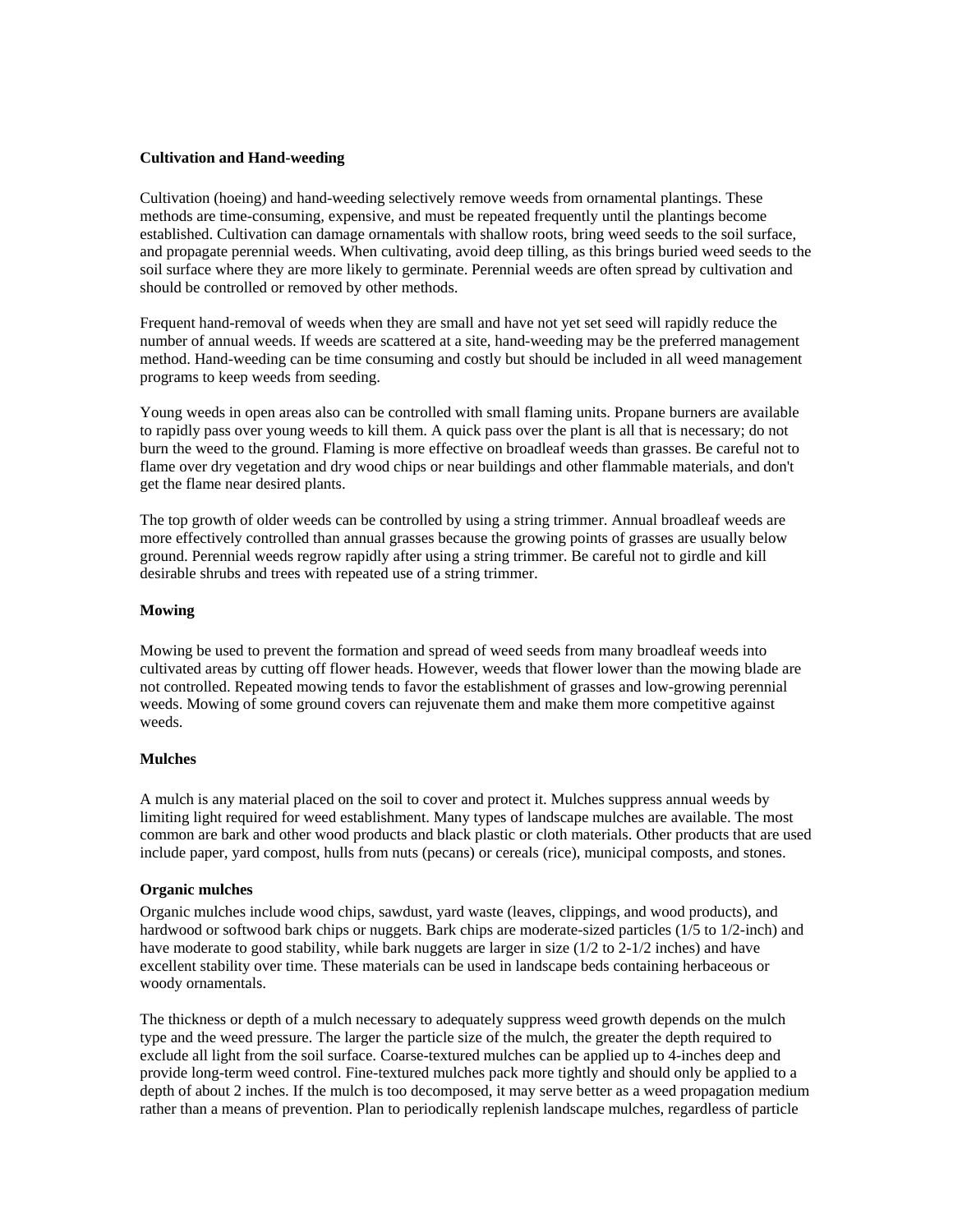<span id="page-52-0"></span>size, because of decomposition, movement, or settling. If seedlings germinate in mulches, a light raking, hoeing, or hand-weeding will remove the young weeds.

## **Inorganic mulches**

Inorganic mulches, which include both natural and synthetic products, are generally more expensive and less widely used in the landscape. Natural inorganic mulches are stable over time and include materials such as sand, gravel, or pebbles. Most of these products are used in public and commercial plantings. If using a rock mulch, consider placing a landscape fabric underneath it. The fabric creates a layer between the mulch and soil, preventing rock pieces from sinking into the soil. The fabric prevents soil from moving above the rock layer, which would bring weed seed to the surface.

Black plastic (solid polyethylene) can be used underneath mulches to improve weed control. It provides excellent control of annual weeds and suppresses perennial weeds, but lacks porosity and restricts air and water movement. For this reason, black plastic may not be the preferred long-term weed control method in landscape beds.

## **Synthetic mulches**

Synthetic mulches, which are manufactured materials that are called geotextile or landscape fabrics, have been developed to replace black plastic in the landscape. Geotextiles are porous and allow water and air to pass through them, overcoming the major disadvantage of black plastic. Although these materials are relatively expensive and time-consuming to install, they become cost-effective if the planting is to remain in place for 4 or more years. Geotextiles are used mainly for long-term weed control in woody ornamental trees and shrubs. Geotextiles should not be used where the area is to be replanted periodically, such as in annual flower beds or in areas where the fabric would inhibit the rooting and spread of ground covers. Tree and shrub roots can penetrate the materials and if the material is removed, damage can occur to the plant's root system. This might be a concern if a fabric has been in place longer than 5 years. At least one geotextile fabric (BioBarrier) has an herbicide encapsulated in nodules on the fabric that reduces root penetration problems.

Placing a landscape fabric under mulch results in greater weed control than mulch used alone. There are differences in the weed-controlling ability among the geotextiles: fabrics that are thin, lightweight, or have an open mesh allow for greater weed penetration than more closely woven or nonwoven fabrics.

To install a landscape fabric, you can plant first and then install the fabric afterwards using U-shaped nails to peg it down. After laying the cloth close to the ground, cut an "X" over the plant and pull it through the cloth. If laying down a fabric before planting, cut an "X" through the fabric and dig a planting hole. Avoid leaving soil from the planting hole on top of the fabric because this could put weed seeds above the material. Fold the "X" back down to keep the geotextile sheet as continuous as possible. Weeds will grow through any gap in the landscape fabric, so it is important to overlap pieces of fabric and tack them down tightly. Apply a shallow mulch layer (about 1-inch deep) to thoroughly cover the fabric and prevent photodegradation. If weeds grow into or through the geotextile, remove them when they are small to prevent them from creating holes in the fabric. Maintain a weed-free mulch layer on top of the fabric by hand-weeding or by applying herbicides. Use of a rock mulch above a landscape fabric can have greater weed control than fabric plus organic mulch combinations.

Yellow nutsedge grows through all geotextiles but some fabrics are better at suppressing yellow nutsedge than others.

#### **Problems with Organic and Natural Inorganic Mulches**

There are several problems associated with the use of organic and inorganic mulches. Perennial weeds such as field bindweed and nutsedges often have sufficient root reserves to enable them to penetrate even thick layers of mulches. Some annual weeds will grow through mulches, while others may germinate on top of them as they decompose. Weeds that are a particular problem are those that have windborne seeds such as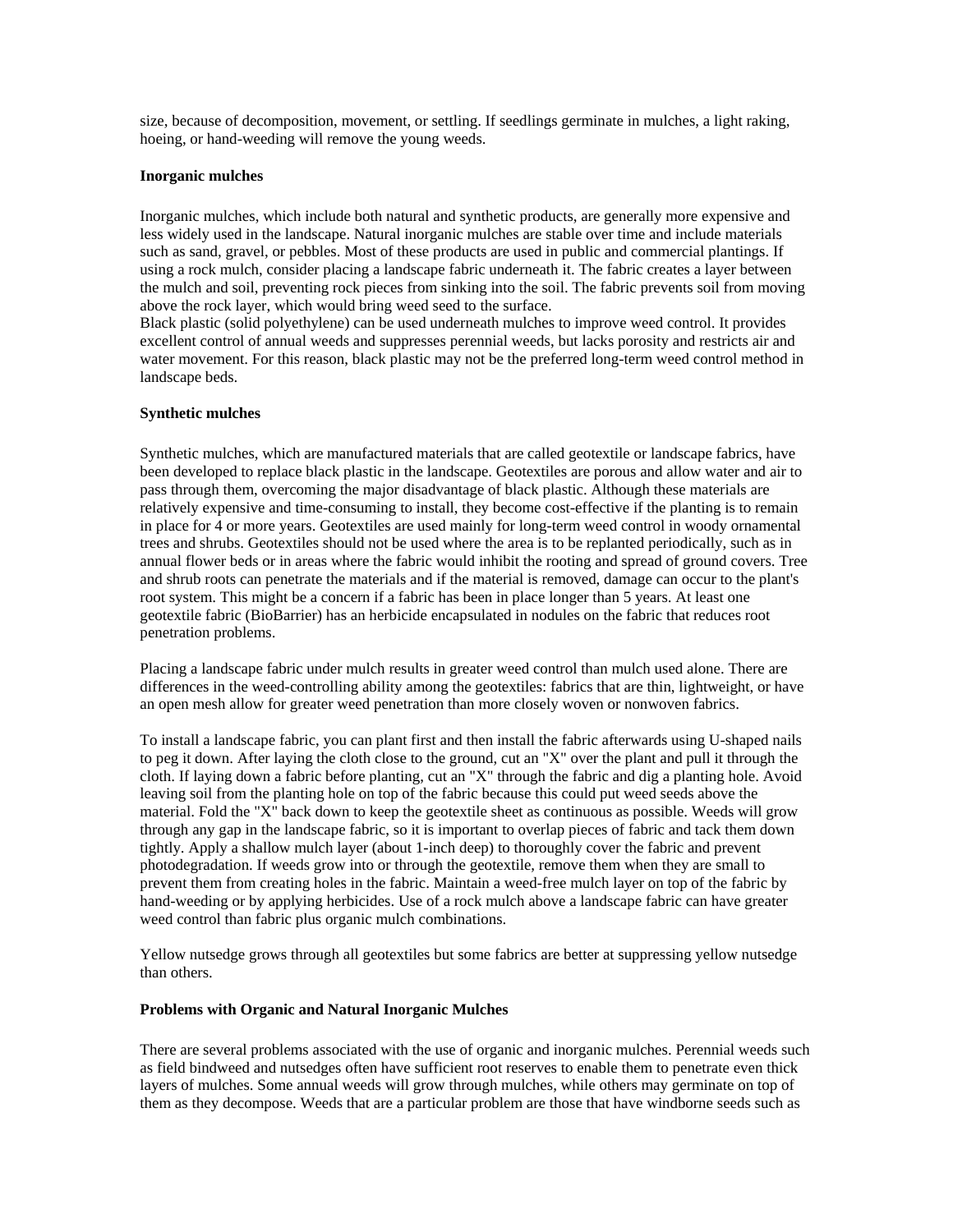<span id="page-53-0"></span>common groundsel, prickly lettuce, and common sowthistle. Applying mulches at depths of greater than 4 inches may injure plants by keeping the soil too wet and limiting oxygen to the plant's roots. Disease incidence, such as root or stem rot, may increase when deep mulches are maintained.

When mulches are too fine, applied too thickly, or begin to decompose, they stay wet between rains and allow weeds to germinate and grow directly in the mulch. For best weed control, use a coarse-textured mulch with a low water-holding capacity. When used alone, mulches rarely provide 100% weed control. To improve the level of weed control, apply preemergent herbicides at the same time as the mulch (see Table 2). Supplemental hand-weeding or spot spraying may also be needed.

| TABLE 2. Suggestions for Placement of Herbicide with an Organic Mulch. |                                                                                             |  |  |  |  |
|------------------------------------------------------------------------|---------------------------------------------------------------------------------------------|--|--|--|--|
| <b>Herbicide</b>                                                       | <b>Application</b>                                                                          |  |  |  |  |
| Devrinol (napropamide)                                                 | under the mulch                                                                             |  |  |  |  |
| Gallery (isoxaben)                                                     | best under the mulch, moderate control when applied on top of mulch                         |  |  |  |  |
| OHII (pendimethalin plus<br>oxyfluorfen)                               | works well both under or over mulch                                                         |  |  |  |  |
| Pennant (metolachlor)                                                  | under the mulch                                                                             |  |  |  |  |
| Ronstar (oxadiazon)                                                    | over the mulch                                                                              |  |  |  |  |
| Rout (oryzalin plus oxyfluorfen)                                       | works well both under or over mulch                                                         |  |  |  |  |
| Surflan (oryzalin)                                                     | best under the mulch but provides some control when applied on top of<br>mulch              |  |  |  |  |
| Surflan plus Gallery                                                   | under the mulch but will give a fair amount of control even when<br>applied on top of mulch |  |  |  |  |
| Treflan (trifluralin)                                                  | under the mulch                                                                             |  |  |  |  |
| XL (oryzalin/benefin)                                                  | under the mulch                                                                             |  |  |  |  |

|  |  | TABLE 2. Suggestions for Placement of Herbicide with an Organic Mulch. |
|--|--|------------------------------------------------------------------------|
|  |  |                                                                        |

Avoid mulches with a pH less than 4 or that have an "off odor" such as ammonia, vinegar, or rotten egg smell. These mulches were stored incorrectly and contain chemical compounds that may injure plants, especially herbaceous plants.

If using a composted mulch, temperatures achieved during the composting process should have killed most weed seeds. However, if the compost was stored uncovered in the open, weed seeds may have been blown onto the mulch. Be sure the mulch is not contaminated with weed seeds or other propagules such as nutsedge tubers.

## **Hot Water or Steam Treatments**

There are several machines currently available that use hot water or steam to kill weeds. These machines are most effective on very young annual weeds or perennials that have recently emerged from seeds. The effect is similar to that of a nonselective, postemergent herbicide. Hot water and steam are not very effective on perennial weeds with established storage organs, such as rhizomes and bulbs, nor do they control woody plants. In general, broadleaf weeds are more easily controlled by this method than grasses. The equipment is expensive to purchase and maintain, so these machines are not appropriate for home use. However, commercial landscapers may find them useful in certain situations where the use of herbicides is not desired such as when line-marking playing fields, in playgrounds, around woody plants, for edging, and for weeds growing along fence lines. Some brands of equipment travel slowly (about 2 mile/hour) and are probably not cost-effective for weed control along roadsides. Because these methods employ boiling water or steam, workers must be adequately trained in the use of the machines to prevent severe burns.

#### **Herbicides for Landscape Plantings**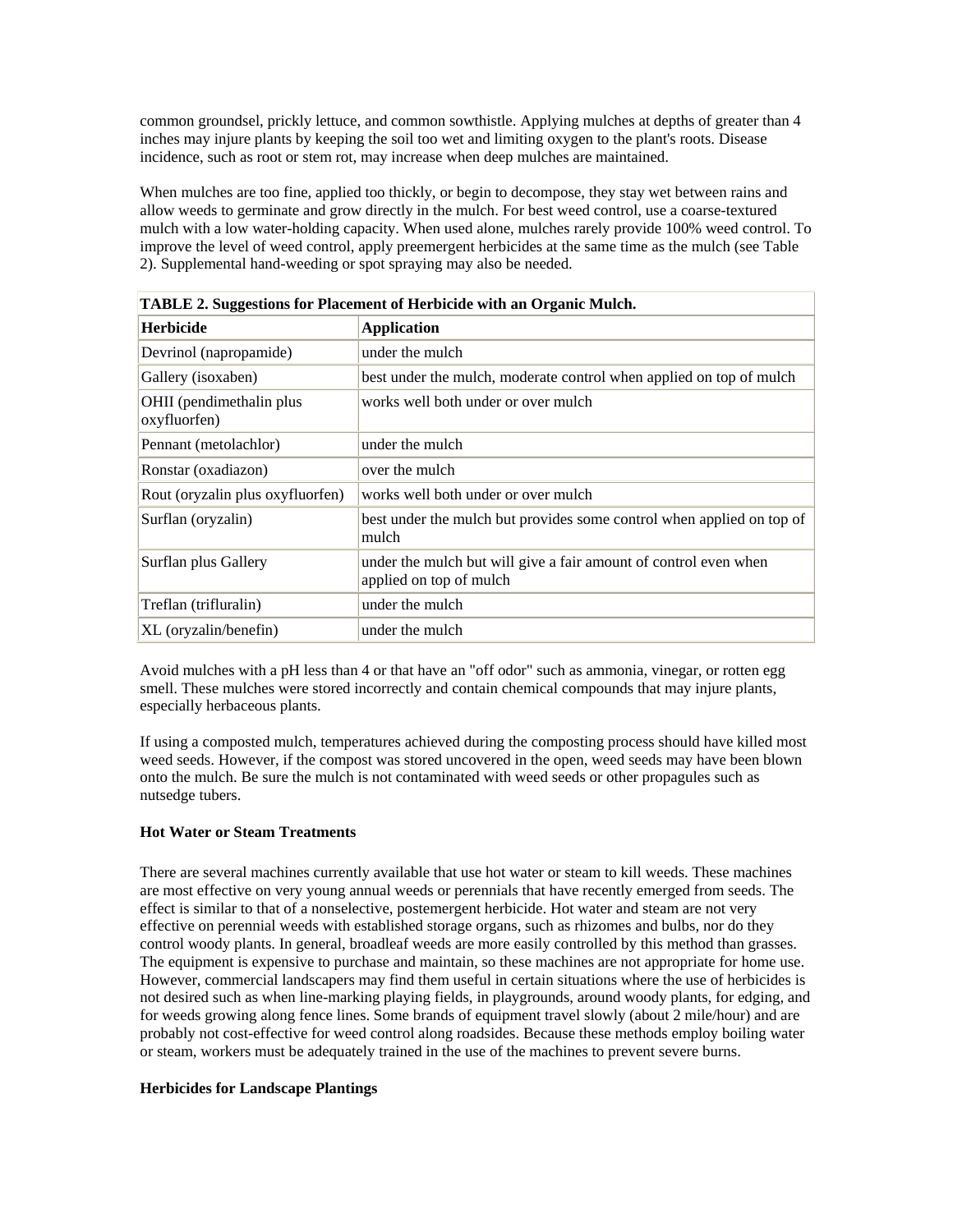<span id="page-54-0"></span>Herbicides have been effectively used in many types of landscape plantings and are most often integrated with the cultural practices discussed above. Generally, home gardeners should not need to apply herbicides to existing landscape plantings. Hand-weeding and mulching should provide sufficient control and avoid hazards to desirable plants associated with herbicide use. Many herbicides listed here are for use by professional landscape pest managers and are not available to home gardeners. To determine which herbicide(s) are in a product, look at the active ingredients on the label.

## **Preemergent Herbicides**

When weeds have been removed from an area, preemergent herbicides can then be applied to prevent the germination or survival of weed seedlings. Preemergent herbicides must be applied before the weed seedlings emerge. Examples of preemergent herbicides include: DCPA (Dacthal), dithiopyr (Dimension), isoxaben (Gallery), metolachlor (Pennant), napropamide (Devrinol), oryzalin (Surflan, Weed Stopper), oxadiazon (Ronstar), oxyfluorfen (Goal), pendimethalin (Pendulum, Pre-M), and prodiamine (Barricade). DCPA, dithiopyr, oryzalin, napropamide, pendimethalin, and prodiamine control annual grasses and many broadleaf weeds and can be used safely around many woody and herbaceous ornamentals. Metolachlor has become popular because it controls yellow nutsedge as well as most annual grasses. Isoxaben is used for control of broadleaf weeds.

Timing of a preemergent herbicide application is determined by when the target weed germinates, or by when the weed is in the stage that is most sensitive to the herbicide. In general, late summer/early fall applications of preemergent herbicides are used to control winter annuals, while late winter/early spring applications are used to control summer annuals and seedlings of perennial weeds. If heavy rainfall occurs after preemergent herbicide application or if a short residual product was applied, a second preemergent herbicide application may be needed. Generally, herbicides degrade faster under wet, warm conditions than under dry, cool conditions.

No cultivation should occur after an application of oxyfluorfen; however, shallow cultivation (1 to 2 inches) will not harm napropamide, pendimethalin, or oryzalin. Also, soil type and pH can affect the activity of some herbicides. Use the information contained in herbicide labels and from your local county Cooperative Extension office to determine the tolerance of an ornamental plant species to a given herbicide.

Match herbicides with weeds present, and consider using herbicide combinations. Combinations of herbicides increase the spectrum of weeds controlled and provide effective control of grasses and many broadleaf weeds. Commonly used combinations include tank mixes of the materials listed above or isoxaben/trifluralin (Snapshot), oryzalin/benefin (XL), oxyfluorfen/oryzalin (Rout), and oxyfluorfen/pendimethalin (Ornamental Herbicide II). Check the label to determine which ornamental species the material can safely be used around and which species of weeds are controlled.

#### **Postemergent Herbicides**

When weeds escape preemergent herbicides or geotextile fabrics, postemergent herbicides can be used to control established weeds. Postemergent herbicides control existing plants only and do not give residual weed control. Their primary function is to control young annual species, but they are also used to control perennial species. Clethodim and fluazifop selectively control most annual and perennial grasses.

Glufosinate (Finale), diquat (Reward), and pelargonic acid (Scythe) are nonselective, contact herbicides that kill or injure any vegetation they contact. They kill annual weeds, but only "burn off" the tops of perennial weeds. Glyphosate (Roundup Pro and others) is a systemic herbicide. It is translocated to the roots and growing points of mature, rapidly growing plants and kills the entire plant. It is effective on most annual and perennial weeds.

#### **Mulch and Herbicide Placement**